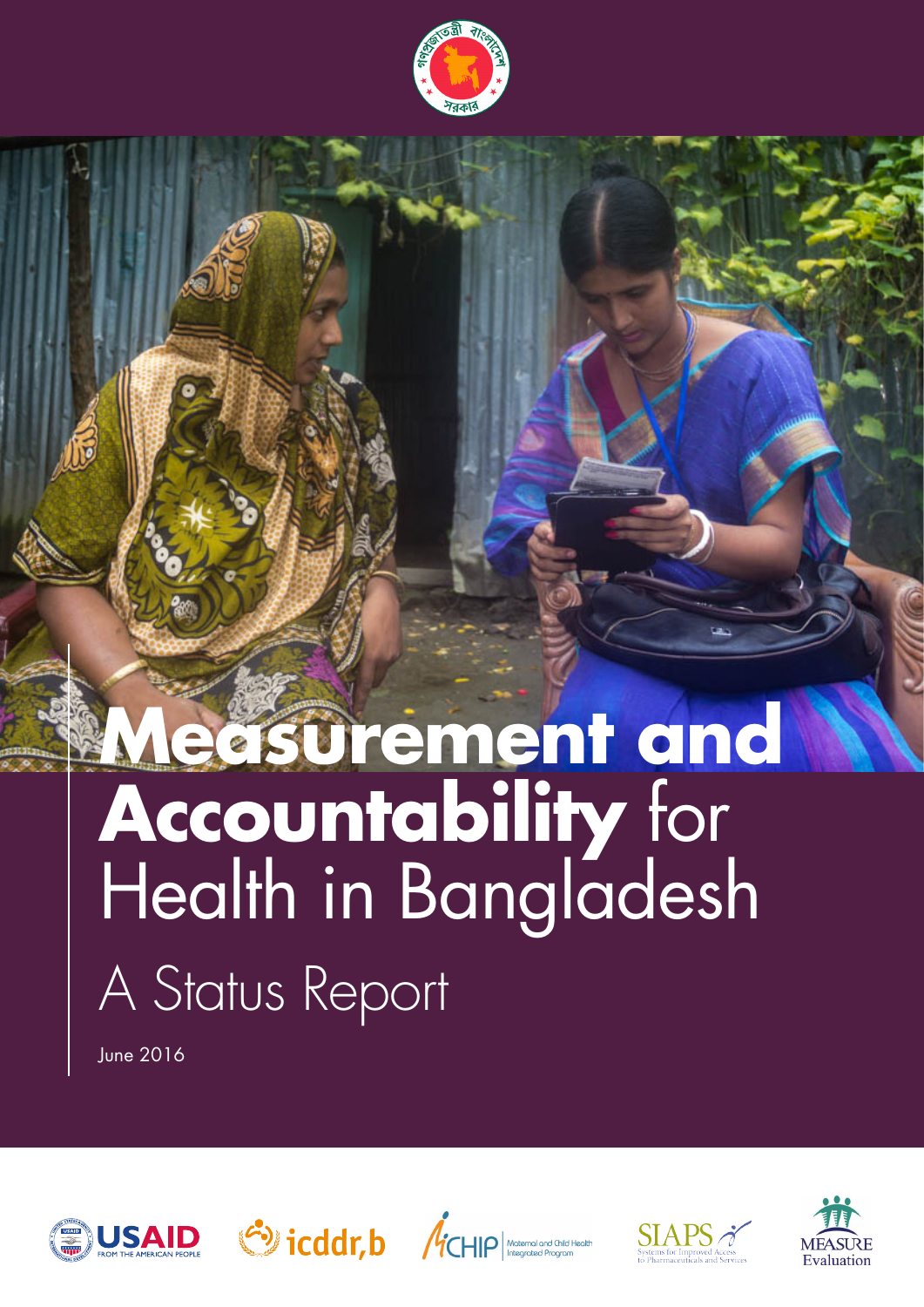# **Measurement and Accountability** for Health in Bangladesh A Status Report

**June 2016**

ISBN: 978-1-943364-29-9

#### **MEASURE** Evaluation

University of North Carolina at Chapel Hill 400 Meadowmont Village Circle, 3rd Floor Chapel Hill, North Carolina 27517 Phone: +1-919-445-9350 • measure@unc.edu

#### **www.measureevaluation.org**

Photo: Md. Humayun Kabir, MEASURE Evaluation

This publication was produced with the support of the United States Agency for International Development (USAID) under the terms of MEASURE Evaluation cooperative agreement AID-OAA-L-14-00004. MEASURE Evaluation is implemented by the Carolina Population Center, University of North Carolina at Chapel Hill in partnership with ICF International; John Snow, Inc.; Management Sciences for Health; Palladium; and Tulane University. Views expressed are not necessarily those of USAID or the United States government. TR-16-130



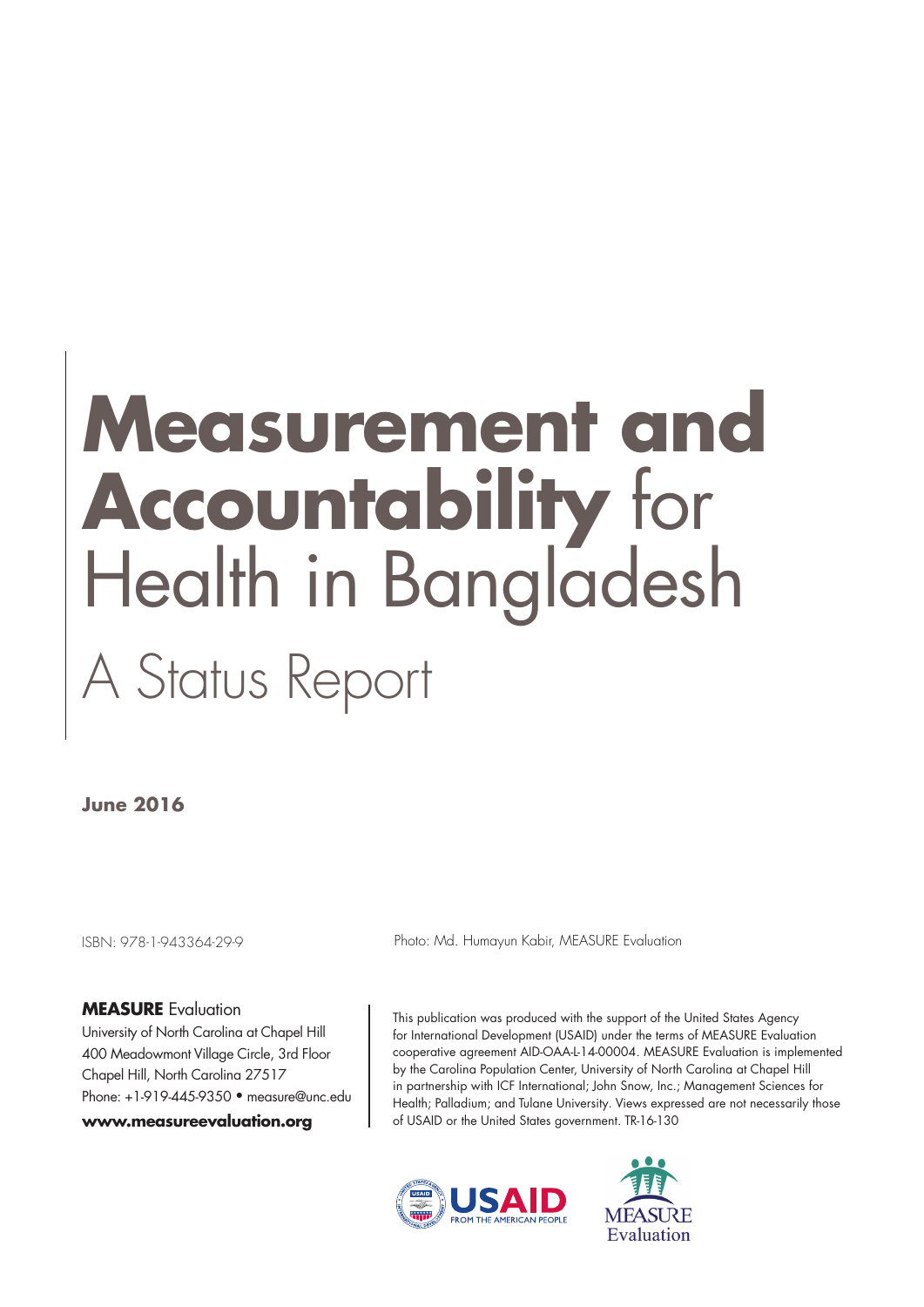# **ACKNOWLEDGMENTS**

This report was prepared by a core team consisting of Md. Humayun Kabir, Senior Strategic and Technical Advisor, MEASURE Evaluation, University of North Carolina at Chapel Hill; Karar Zunaid Ahsan, Monitoring and Evaluation Advisor to the Program Management and Monitoring Unit of the Planning Wing, Ministry of Health and Family Welfare, Government of Bangladesh, Dhaka; and Shamim Ahmed, independent consultant, Dhaka.

The team would like to thank the members of the MA4Health Regional Conference Secretariat in Dhaka for reviewing the report and providing useful comments and feedback: Dr. Kanta Jamil, United States Agency for International Development/Bangladesh; Dr. Shams El Arifeen, International Centre for Diarrhoeal Disease Research, Bangladesh; Dr. Ishtiaq Mannan, Save the Children; Mohammad Golam Kibria, Management Sciences for Health; and Shusmita H. Khan, MEASURE Evaluation, University of North Carolina at Chapel Hill.

The team is grateful to the representatives of stakeholders—both government agencies and development partners—for their review and constructive comments on drafts of this report.

We extend our gratitude to Prof. Dr. Abul Kalam Azad, Additional Director General (Administration) and Director (Management Information System) of the Directorate General of Health Services, for his review and support during the preparation of the study and the dissemination of the report.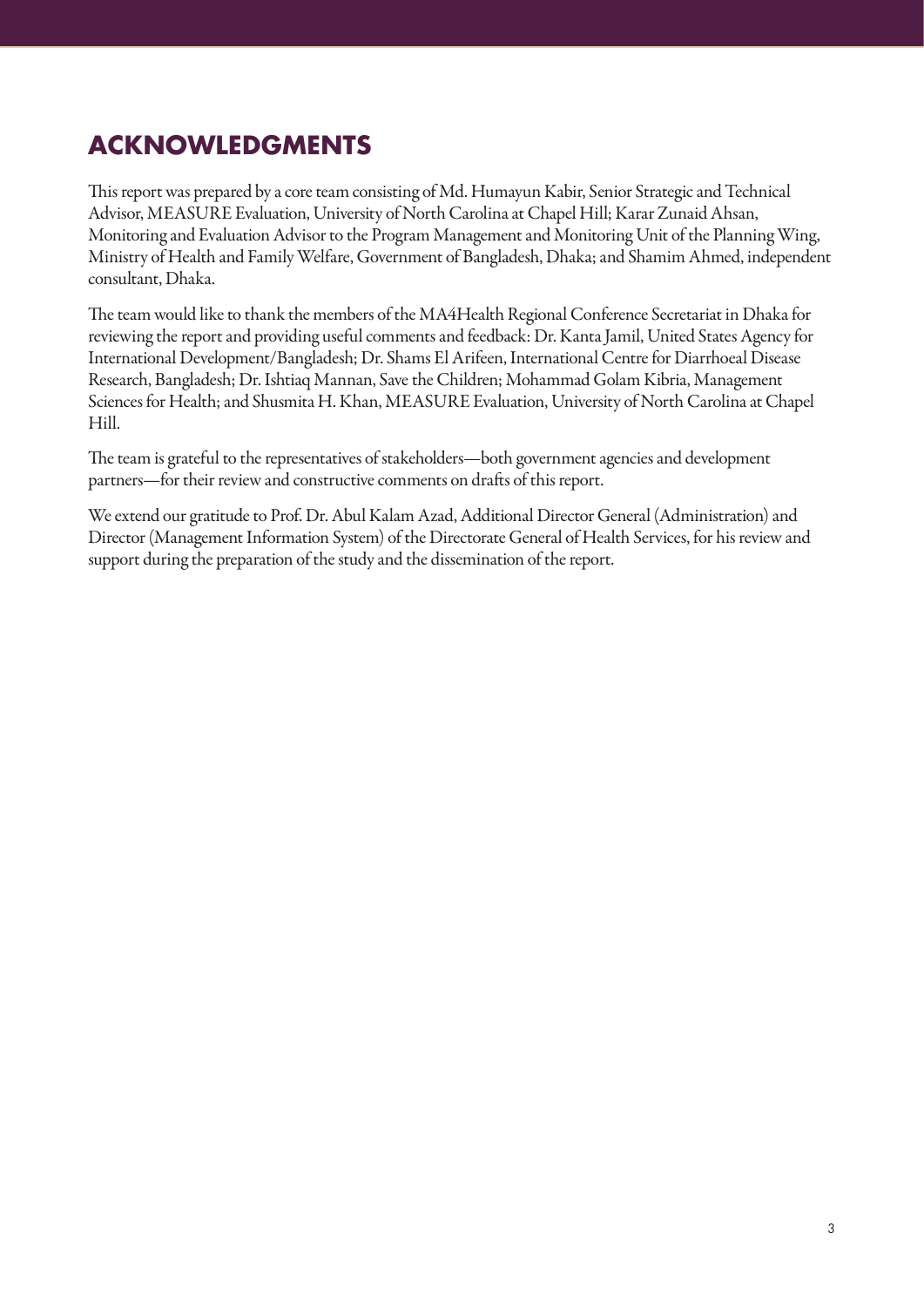# **CONTENTS**

| Role of M&E in Bangladesh's Next SWAp and Post-2015 Development Agenda 12               |  |
|-----------------------------------------------------------------------------------------|--|
|                                                                                         |  |
|                                                                                         |  |
|                                                                                         |  |
|                                                                                         |  |
|                                                                                         |  |
|                                                                                         |  |
|                                                                                         |  |
| 2. Strengthening Institutional Capacity To Collect, Compile, Disseminate,               |  |
| 3. Generating Population Health Data Including Civil Registration and Vital Statistics, |  |
| 4. Maximizing Effective Use of the Data Revolution Based on Open Data Standards 24      |  |
|                                                                                         |  |
|                                                                                         |  |
|                                                                                         |  |
|                                                                                         |  |
|                                                                                         |  |
|                                                                                         |  |
|                                                                                         |  |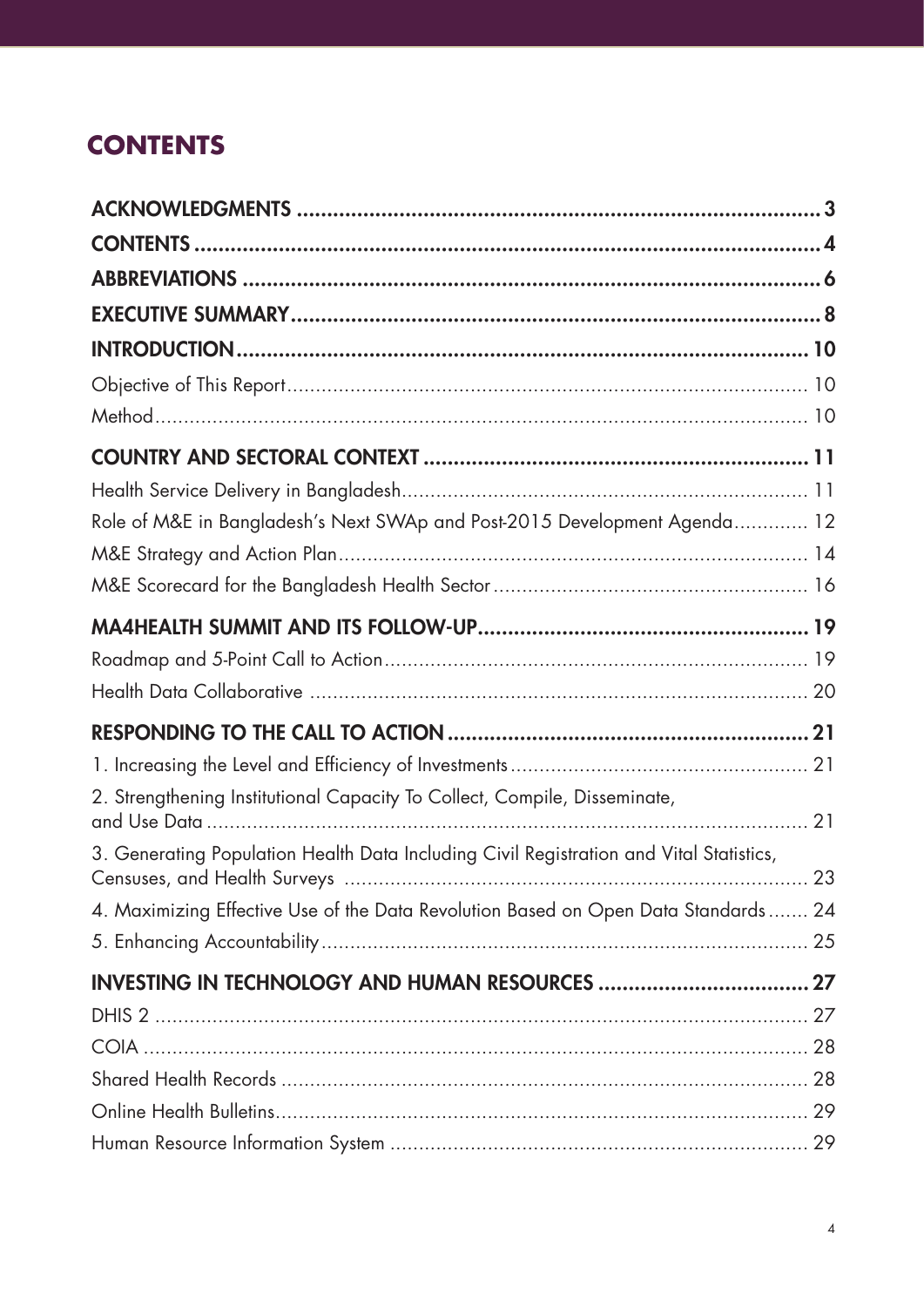| INVESTMENT REQUIREMENT FOR M&E IN THE FOURTH SWAP31              |  |
|------------------------------------------------------------------|--|
|                                                                  |  |
|                                                                  |  |
|                                                                  |  |
|                                                                  |  |
| APPENDIX A. MAPPING OF SOFTWARE SOLUTIONS USED IN MOHFW36        |  |
| <b>APPENDIX B. DISTRICT HEALTH INFORMATION SYSTEM, VERSION 2</b> |  |
|                                                                  |  |
| APPENDIX C. ROUTINE HEALTH INFORMATION SYSTEM INITIATIVES40      |  |
| Bangladesh Non-communicable Disease (NCD) Risk Factors Survey 40 |  |
| APPENDIX D. MOHFW SUPPLY CHAIN MANAGEMENT PORTAL 43              |  |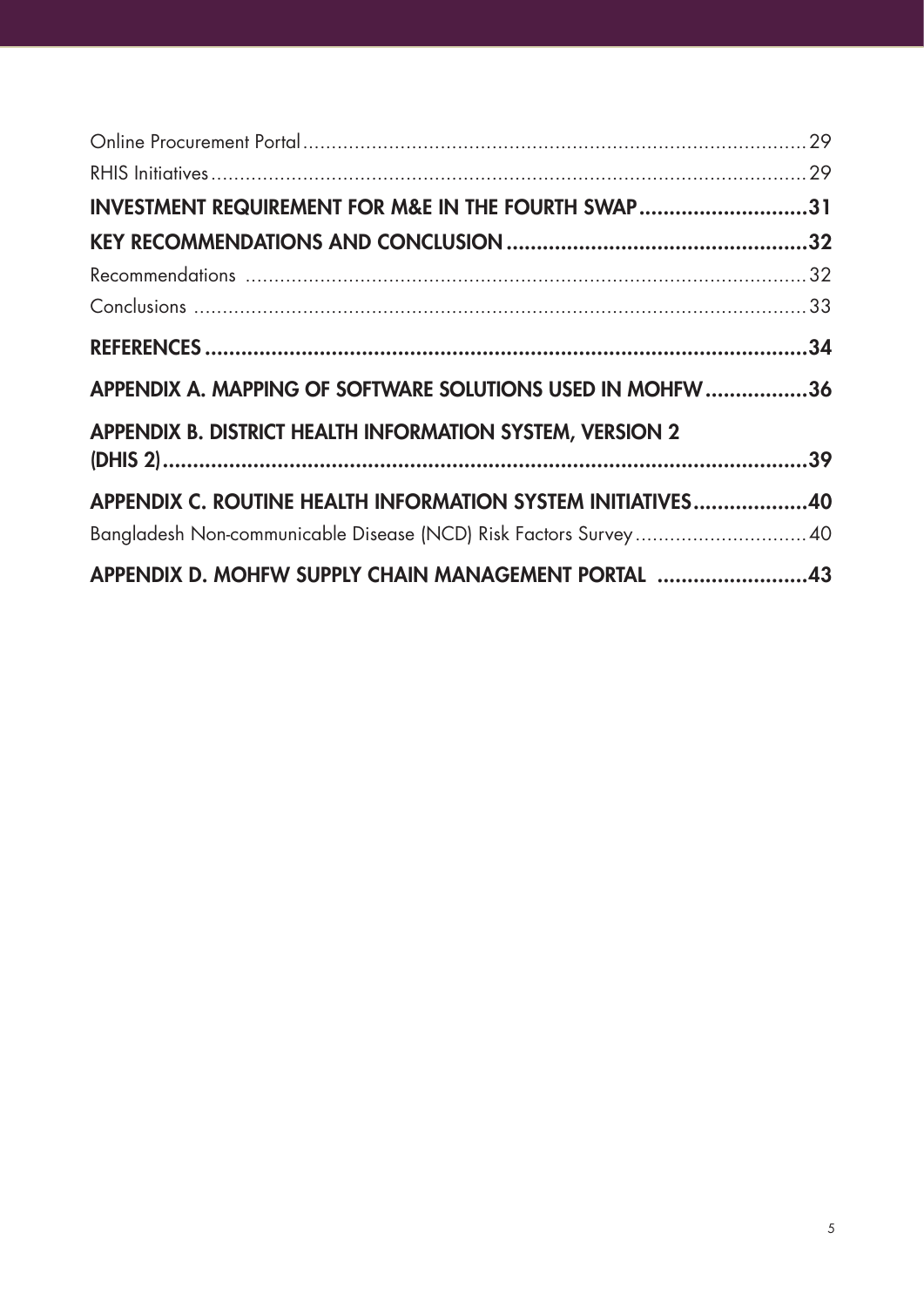# **ABBREVIATIONS**

| AHI               | assistant health inspector                                                                       |
|-------------------|--------------------------------------------------------------------------------------------------|
| <b>APR</b>        | <b>Annual Program Review</b>                                                                     |
| <b>BBS</b>        | <b>Bangladesh Bureau of Statistics</b>                                                           |
| CC                | Community Clinic                                                                                 |
| <b>COIA</b>       | United Nations Commission on Information and Accountability for Women's and<br>Children's Health |
| <b>CRVS</b>       | civil registration and vital statistics                                                          |
| <b>DGFP</b>       | Directorate General of Family Planning                                                           |
| <b>DGHS</b>       | Directorate General of Health Services                                                           |
| DHIS <sub>2</sub> | District Health Information System, Version 2                                                    |
| EPI               | Expanded Program on Immunization                                                                 |
| <b>FPI</b>        | family planning inspector                                                                        |
| <b>FWA</b>        | family welfare assistant                                                                         |
| GDP               | gross domestic product                                                                           |
| GNI               | gross national income                                                                            |
| GOB               | Government of Bangladesh                                                                         |
| <b>HA</b>         | health assistant                                                                                 |
| <b>HDC</b>        | Health Data Collaborative                                                                        |
| <b>HIS</b>        | health information system                                                                        |
| <b>HNP</b>        | health, nutrition, and population                                                                |
| <b>HPNSDP</b>     | Health, Population and Nutrition Sector Development Program                                      |
| <b>HRIS</b>       | Human Resource Information System                                                                |
| <b>HRM</b>        | human resource management                                                                        |
| icddr,b           | International Centre for Diarrhoeal Disease Research, Bangladesh                                 |
| <b>ICT</b>        | information and communication technology                                                         |
| LD                | line director                                                                                    |
| LGI               | local government institution                                                                     |
| LMIS              | logistics management information system                                                          |
| MA4Health         | Measurement and Accountability for Results in Health                                             |
| <b>MDG</b>        | Millennium Development Goals                                                                     |
| M&E               | monitoring and evaluation                                                                        |
| <b>MESAP</b>      | Monitoring and Evaluation Strategy and Action Plan                                               |
| <b>MIS</b>        | management information system(s)                                                                 |
| <b>MOHFW</b>      | Ministry of Health and Family Welfare                                                            |
|                   |                                                                                                  |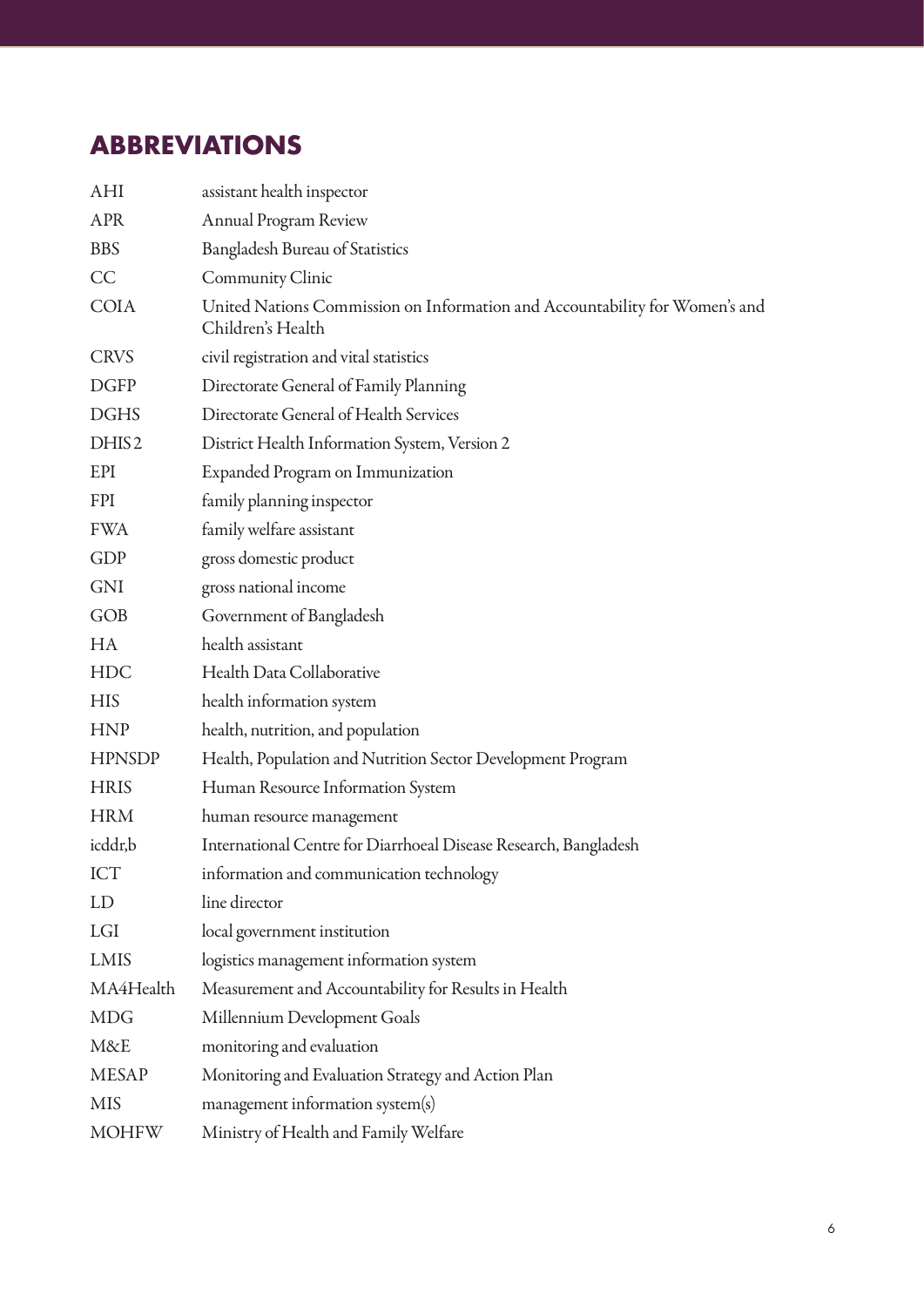| <b>NCD</b>    | noncommunicable disease                                 |
|---------------|---------------------------------------------------------|
| <b>NIPORT</b> | National Institute for Population Research and Training |
| <b>NGO</b>    | nongovernmental organization                            |
| OP            | operational plan                                        |
| <b>PMMU</b>   | Program Management and Monitoring Unit                  |
| <b>RFW</b>    | results framework                                       |
| <b>RHIS</b>   | routine health information system                       |
| <b>RHW</b>    | rural health worker                                     |
| <b>SCMP</b>   | Supply Chain Management Portal                          |
| <b>SDG</b>    | Sustainable Development Goals                           |
| <b>SHR</b>    | shared health record                                    |
| SWAp          | sector-wide approach                                    |
| <b>UHC</b>    | universal health coverage                               |
| <b>UIMS</b>   | Upazila Inventory Management System                     |
| <b>USAID</b>  | United States Agency for International Development      |
| <b>WHO</b>    | World Health Organization                               |
| <b>WIMS</b>   | Warehouse Inventory Management System                   |
|               |                                                         |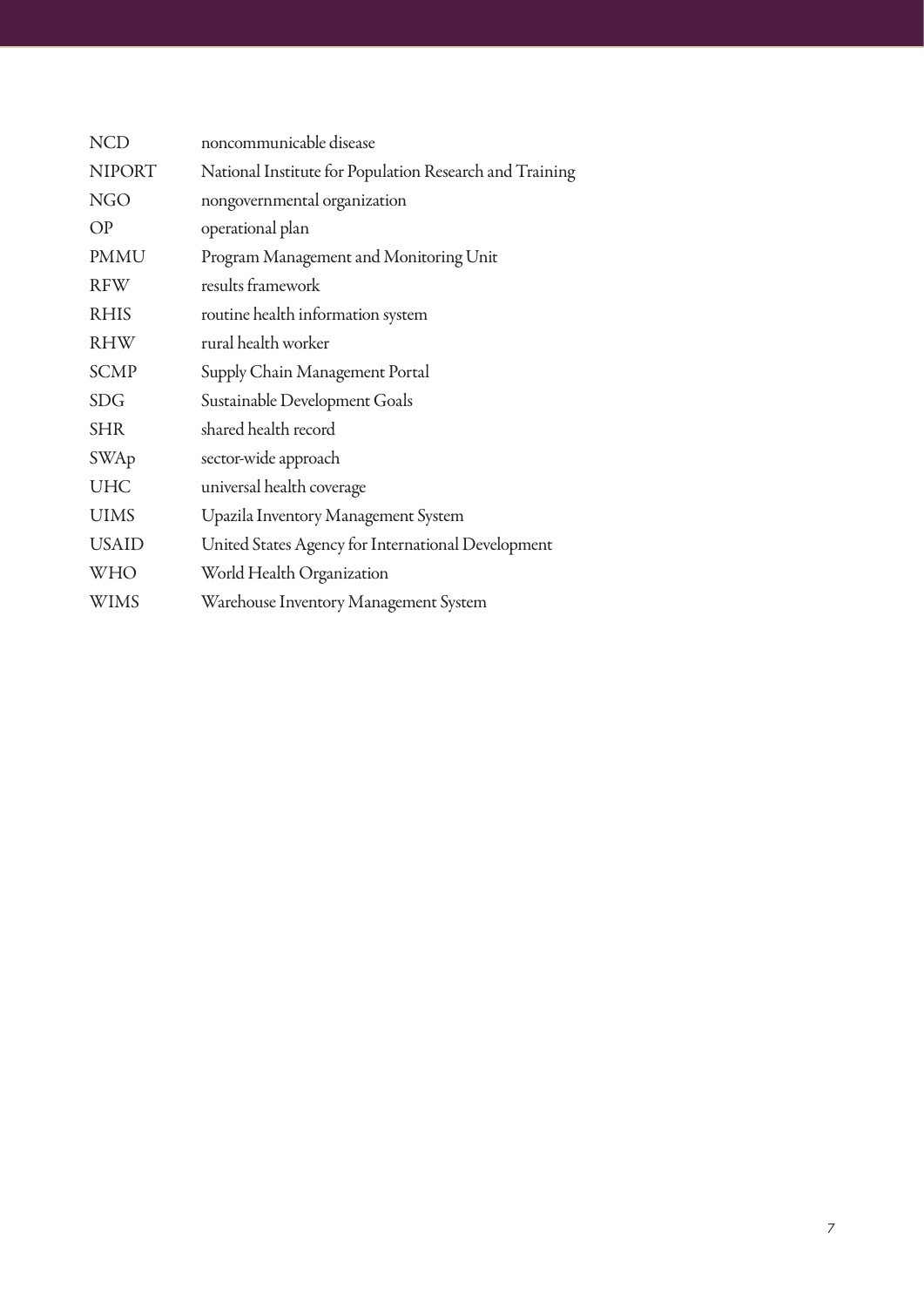# **EXECUTIVE SUMMARY**

The United States Agency for International Development (USAID), the World Bank, and the World Health Organization (WHO) convened a global summit—Measurement and Accountability for Results in Health (MA4Health)—at the World Bank's headquarters, in Washington, DC, in June 2015. There, more than 600 participants from 60 countries, representing development partners, country governments, and civil society organizations, endorsed the Health Measurement and Accountability Roadmap and 5-Point Call to Action. The Call to Action identified a set of priority actions and targets to strengthen data and accountability systems. Two countries had been invited to be co-sponsors of the summit: Bangladesh, because of its readiness to measure progress in health during the post-2015 period, and South Africa, for the high quality of its cause-of-death data, which aid understanding of the national and subnational health situation.

At the summit, Bangladesh agreed to host a follow-on regional conference, and this was held in Dhaka in April 2016. This conference had the following objectives:

- Facilitate the regional and country response to data needs
- Engage with development partners to improve health data systems
- Share and strengthen country-led monitoring and evaluation (M&E) plans

This paper outlines the progress that Bangladesh's Ministry of Health and Family Welfare (MOHFW) has made toward the country's measurement and accountability objectives. We review the health, nutrition, and population (HNP) data system (routine and ad hoc) and identify the financial requirements for strengthening health information system (HIS) and M&E functions for the next five years.

This assessment is well-timed. Bangladesh's third HNP sector program will close at the end of 2016, and planning for the follow-on program is under way. Having demonstrated considerable success in achieving the Millennium Development Goals (MDGs), the MOHFW now turns its attention to the health targets of the Sustainable Development Goals (SDGs). The roadmap and call to action endorsed at the MA4Health summit, subsequent steering committee meetings of the Health Data Collaborative (HDC; an informal partnership of international agencies, donors, and governments, including Bangladesh), and HDC's operational plan are springboards for the MOHFW to align with these global initiatives to meet SDG data needs.

The MOHFW's improvement of the country's HIS—including the routine health information system (RHIS) and electronic health (e-health) applications—is being recognized at home and abroad. Against this backdrop, in 2015 the MOHFW approved the Monitoring and Evaluation Strategy and Action Plan (MESAP) for the Bangladesh HNP sector, which establishes a coordinated, interoperable information system for all agencies and departments under the ministry's auspices and moves toward a fully digitized HIS for better use of data and evidence in planning and decision making. The MESAP also advocates increasing the budget for strengthening ongoing M&E activities and ensuring those activities' sustainability.

We developed a scorecard to showcase our assessments of the quality of M&E arrangements in the health sector (presented later in this paper). It shows that the country's M&E policy, method for program monitoring, and data use are reasonably strong. However, coordinated efforts are needed to harmonize and strengthen monitoring, M&E capacity, and participation by stakeholders. We end our assessment with a number of recommendations to accomplish these improvements. Some key recommendations are:

• Secure agreement on increasing the budget for those M&E activities that specifically address the sustainability of ongoing digitization and computerization initiatives, as outlined in the action plan in the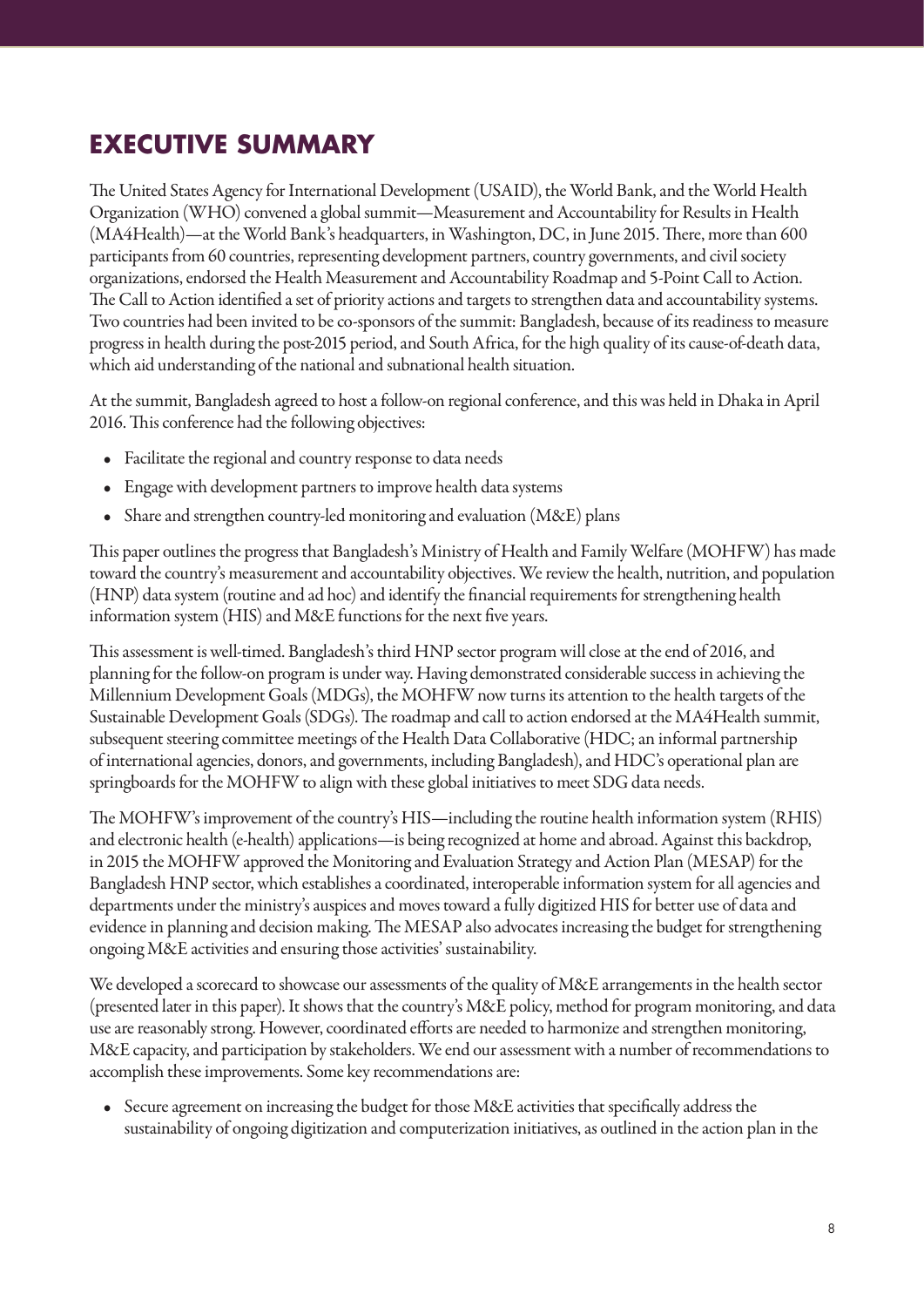MESAP.

- Develop national health data standards and an interoperability framework to integrate the approach to HIS by all agencies under the MOHFW, and develop an overarching Internet technology leadership and governance framework to drive the National eHealth Strategy.
- Strengthen the HIS and mainstream, integrate, and scale up improvements in the RHIS and other projects that now are in the pilot stage.
- Develop a multiyear, comprehensive capacity building plan for facilitating and promoting the development of M&E knowledge, skills, and competence in routine data collection, analysis, feedback, and use.
- Assess and put in place the human resources required to accomplish the planned activities for strengthening M&E systems in the health sector.
- Enhance demand for data, by establishing partnerships among agencies within the MOHFW and between the MOHFW and other ministries, research organizations, development partners, nongovernmental organizations (NGOs), and professional bodies, which will facilitate data analysis and support for evidenceinformed decision making.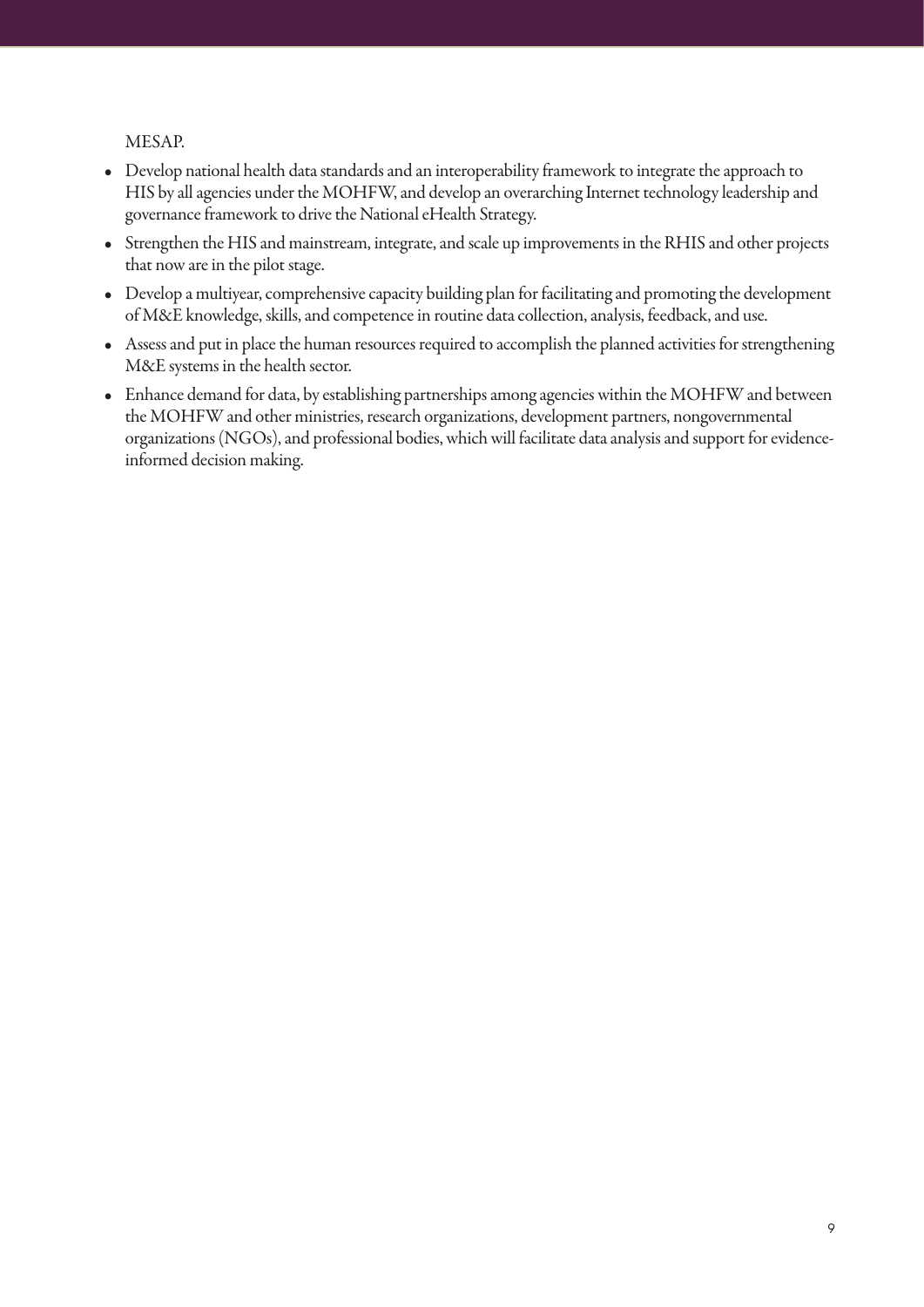# **INTRODUCTION**

A strong and effective health information system (HIS) is the backbone of any health system that supports both program implementation and policy formulation. Globally, demand has been growing over the past decade for stronger commitments and attention by development partners to the production of more and better data to increase transparency in the health, nutrition, and population (HNP) sector. In response, USAID, the World Bank, and WHO convened the MA4Health Summit in 2015. It was timed as the MDGs era was ending and the SDGs era was beginning. As a co-sponsor of the summit, Bangladesh endorsed the conference documents—the Health Measurement and Accountability Roadmap and 5-Point Call to Action—and agreed to host a follow-up conference the next April for countries in the Asian region. The regional conference had the following purposes:

Facilitate the regional and country response to data needs, including strengthening country capacity to monitor and review progress, enhancing existing and establishing new regional approaches, building consensus on monitoring health strategies and the SDGs, and enhancing technical collaboration.

- Engage development partners to improve health data systems, by improving efficiency and alignment of their investments, establishing new ways for countries to work with development partners, and sharing knowledge and tools within the region.
- Share and strengthen country-led M&E plans, including learning from the experience of countries in the region, highlighting innovative approaches to fill technical and financial gaps, strengthening accountability mechanisms, and measuring progress toward the health-related SDGs.

# Objective of This Report

To support the regional conference's third purpose—learning from the experience of countries in the region—we developed this report on the status of Bangladesh's progress toward improving measurement and accountability in the health sector. This document also outlines the investment needed to develop an HIS capable of meeting the broad M&E goals of the country's HNP Sector Program. We begin by describing the country context and health service delivery system. Then we assess Bangladesh's response to the MA4Health road map and call to action in terms of the MOHFW's next health sector-wide approach (SWAp), scheduled to begin in 2017. We briefly describe the potential of the HIS and end with a set of key recommendations.

# **Method**

To make this assessment, we conducted a desk review of relevant literature and consulted government and development partner stakeholders in Bangladesh's HNP sector. (The results are woven into the discussion that follows; the documents for the desk review are listed in the References section.) We then disseminated a draft of this paper to participants in a seminar on the upcoming Inter-Country Conference on Measurement and Accountability for Health, which was held in Dhaka the week before the regional MA4Health conference. We incorporated the feedback we received at the seminar and presented another draft of this paper at the regional conference.

The study does not address the M&E requirement of Bangladesh's government as a whole, nor does it discuss coordination mechanisms required to achieve a cross-sectoral, nationwide, effective information system. Such a system might be desirable to meet the data requirements of the SDGs.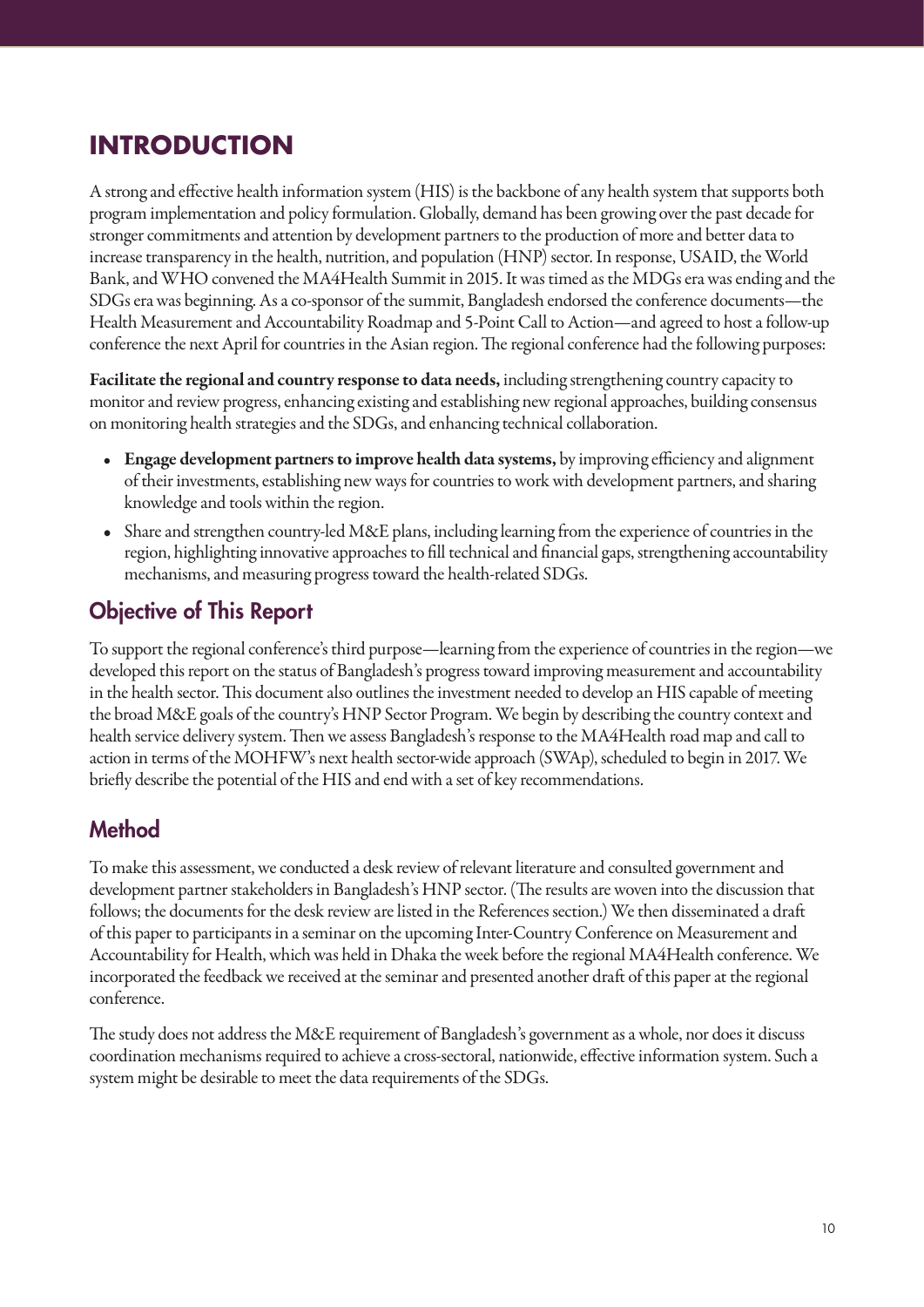# **COUNTRY AND SECTORAL CONTEXT**

The Government of Bangladesh's Vision 2021 defines several economic and social outcomes for the country to attain middle-income country status by 2021. This vision would be achieved by implementing the Perspective Plan for 2010–2021 and successive five-year plans covering 2011–2020. Bangladesh is committed to attaining universal health coverage (UHC) by 2032, ensuring access to quality services to all citizens of the country. The targets of the 7th Five Year Plan (2016–2020) and the fourth health sector program (2017–2021) are fully aligned with global commitments such as the SDGs and the Global Partnership on Family Planning 2020 (FP2020).

Bangladesh has been undergoing steady social and economic changes, especially since 1990. Over the past two decades, the country has registered a significant rise in gross domestic product (GDP) and gross national income (GNI). As of 2015–2016, per capita GDP was estimated at US \$1,384 and the per capita GNI was estimated at \$1,466 (Bangladesh Bureau of Statistics [BBS], 2016), moving the country up to the lower-middle income group (World Bank, 2015). The GDP growth rate has been above 6 percent for the past few years, on par with some of the best-performing economies in the world, and reached 7 percent in 2015–2016. However, despite these successes, nearly one-fourth (24.8%) of the population still lives below the poverty line (Government of Bangladesh [GOB], 2015). In the social sector, Bangladesh has made remarkable progress in many areas during the past decade: literacy and life expectancy at birth have increased; child immunization coverage has increased to a high level, resulting in steady declines in infant and child mortality; and the maternal mortality ratio has declined sharply. In terms of health services, the number of visits by pregnant women for antenatal care by medically trained providers nearly doubled, from 33 percent in 1999–2000 to 64 percent in 2014; deliveries by medically trained birth attendants increased from 12 percent to 42 percent during the same period. This increase in skilled delivery is predominantly due to a rise in the number of deliveries at health facilities, which increased from 8 percent to 37 percent from 1999–2014. Bangladesh also demonstrated substantial progress in implementing an effective family planning program. The total fertility rate declined, from 6.3 births per woman in 1975 to 3.4 in 1994, and further to 2.3 as of 2014.

Gradual improvement of basic health and nutrition services also contributed to a substantial reduction in under-five mortality: from 94 deaths per 1,000 live births in 1999–2000 to 46 per 1,000 in 2014. With this, Bangladesh achieved MDG 4 before the 2015 deadline (National Institute of Population Research and Training [NIPORT], et al., 2016). The government's leadership and continued support from development partners contributed to an accelerated improvement in key HNP outcomes in Bangladesh over the past decade (Ahsan, et al., 2015). Bangladesh's success in achieving MDG targets has received global acclaim: the United Nations MDG Award, in 2010, for child mortality reduction; the South-South Award, in 2011 and 2013, for innovative use of information and communication technology (ICT) to accelerate improvements in the health of women and children and to reduce poverty; and the Food and Agriculture Organization's Diploma Award, in 2013, for achieving the MDG 1 target well ahead of the deadline.

## Health Service Delivery in Bangladesh

Within the Government of Bangladesh, the MOHFW is responsible for health and population policies. It implements health service programs through the Directorate General of Health Services (DGHS) and the Directorate General of Family Planning (DGFP). The DGHS has elaborate healthcare delivery structures based on administrative units: upazilas; and above those, districts; and above those, divisions. It manages primary, secondary, and tertiary care facilities at all three levels and employs community-based rural health workers (RHWs) to provide in-home care to rural populations. In addition to these sources of healthcare, there are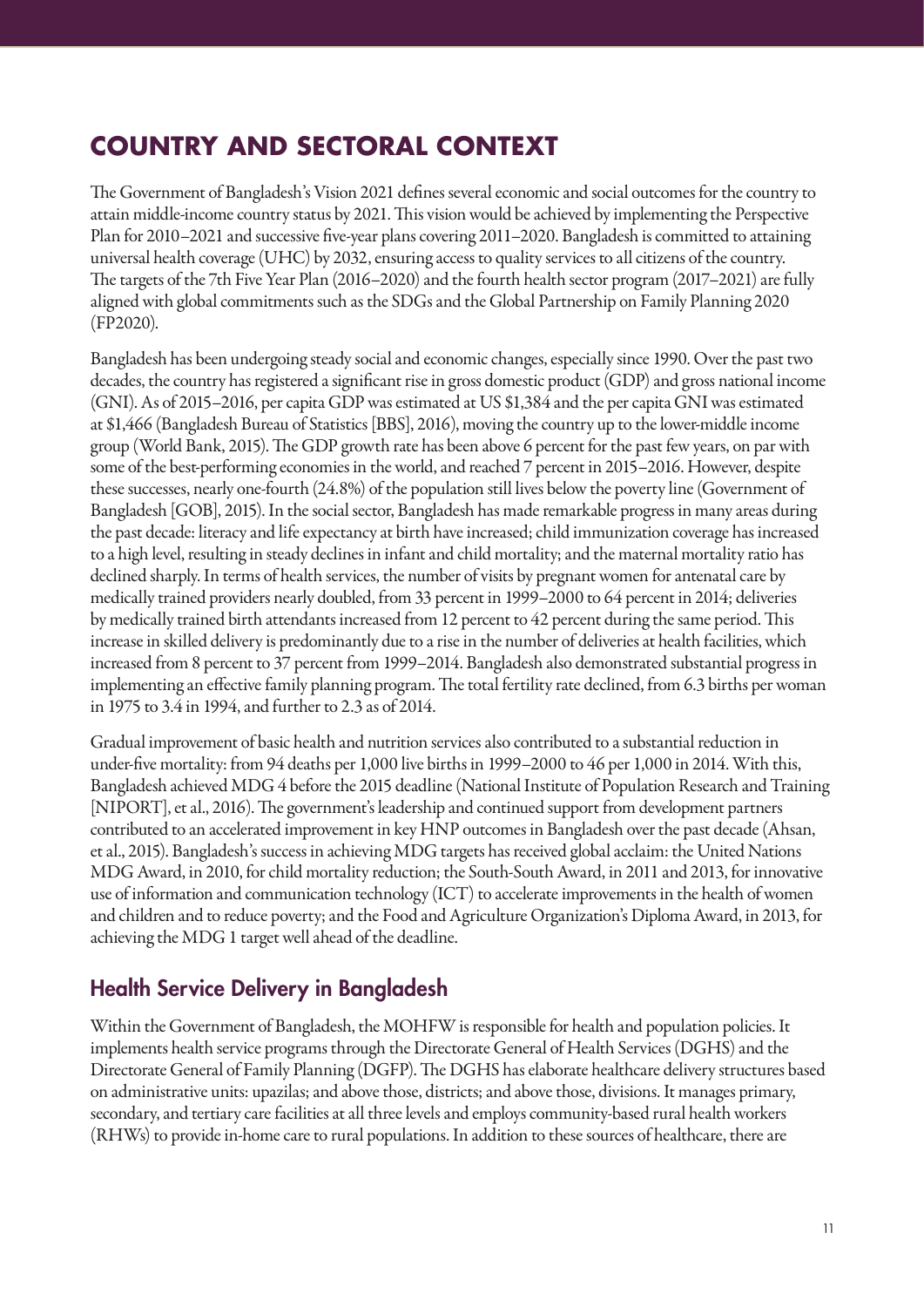Union Health and Family Welfare Centres, which DGFP manages. And there are Community Clinics (CCs) some 13,300 of them, each serving one or more villages within a ward: the lowest administrative unit of the government. Both DGHS and DGFP are responsible for reproductive, maternal, and child healthcare. DGHS provides those services in facilities at every level and through the RHWs it deploys, as well. DGFP is particularly responsible for family planning services. Each directorate has its own system for data collection and analysis, and this has resulted in conflicting information. The MOHFW is now focusing its attention on integrating and harmonizing the systems.

The MOHFW has been pursuing SWAp since 1998, beginning with the Health and Population Sector Program (1998–2003), and following up with the Health, Nutrition and Population Sector Program (2003–2011). Currently, the MOHFW is implementing its third SWAp: the Health Population and Nutrition Sector Development Program (HPNSDP). It was originally scheduled to be in effect from July 2011 to June 2016. An extension beyond June 2016 has been agreed to by the MOHFW and the development partners, and now the program is likely to extend to December 2016. The priorities of the current SWAp are to stimulate demand for HPN services and improve access to the services and use of them in order to reduce morbidity and mortality; slow the rate of population growth; and improve nutritional status, especially of women and children. This program is managed through 32 operational plans (OPs), which are headed by line directors (LDs). LDs are responsible for proper implementation of activities included in the OPs. The SWAp has a results framework and all OPs have indicators for measuring performance. Key data requirements and management processes are analyzed in a later section of this report. In the current SWAp, the Program Management and Monitoring Unit (PMMU) was created to strengthen the program's M&E, and it was functioning well according to the midterm review (MOHFW 2014a).

## Role of M&E in Bangladesh's Next SWAp and Post-2015 Development Agenda

A background paper prepared for the strategic investment plan for the fourth HNP sector program cited key issues in the health sector's M&E and identified a set of outputs that the new program needs to achieve (MOHFW, 2015). The background paper narrated the MOHFW's strategic vision and key interventions required to build an efficient and sustainable evidence base for decision making. It identified priority interventions to strengthen data collection, analysis, and dissemination processes based on lessons learned from the previous SWAps. It also looked at developing systems to help the MOHFW establish partnerships with relevant institutions to facilitate data use and evidence-informed programming. Finally, it looked at promoting efficient use of research to inform and guide HNP service delivery and pro-poor policies.

Bangladesh fared well in meeting the data needs of the MDGs. Most of the HNP-related MDGs were reflected in the results framework of HPNSDP, and periodic surveys (e.g., Bangladesh Demographic Health Survey and Multiple Indicator Cluster Survey) reported on these indicators at regular intervals. Reporting tools were improved and the ministry invested in improving or automating the systems. Overall, the ministry has shown its capacity to respond to the requirements of the United Nations Commission on Information and Accountability for Women's and Children's Health (COIA) and other international commitments.

The SDG targets are comprehensive, and reporting by countries requires a high level of preparedness. The SDG declaration emphasized data availability to assess progress and elaborated different mechanisms for monitoring and follow-up actions, cutting across all SDGs. A unique challenge for monitoring the SDGs is its inherent design, where progress in one area is dependent on progress in many others. Monitoring arrangements under the SDGs will require a more integrated and comprehensive approach covering multiple sectors to track health goals—for example, UHC—effectively (United Nations, 2013).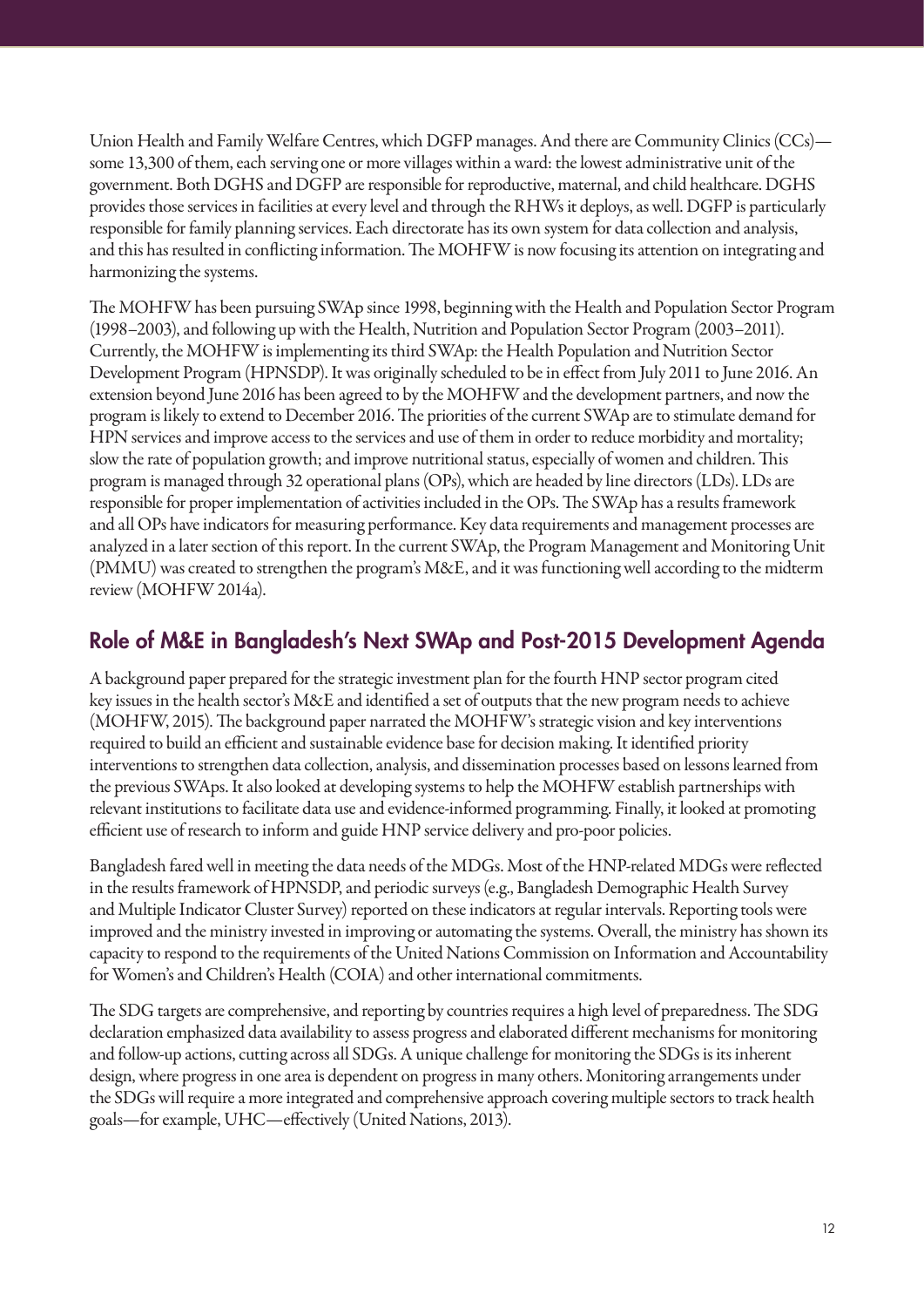### Urban Health and Private Sector Issues

By law, urban health is the responsibility of urban local government institutions (LGIs): city corporations and *pourashavas* (municipalities). All secondary and tertiary healthcare facilities under DGHS and DGFP are located in urban settings and provide services to the urban as well as rural population. However, the MOHFW has no infrastructure to serve the urban population's needs for primary healthcare. The ministry's elaborate structures and manpower devoted to primary and public health issues exist only to serve rural areas. The MOHFW's ability to provide primary healthcare to urban populations is constrained by the following factors:

- 1. Administrative and financial capacities of LGIs vary to a great extent. Generally, all LGIs lack an adequate health workforce for effective health service delivery. While some major city corporations own a few general hospitals, they have trouble running them properly.
- 2. As autonomous organizations, the LGIs are supposed to generate their own resources. In practice, however, LGIs depend on government grants to meet budget deficits and to undertake even routine development projects. Healthcare finance tends not to be among their top priorities.
- 3. Health service delivery by LGIs is dependent on projects funded by development partners, including multilateral institutions (loans; grants; technical assistance). In many areas, development partner-financed projects fill crucial gaps in the service delivery system, so the risk of unsustainability is ever-present. NGOs or nonprofits are providing health services on a contractual basis.
- 4. The MOHFW has struggled in the past to devise a coordination mechanism for urban health, and in the absence of such a mechanism, urban data reporting has been poor (with recent, slight improvements).
- 5. Many private-sector clinics and hospitals of varying size and capacities provide healthcare in urban areas, creating an environment driven by an excess of commercialization.

Because of the lack of capacity and coordination, collection of data from urban settlements is problematic. Development partners have shown interest in supporting HMIS implementation in the city corporations of Sylhet, Rajshahi, and Narayanganj, with the active participation of relevant health departments and NGOs and public and private facilities. Facilities operated by the private sector, including NGOs, are not generating MIS data as a rule, and doing so would require rigorous effort, including the creation of a legal framework. While apps used in rural areas show that ICT systems are able to track individuals, the situation would be different in urban areas, because of structural factors. Given the challenges of health data collection in urban areas, different strategies and activities will have to be developed, if SDG requirements are to be met.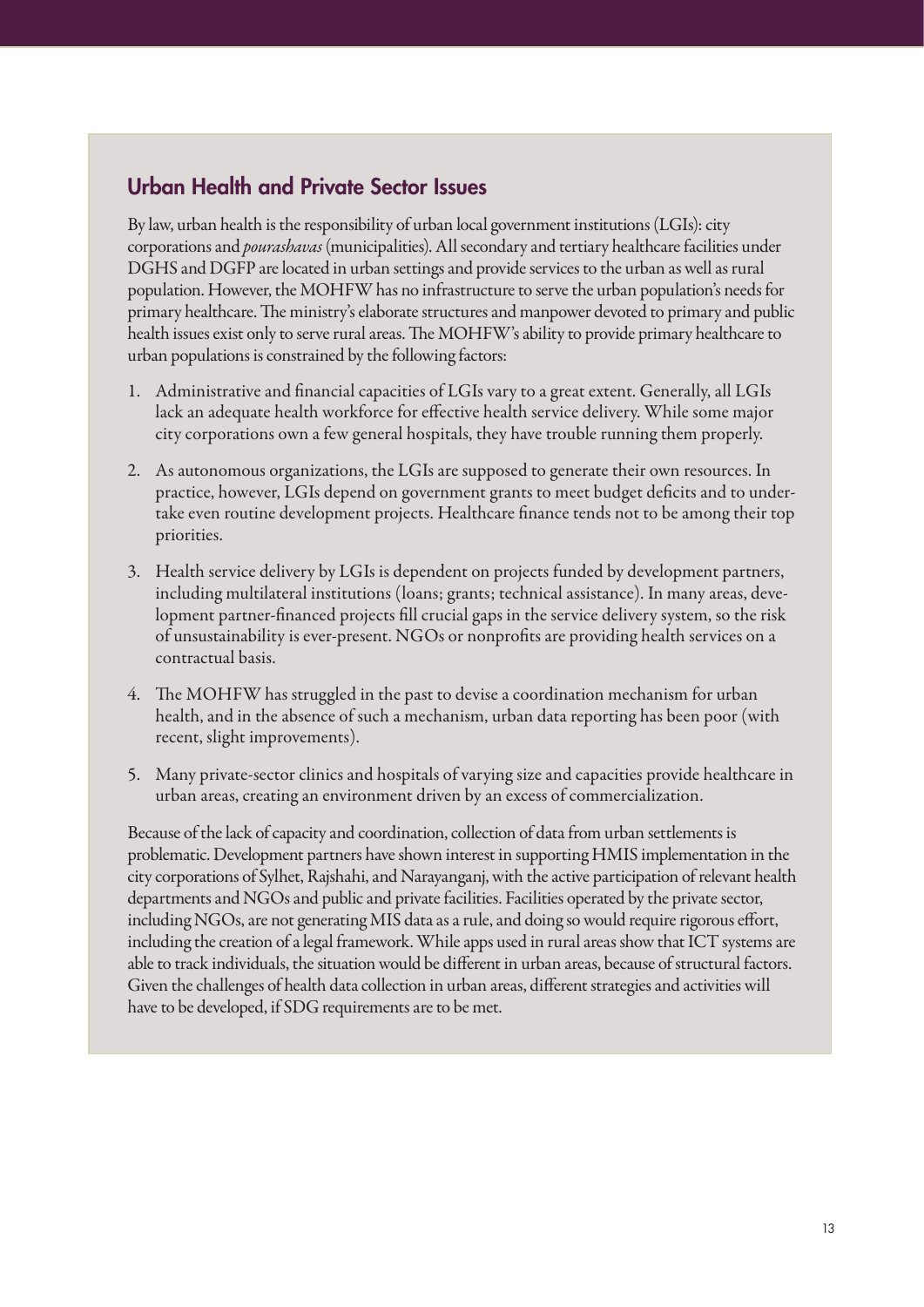Meeting SDG targets will require increased capacity to collect and analyze data. To achieve this, investments for HIS need to be increased and the monitoring processes of different sectors need to be coordinated, strengthening country measurement and accountability systems. These efforts should be based on robust country-led plans that increase the efficiency of domestic and external investments in HIS. The expectation is that countries will respond to the global data revolution, be able to track the delivery of health services to citizens, listen to the voices of underserved populations, and empower more-focused responses to health issues (Fryatt, 2015).

# M&E Strategy and Action Plan

The first MESAP for the health sector in Bangladesh was finalized in 2015. It remains effective in the next SWAp (MOHFW, 2014b). The MESAP was developed after a comprehensive assessment of the health system's capacity at all levels. MOHFW and other stakeholders were consulted and their involvement and ownership in planning and implementation of HPNSDP were instrumental in developing the M&E Strategy. The M&E Strategy allows the MOHFW and its implementing agencies and development partners to assess accurately the extent to which the program's goals and objectives have been achieved. The strategy also elaborates specific steps and tools that are needed for informed decision making. There is guidance for developing plans for data collection, analysis, and use, and to ensure good data quality. The strategy can be used to carry out oversight activities and program evaluation.

The MESAP provides an evidence base for resource allocation decisions. An M&E system not only provides essential data for monitoring the services delivered but also helps in guiding the planning, coordination, and implementation processes of a program. It identifies areas for development, and thus improves the system as a whole. The need to invest in well-functioning national health sector M&E systems is widely acknowledged (Holvoet & Inberg, 2014). The MESAP noted that a costed M&E work plan that describes the priority M&E activities for the year with defined responsibilities for implementation, costs for each activity, identified funding sources, and a clear timeline for delivery of outputs is critical. Although a costed national M&E plan for the HPNSDP was not available at that time, the MESAP also provided a figure by considering estimated budgets of different OPs<sup>1</sup> involving M&E activities. Table 1 shows the areas the OPs covered. These plans were found to be primarily responsible for the performance monitoring of HPNSDP. They accounted for around 4 percent of HPNSDP's development budget that the program implementation plan (PIP) had estimated for 2011–2016. In fact, these six operational plans accounted for 4.3% of HPNSDP's total expenditure during the program's first three years (July 2011–June 2014).

| <b>Operational Plan Name</b>                                      | Original Estimate in PIP<br>(% of total budget) | <b>Estimate in Revised PIP</b><br>(% of total budget) |
|-------------------------------------------------------------------|-------------------------------------------------|-------------------------------------------------------|
| Planning, Monitoring and Research<br>(PMR):DGHS                   | 5,300.00 (0.24%)                                | 4,588.00 (0.23%)                                      |
| Health Information Systems and E-Health<br>(HIS & e-Health): DGHS | 60,887.37 (2.75%)                               | 44,000.00 (2.25%)                                     |

Table 1: Estimated budget for M&E activities under the Health, Population and Nutrition Sector Development Program (HNSDP)

<sup>1</sup> Some other operational plans also invest in generating routine data for monitoring implementation progress (e.g., Communicable Disease Control; Community Based Healthcare; Maternal, Neonatal, Child and Adolescent Health; Tuberculosis/Leprosy Control; and the National Aids Program.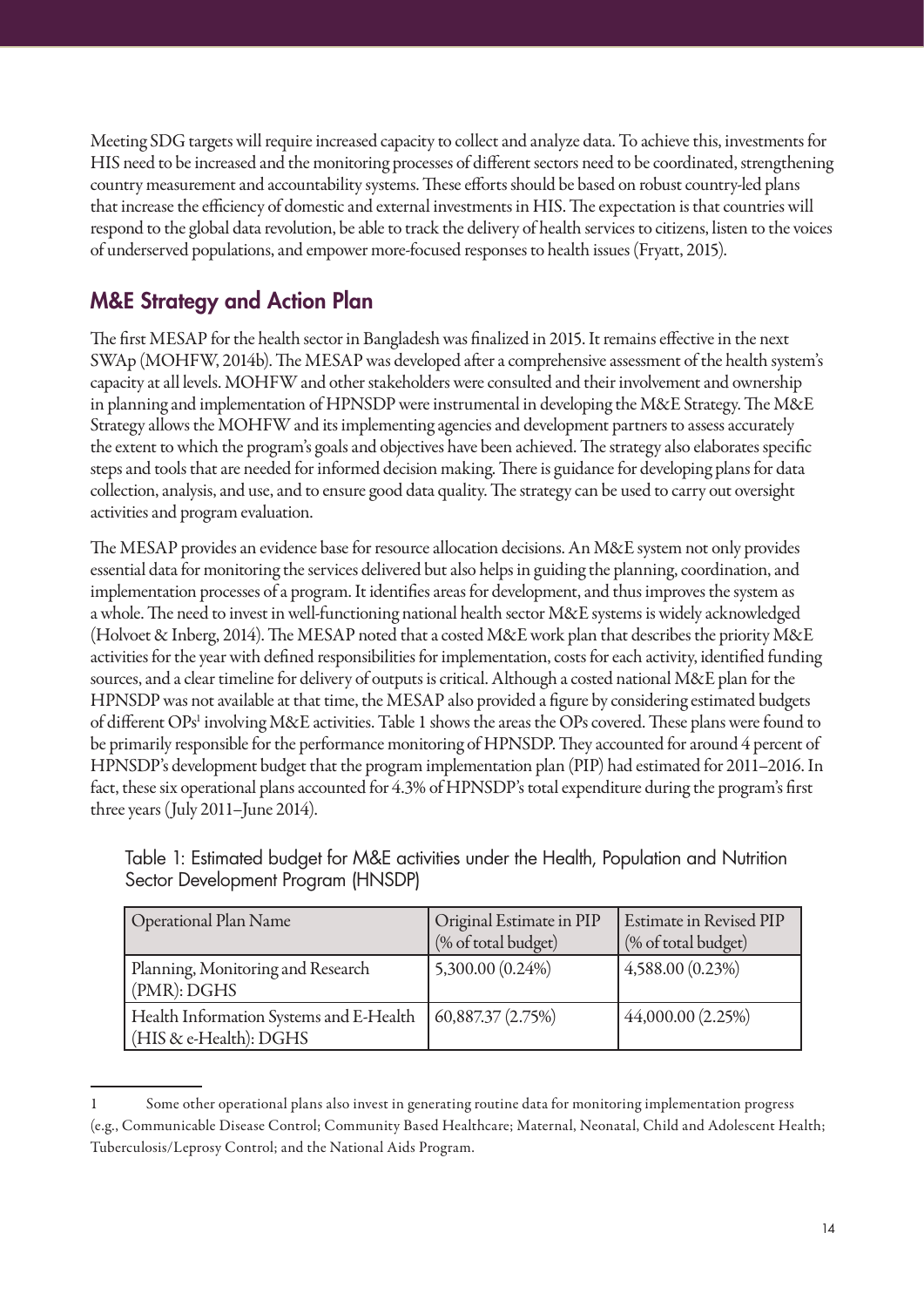| <b>Operational Plan Name</b>                                    | Original Estimate in PIP<br>(% of total budget) | <b>Estimate in Revised PIP</b><br>(% of total budget) |
|-----------------------------------------------------------------|-------------------------------------------------|-------------------------------------------------------|
| Planning, Monitoring and Evaluation<br>(PME): DGFP              | 1,000.00 (0.05%)                                | 1,141.30 (0.06%)                                      |
| Management Information Systems (MIS):<br><b>DGFP</b>            | 5,800.00 (0.26%)                                | 5,100.00 (0.26%)                                      |
| Training, Research and Development<br>(TRD): DGFP               | 11,127.00 (0.50%)                               | 10,985.98 (0.56%)                                     |
| Sector-Wide Program Management and<br>Monitoring (SWPMM): MOHFW | 7,200.00 (0.32%)                                | 9,595.10 (0.49%)                                      |
| Total                                                           | 91,314.37 (4.12%)                               | 75,410.38 (3.85%)                                     |

Source: MOHFW 2011; MOHFW 2014c. All currency is Bangladesh Taka (100,000)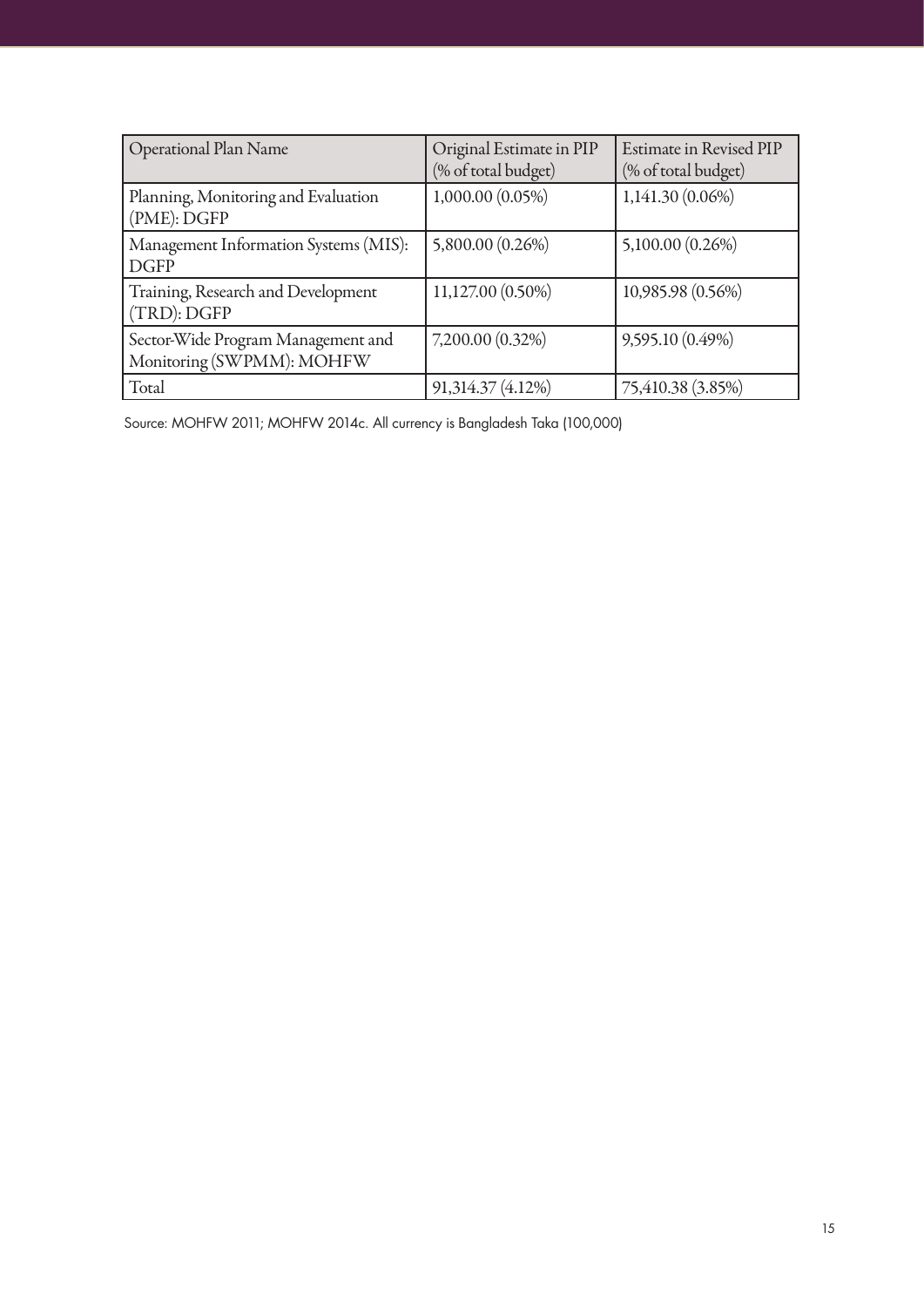# M&E Scorecard for the Bangladesh Health Sector

Following up on the recently launched MA4Health initiative, Bangladesh aims to develop a five-year roadmap to strengthen the HIS and improve accountability in the health sector. As a part of this activity, we applied a diagnostic instrument (Holvoet & Inberg, 2014; Holvoet & Renard, 2007) to assess the quality of existing M&E arrangements in the health sector. The diagnostic tool assesses the quality of M&E systems according to six dimensions: (1) policy; (2) method; (3) organization; (4) capacity; (5) participation by stakeholders; and (6) outputs.

| <b>Topics</b>                                    | Question                                                                                                                                                                 | <b>Current Status (HPNSDP)</b>                                                                                                                                                                                                                                       | <b>Score</b> |
|--------------------------------------------------|--------------------------------------------------------------------------------------------------------------------------------------------------------------------------|----------------------------------------------------------------------------------------------------------------------------------------------------------------------------------------------------------------------------------------------------------------------|--------------|
| I. Policy                                        |                                                                                                                                                                          |                                                                                                                                                                                                                                                                      |              |
| The evaluation<br>plan                           | Is there a comprehensive<br>evaluation plan indi-<br>cating what to evaluate,<br>why, how?                                                                               | The M&E Strategy and Action Plan was approved<br>by MOHFW in May 2015 and is awaiting imple-<br>mentation.                                                                                                                                                           | Moderate     |
| $M$ vs. $E$                                      | Is the difference and the<br>relationship between<br>M&E clearly spelled out?                                                                                            | Routine monitoring activities are carried out under<br>SWAp. Separate, independent evaluations of the<br>SWAp are conducted by the Implementation Mon-<br>itoring and Evaluation Division and World Bank at<br>program completion.                                   | Strong       |
| Autonomy and<br>impartiality<br>(accountability) | Is the need for autonomy<br>and impartiality explic-<br>itly mentioned? Does the<br>M&E plan allow tough<br>issues to be analyzed?<br>Is there an independent<br>budget? | Planning Wing, with support from the MIS, mon-<br>itors program performance. An independent team<br>reviews program performance every year. Based on<br>the review, a joint GOB/development partner action<br>plan is developed to address selected priority issues. | Moderate     |
| Feedback                                         | Is there an explicit and<br>consistent approach to<br>reporting, dissemination,<br>and integration?                                                                      | Results of the annual program review are dissem-<br>inated and feed into program planning. However,<br>dissemination and feedback mechanisms of routine<br>monitoring data (except that of the Expanded Pro-<br>gram on Immunization [EPI]) remain weak.             | Weak         |
| Alignment<br>with planning<br>and budgeting      | Are M&E results inte-<br>grated in planning and<br>budgeting?                                                                                                            | HPNSDP incorporated OP-level indicators to<br>better align results in program planning and imple-<br>mentation. There is a disconnection between results<br>and budgeting. Moreover, the routine review by the<br>MOHFW focuses on financial performance only.       | Weak         |
| II. Method                                       |                                                                                                                                                                          |                                                                                                                                                                                                                                                                      |              |
| Selection of<br>indicators                       | Is it clear what to monitor<br>and evaluate? Is there a<br>list of indicators?                                                                                           | HPNSDP has a well-developed results framework<br>(RFW) consisting of goal- and intermediate out-<br>come-level indicators to monitor SWAp progress.                                                                                                                  | Strong       |
| Selection<br>criteria                            | Are the criteria for the se-<br>lection of indicators clear?<br>And who selects?                                                                                         | The RFW was developed during the HPNSDP<br>design through a detailed consultative process. A<br>technical working group comprising GOB and de-<br>velopment partner representatives drafted the RFW.                                                                 | Strong       |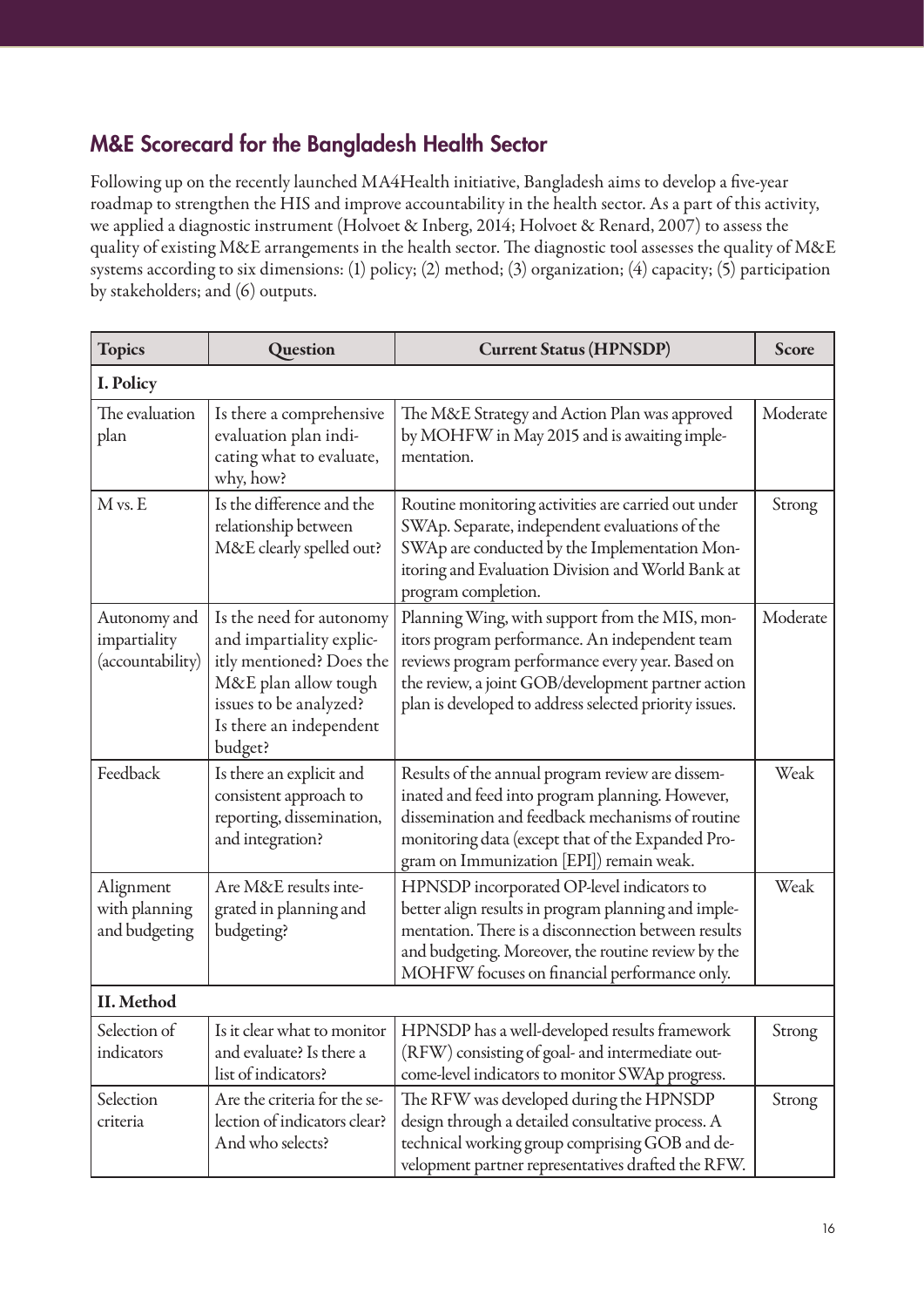| <b>Topics</b>                 | Question                                                                                                                                                     | <b>Current Status (HPNSDP)</b>                                                                                                                                                                                                                                                                                                                                                                                                                                          | <b>Score</b> |
|-------------------------------|--------------------------------------------------------------------------------------------------------------------------------------------------------------|-------------------------------------------------------------------------------------------------------------------------------------------------------------------------------------------------------------------------------------------------------------------------------------------------------------------------------------------------------------------------------------------------------------------------------------------------------------------------|--------------|
| Priority setting              | Is the need acknowledged<br>to set priorities and limit<br>the number of indicators<br>to be monitored?                                                      | Yes, the number of outcome-level indicators in the<br>RFW was reduced from 62 in the second SWAp<br>to 33 in the current SWAp (HPNSDP), to better<br>reflect the program's priorities and facilitate program<br>monitoring.                                                                                                                                                                                                                                             | Strong       |
| Causality chain               | Are the levels of indica-<br>tors (input-output-out-<br>come-impact) explicitly<br>linked?                                                                   | Yes, a logical framework was employed to identify<br>the RFW- and OP-level indicators. The OP-level<br>indicators were revised in 2013 to refine the causali-<br>ty chain.                                                                                                                                                                                                                                                                                              | Strong       |
| Methods used                  | Is it clear how to monitor<br>and evaluate? Are meth-<br>ods clearly identified and<br>mutually integrated?                                                  | Yes, the roles of implementers (MOHFW) for mon-<br>itoring and the roles of other actors (Implementation<br>Monitoring and Evaluation Division; World Bank)<br>in evaluation are clear.                                                                                                                                                                                                                                                                                 | Strong       |
| Data collection               | Are sources of data col-<br>lection clearly identified?<br>Are indicators linked to<br>sources of data collection?                                           | Indicators rely both on routine MIS and sample sur-<br>veys for data. OP-level indicators are explicitly linked<br>to routine MIS sources and administrative records.                                                                                                                                                                                                                                                                                                   | Strong       |
| <b>III. Organization</b>      |                                                                                                                                                              |                                                                                                                                                                                                                                                                                                                                                                                                                                                                         |              |
| Coordination<br>and oversight | Is there an appropriate<br>institutional structure for<br>coordination, support,<br>central oversight, and<br>feedback?<br>With different stakehold-<br>ers? | The PMMU was established under the Planning<br>Wing of MOHFW for coordination, support, and<br>feedback on program performance. PMMU liaises<br>both with the MOHFW and development partners.<br>It established a biannual monitoring mechanism in<br>the form of the Six-Monthly Progress Report and<br>the Annual Program Implementation Report. How-<br>ever, coordination between the LDs is weak.                                                                  | Moderate     |
| Statistical office            | Are surveys, censuses, etc.<br>streamlined into M&E<br>needs? Is the role of the<br>statistical office in M&E<br>clear?                                      | Health sector monitoring heavily relies on special-<br>ized surveys that NIPORT conducts with develop-<br>ment partner support. These surveys are designed<br>with inputs from the national statistical office (i.e.,<br>the BBS).                                                                                                                                                                                                                                      | Moderate     |
| Line agencies                 | Do line agencies have<br>M&E units, and are they<br>properly relayed to the<br>central unit?                                                                 | DGHS and DGFP have individual MIS units (pro-<br>gram-based MIS also exist) that still need interoper-<br>ability in some areas.                                                                                                                                                                                                                                                                                                                                        | Weak         |
| Decentralized<br>levels       | Are M&E units at de-<br>centralized levels and are<br>these properly relayed to<br>the central unit?                                                         | No. The MIS units at the central level collate service<br>statistics from facilities of different tiers. The full<br>array of data is relayed from facility to central level<br>with access at lower to intermediate level, as well. The<br>culture of accessing real-time information and data<br>analysis has been progressing for local-level planning<br>and management since 2010, when DHIS 2 was in-<br>stalled and it became possible to gather real-time data. | Weak         |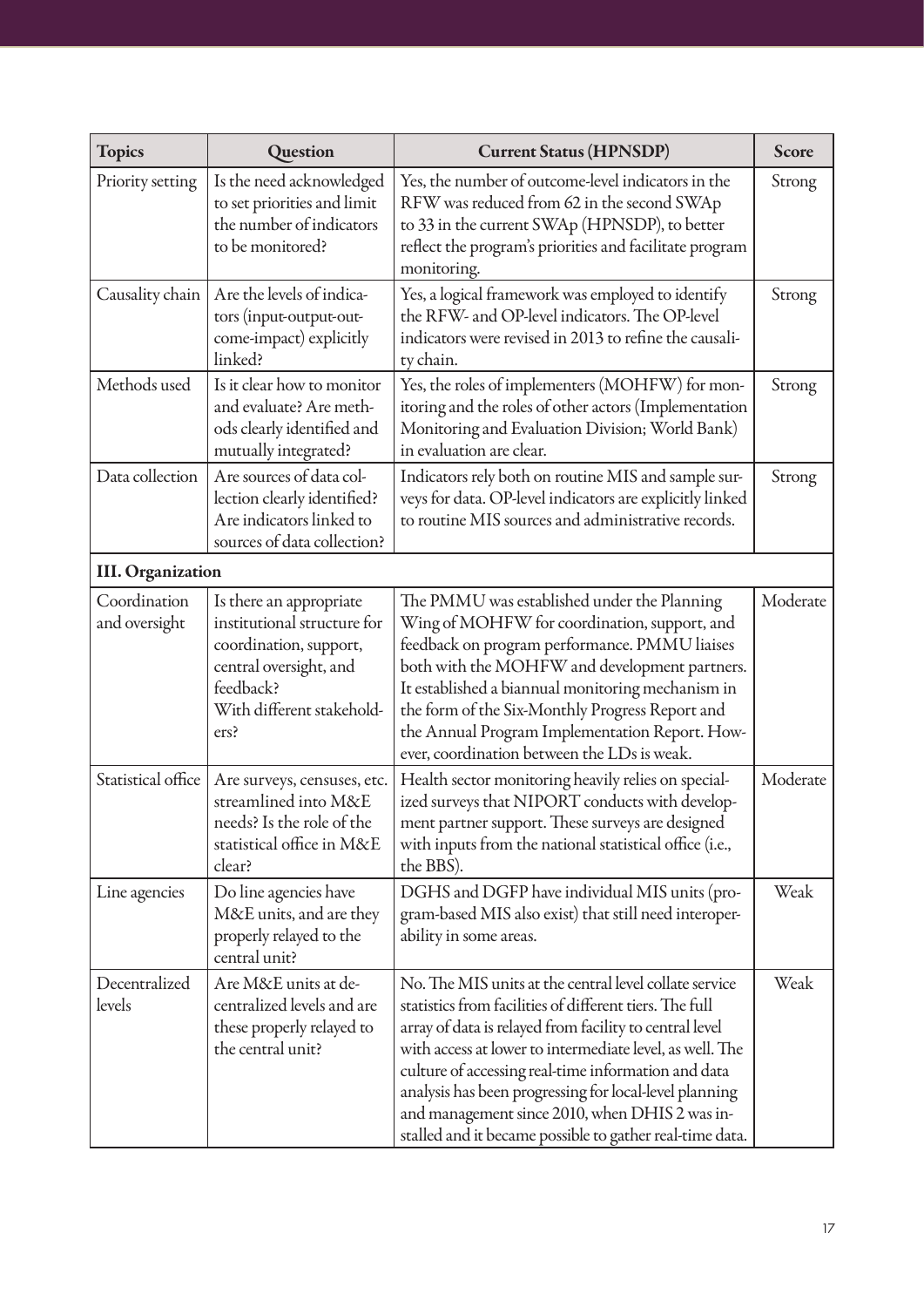| <b>Topics</b>                                                         | Question                                                                                                                               | <b>Current Status (HPNSDP)</b>                                                                                                                                                                                                                                                                   | <b>Score</b> |
|-----------------------------------------------------------------------|----------------------------------------------------------------------------------------------------------------------------------------|--------------------------------------------------------------------------------------------------------------------------------------------------------------------------------------------------------------------------------------------------------------------------------------------------|--------------|
| Links with<br>projects                                                | Is there any effort to con-<br>nect to/coordinate with<br>donor M&E mechanisms<br>for projects?                                        | The DHIS 2 platform collects data from a number<br>of parallel projects (e.g., the Urban Primary Health<br>Care Services Delivery Project). No data linkage or<br>triangulation takes place. Reporting from devel-<br>opment partners on parallel projects in the health<br>sector is irregular. | Weak         |
| <b>IV. Capacity</b>                                                   |                                                                                                                                        |                                                                                                                                                                                                                                                                                                  |              |
| Problem ac-<br>knowledged                                             | Are current weaknesses in<br>the system identified?                                                                                    | Yes. Part of the M&E Strategy is an Action Plan to<br>address the identified systemic gaps and weaknesses.<br>The Action Plan has not yet been implemented.                                                                                                                                      | Moderate     |
| Capacity build-<br>ing plan                                           | Are there multi-year plans<br>for building capacity?                                                                                   | In the M&E Strategy is a proposal for a capacity<br>building plan, which needs to be detailed and<br>implemented.                                                                                                                                                                                | Weak         |
|                                                                       | V. Participation of actors outside the MOHFW                                                                                           |                                                                                                                                                                                                                                                                                                  |              |
| Policymakers                                                          | Is the role of policymakers<br>properly recognized in<br>monitoring and oversight<br>procedures?                                       | The Planning Wing submits its Annual Program<br>Implementation Report to ECNEC <sup>2</sup> for review<br>every year. Linkages with parliamentary committees<br>on health are not regular.                                                                                                       | Moderate     |
| Civil society                                                         | Is the role of civil society<br>recognized? Are there<br>clear procedures for par-<br>ticipation by civil society?                     | Civil society participation is limited to stakeholder<br>consultation before the annual program reviews.                                                                                                                                                                                         | Weak         |
| Development<br>partners                                               | Is the role of development<br>partners recognized? Are<br>there clear procedures for<br>participation by donors?                       | Yes, participation by development partners in<br>program planning is ensured through Task Groups,<br>established for 9 thematic areas                                                                                                                                                            | Strong       |
| <b>VI. Quality</b>                                                    |                                                                                                                                        |                                                                                                                                                                                                                                                                                                  |              |
| Effective use<br>of M&E in<br>the Annual<br>Programme<br>Review (APR) | Is there a presentation of<br>relevant M&E results?<br>Are results compared to<br>targets? Is there an analy-<br>sis of discrepancies? | PMMU disseminates the results of the Six-Monthly<br>Progress Report and the Annual Program Imple-<br>mentation Report to MOHFW and development<br>partners and these results feed into the APR.                                                                                                  | Strong       |
| Internal use of<br>the APR                                            | Is the APR also used for<br>internal purposes? Does<br>it influence policy and<br>advocacy?                                            | Yes. Based on the APR findings, policy consulta-<br>tions take place every year to influence planning and<br>policymaking.                                                                                                                                                                       | Strong       |

<sup>2</sup> The Executive Committee of the National Economic Council, chaired by the Honorable Prime Minister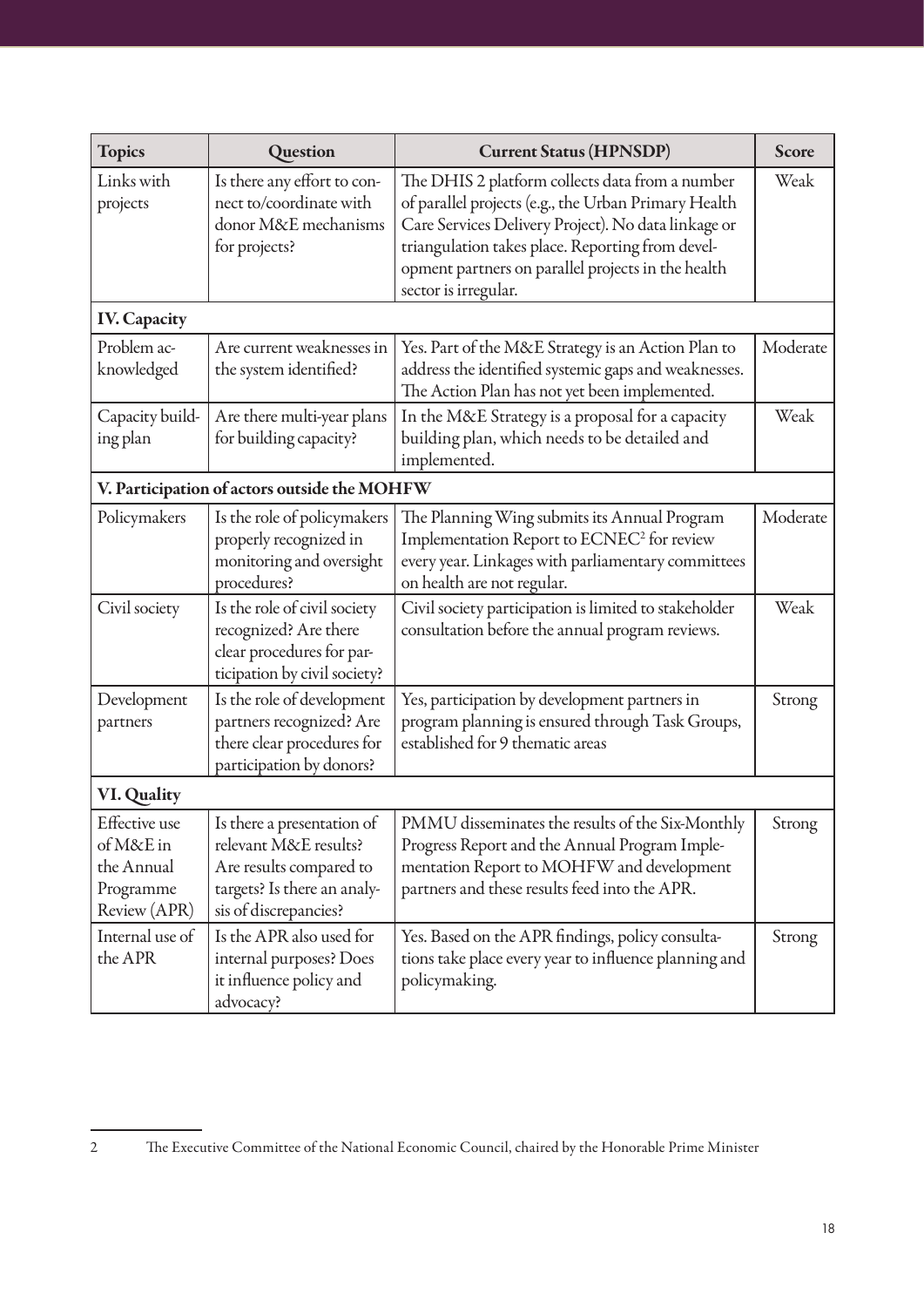# **MA4HEALTH SUMMIT AND ITS FOLLOW-UP**

The underlying reason for organizing the MA4Health Summit was to create capacities among the countries to meet SDG data needs. It is recognized that in response to the increasing demand for reliable and timely data in the health sector, countries are seeking to leverage investments, technologies, and partnerships to advance their information systems. Accountability, including performance measurement and resource tracking, compels participation by citizens and government, empowering both to take responsibility for developing a strong, effective, and sustainable system. Well-functioning data platforms that serve as the basis for accurate reporting, transparent reviews, and informed decision making at all levels can enable countries to drive their own health priorities and improve the well-being of their populations. The two key documents endorsed at the MA4Health Summit spell out actions over the next 15 years to achieve these ends: the Roadmap for Health Measurement and Accountability and the 5-Point Call to Action (World Bank, USAID, & WHO, 2015).

## Roadmap and 5-Point Call to Action

The roadmap describes how low- and middle-income countries can harness the information they need to plan, manage, and account for the results of their health policies, to respond to inequities in health, and to measure progress in achieving subnational and national global health goals. It also shows how international efforts can best support these actions. The roadmap is based on a shared vision. It recognizes that countries are at different stages, requiring investments to be prioritized. Across the low- and middle-income countries, the roadmap found insufficient investment to meet data needs and inefficient investment in data collection and analysis, lack of country capacity to produce good-quality data, and limited access to and usability of data. In designing new approaches, the roadmap elaborates some strategic actions: developing data generation and reporting capacity, promoting evidence-based decision making, and aligning stakeholders to strengthen country HIS. The roadmap envisions an investment plan for HIS with several phases and joint health sector reviews every year. Reporting is a major deliverable, and milestones have been set accordingly. Thus SDG progress reports will also be produced every year, beginning with a baseline report in 2017. By the end of the first phase, in 2017, 25 countries (including Bangladesh) will have completed individual HIS investment plans, with nationally set timetables and countryspecific accountability mechanisms. In the second phase (2018–2025), accountability reports will be produced every three years. Over this period, two countdown reports will also be produced and disseminated, outlining progress on measurement and accountability in health. By the end of this phase, 81 countries will have completed an HIS investment plan. Over the course of the third phase (2026–2030), two more countdown reports will be produced—the final one to be published in 2030.

The 5-Point Call to Action identified a set of priority actions and targets to strengthen country data and accountability systems for the post-2015 sustainable development agenda. These are:

- *• Increase the level and efficiency of investments by governments and development partners to strengthen the country HIS in line with international standards and commitments;*
- *• Strengthen country institutional capacity to collect, compile, share, disaggregate, analyze, disseminate, and use data at all levels of the health system;*
- *• Ensure that countries have well-functioning sources for generating population health data, including civil registration and vital statistics systems, censuses, and health surveys tailored to country needs, in line with international standards;*
- *• Maximize effective use of the data revolution, based on open data standards, to improve health facility and community information systems including disease and risk surveillance and financial and health*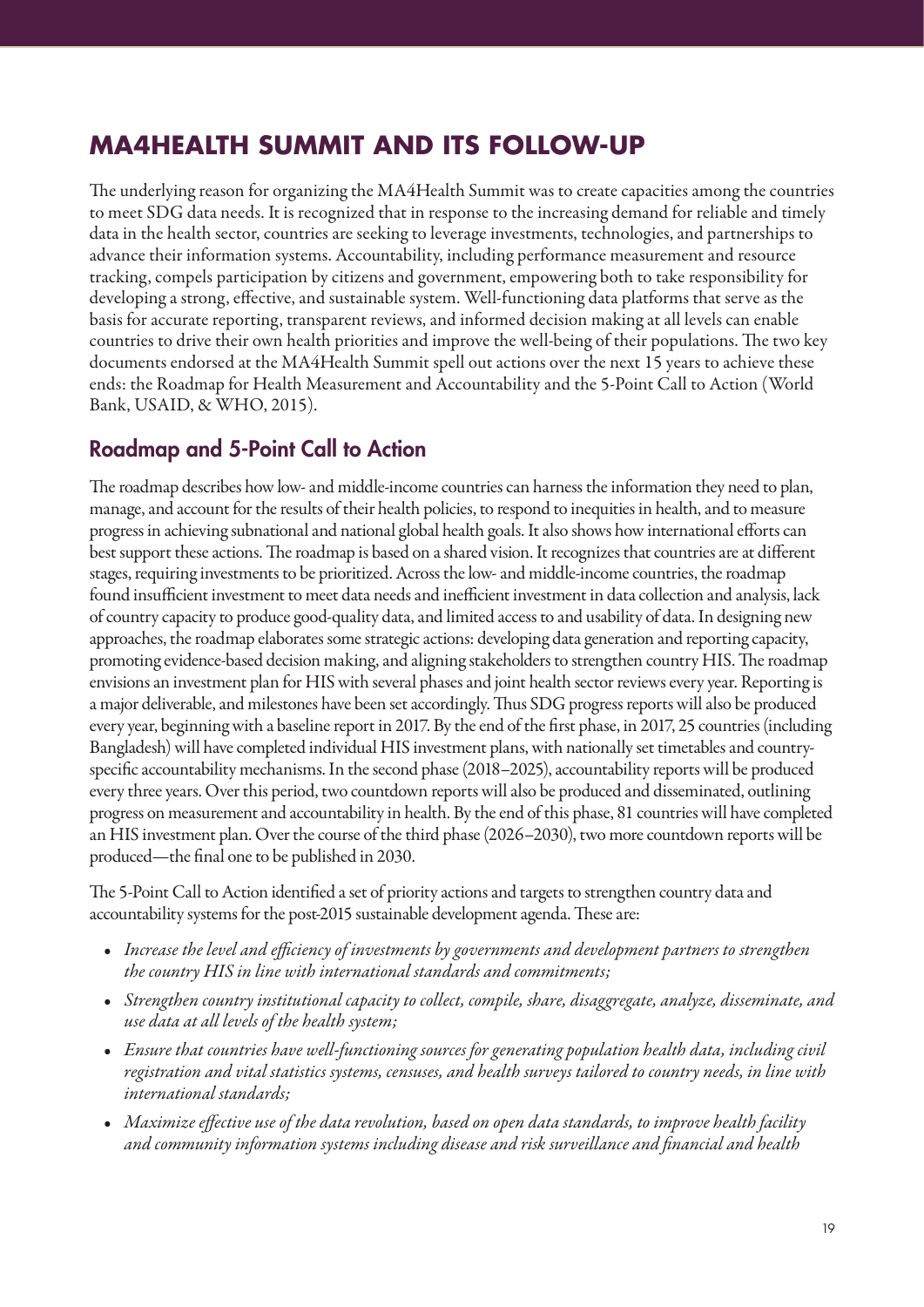*workforce accounts, empowering decision makers at all levels with real-time access to information;*

*• Promote country and global governance with citizens' and communities' participation for accountability through monitoring and regular, inclusive transparent reviews of progress and performance at the facility, subnational, national, regional, and global levels, linked to the health-related SDGs.*

# Health Data Collaborative

To support the measurement and accountability agenda, institutional arrangements are being put in place. USAID, the World Bank, and WHO have engaged country experts and partners to develop a shared approach to measurement and accountability for the post-2015 sustainable development agenda. The HDC is to lead the process. This collaborative, launched in March 2016, is an informal partnership of WHO and other development agencies, countries, donors, and academics whose objective is to strengthen country capacity for health data (WHO, 2016). The HDC will pursue a three-phase timeline,<sup>3</sup> in parallel with the three phases of the MA4Health roadmap.

In the first phase (2016–2017), HDC seeks endorsement and consensus by at least five countries. (Bangladesh aims to be in this group.) These countries will engage in the collaborative, and by the end of 2017 will have completed assessments and investment plans for their health data systems and for strengthened monitoring of the health-related SDGs. A package of tools and guidance to support strengthening of country health data systems, with enhanced coordination of global health data initiatives, will also be launched.

The second phase (2018–2024) aims to ensure investments in plans for country health data systems. By 2024, 60 low- and middle-income countries and supporting donors will be using common investment plans to strengthen health data systems. Major donors will lead efforts to transition from program-specific investments in information and reporting to countries reporting national priorities and health-related SDGs using national health data systems.

In the final phase (2025–2030), sustainable measurement and accountability will be ensured when countries transition from international development assistance and have sufficient support for strengthening and sustaining robust health data systems.

<sup>3</sup> http://www.healthdatacollaborative.org/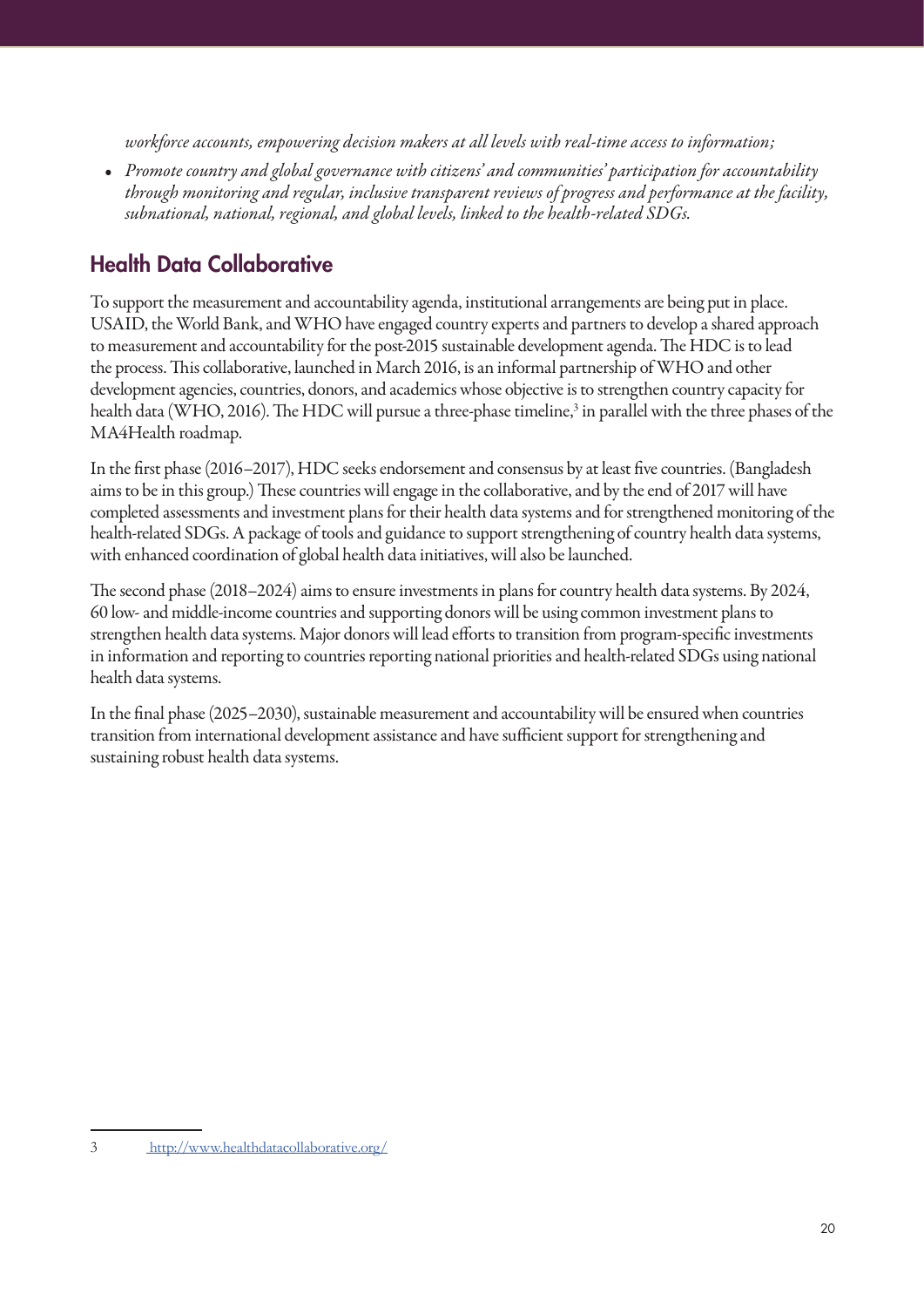# **RESPONDING TO THE CALL TO ACTION**

To successfully deliver on MA4Health's roadmap and call to action, concerted and aligned national and international efforts are required. In the following section, we consider how Bangladesh should respond to each of the five points in the call to action.

## 1. Increasing the Level and Efficiency of Investments

The first point in the call to action highlights the need to increase the level and efficiency of investments by governments and development partners to strengthen country HIS in line with international standards and commitments. This point aims to increase the level and efficiency of investment in health information and statistical systems by 2030 and to ensure that development partner investments in health information are fully aligned with a given country's platform for information and accountability by 2020.

The MESAP recommends developing multiyear, comprehensive plans for the future. Significant investments have been made in hardware and ICT infrastructure within facilities and in equipment for health workers at the grassroots level. It is essential to ensure that these investments are fruitful. Appropriate programs or software are needed to assure good use of the equipment, especially by RHWs. DGHS and DGFP need to ensure that current levels of investments to computerize their routine data systems will be sustained and that the systems operate efficiently. The development of HIS in Bangladesh has been noteworthy, but due to a lack of coordination within different line functions or programs, fragmentation has occurred. Bringing synergy and ensuring compatibility through an interoperability framework and health data standards are important tasks. The MOHFW has mapped the scope and performance of existing HIS tools to explore opportunities to integrate or link the tools and improve efficiency (Steen et al., 2015). The ministry's report on this exercise made technical, tactical, and policy recommendations, and provided guidance on using a unique electronic platform to establish interoperability among all the existing HIS databases under the DGHS.

Investment in M&E has been historically low in the sector program. Different operational plans involving M&E activities have accounted for around 3.6 percent of the HPNSDP development budget estimated for 2011–2016. This is at the low end of the recommended range for a program's budget allocation for M&E: 3 percent–10 percent (MOHFW 2015; MOHFW 2014b). The MESAP suggests a higher allocation, and the MOHFW should consider an increase for M&E activities in the next SWAp.

## 2. Strengthening Institutional Capacity To Collect, Compile, Disseminate, And Use **Data**

The second call to action item recommends strengthening country institutional capacity to collect, compile, share, disaggregate, analyze, disseminate, and use data at all levels of the health system. By 2020, it aims for country institutions to have annual transparent reviews of health progress and system performance, based on high-quality data and analyses. Also by 2020, it recommends that the flow of health information includes regular feedback and local use of data to improve services and programs in countries by 2020. By 2025, it aims for countries to be using comprehensive, disaggregated, high-quality data to review progress against their national plans and against the health-related SDGs. Our analysis of the Global Reference List of 100 Core Health Indicators for country, regional, and global reporting of the post-2015 health-related SDGs (WHO, 2015) has found that only 15 indicators can be monitored in Bangladesh using HIS. Table 3 tabulates these core indicators by data sources available in Bangladesh.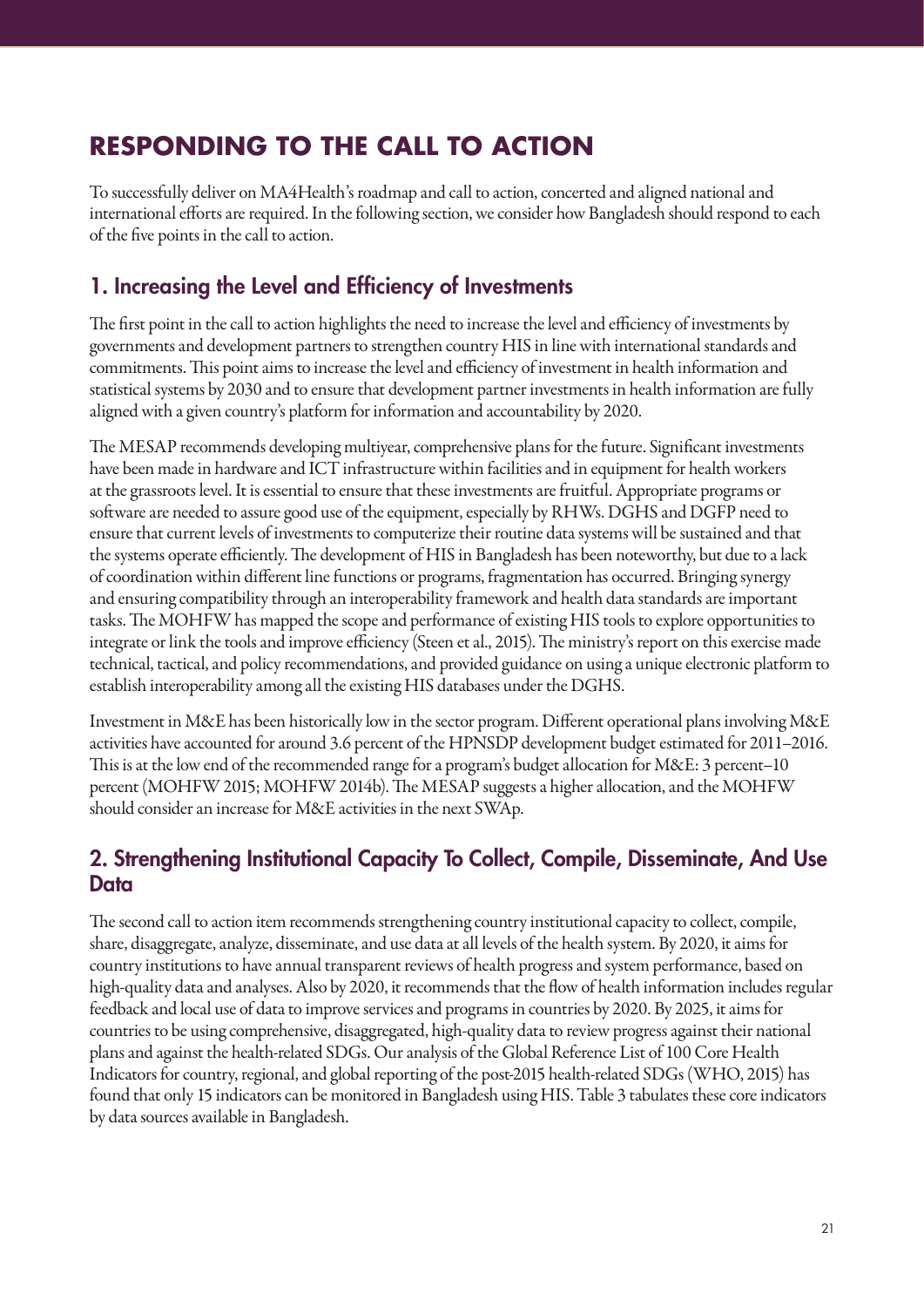|                             |                                                         |                                                     |                            | Data Source                               |                                                            |                   |                |                |
|-----------------------------|---------------------------------------------------------|-----------------------------------------------------|----------------------------|-------------------------------------------|------------------------------------------------------------|-------------------|----------------|----------------|
| Indicator type              | <b>BMMS</b><br>5UI<br>Household<br><b>BDHS</b><br>MICS, | surveys<br>FS)<br>Facility<br>$\mathbf{B}^{\sharp}$ | Other/irregular<br>surveys | registration<br>(SVRS)<br>system<br>Vital | PER)<br>Health accounts,<br>expenditure<br>(NHA)<br>review | Sero-surveillance | Not available  | Routine MIS    |
| Health status indicators    | 7                                                       |                                                     | 1                          | 8                                         |                                                            | 4                 | $\overline{4}$ | $\overline{3}$ |
| Risk factors indicators     | 13                                                      |                                                     | 5                          |                                           |                                                            | 1                 | $\overline{2}$ |                |
| Service coverage indicators | 9                                                       |                                                     |                            |                                           |                                                            | 1                 | 6              | 11             |
| Health systems indicators   | 3                                                       | 3                                                   | 5                          |                                           | 7                                                          |                   | 5              | 1              |
| Total                       | 30                                                      | 3                                                   | 11                         | 8                                         | 7                                                          | 6                 | 17             | 15             |

Table 3. Global Reference List of 100 Core Indicators, by sources in Bangladesh

BDHS: Bangladesh Demographic and Health Survey; UESD: Utilization of Essential Service Delivery Survey; MICS: Multiple Indicator Cluster Survey; BMMS: Bangladesh Maternal Mortality Survey; BHFS: Bangladesh Health Facility Survey; SVRS: Sample Vital Registration System; NHA: National Health Accounts; PER: Public Expenditure Review

Increasing the organizational capacity of the MOHFW or organizations under its auspices poses significant challenges. It has been noted that skills to carry out M&E functions are limited. Sectoral monitoring of HPNSDP is being managed through extra-organizational bodies such as the PMMU. There are also workforce shortages to fill key data management and system engineering posts in MIS units at different levels, and training of MIS and data collection staff involved with data entry, management, and reporting is insufficient. There is also a need to increase coordination and harmonization among the MIS functions of different departments under the MOHFW. Generally, demand for MIS data from line functions is not great; the LDs responsible for programmatic results do not rely much on the MIS or use such data.

Annual reviews have been a major activity in the health SWAp. Midterm reviews of the program have been conducted. Such reviews are done by independent third parties and add objectivity and neutrality to the process. A broad range of stakeholders is consulted through this review process.

The MOHFW has generally met global reporting requirements, relying on ongoing country processes of data generation, compilation, analysis and synthesis, communication, and use. Disease- and program-specific reporting systems for programs supported by the Global Alliance for Vaccines and Immunizations, the Global Fund, the Global Health Initiative of the U.S. government, and other development partners are well-structured. Using data from periodic surveys, Bangladesh provides updates on COIA's 11 core indicators that track the country's progress in increasing coverage of interventions needed to ensure the health of pregnant women and children under five across the continuum of care. MIS/DGHS is also providing periodic updates on coverage indicators using HIS. The HNP sector in Bangladesh is organized to meet performance-based requirements for funds release: that is, where ongoing disbursements are linked to the achievement of clear and measurable programmatic results. Technical assistance for the MOHFW to improve its M&E systems for reporting and decision making is ongoing from a number of sources.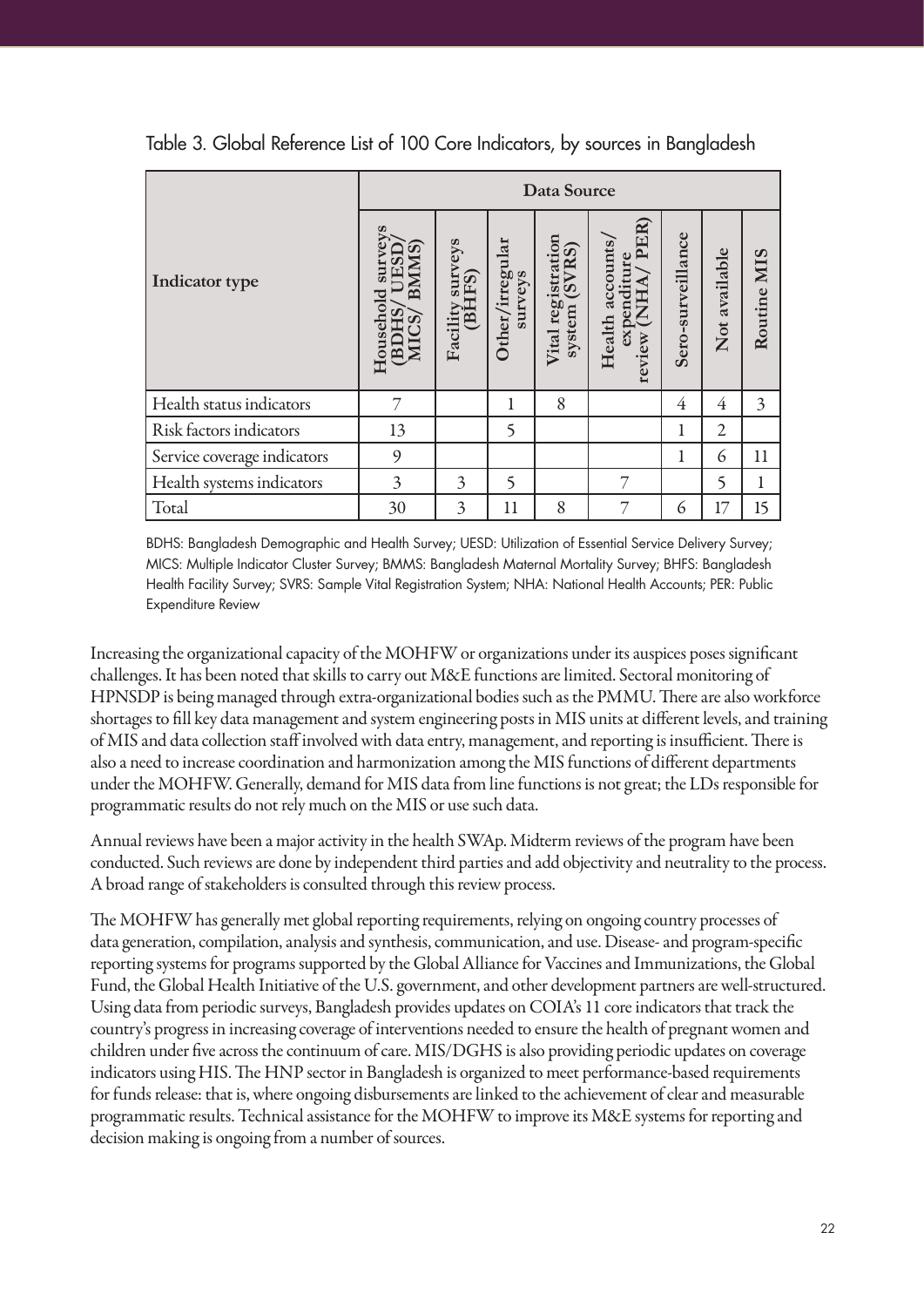DGHS has successfully established computer-based systems to collect and analyze data. DGFP uses a mixture of paper-based and electronic systems that generate acceptable MIS data. Overall, computerized systems are showing potential: systems have been developed to monitor program performance, track finance and procurement, support disease reporting and surveillance, and also to improve some human resource management (HRM) functions. However, the technical capacity of the organizations within the MOHFW varies, and the ministry needs to set priorities to address the gaps. Some examples are covered later in this report.

## 3. Generating Population Health Data Including Civil Registration and Vital Statistics, Censuses, and Health Surveys

MA4Health's third call to action item aims to ensure that countries have well-functioning systems for generating population health data, including civil registration and vital statistics (CRVS) systems, censuses, and health surveys that are tailored to country needs and in line with international standards. It specifically recommends that countries have in place a regular, comprehensive program of health surveys by 2025 and that they conduct a 2020 census, in line with agreed international standards. It further recommends that by 2030 all births will be registered by the CRVS system as soon as possible; that 80 percent of deaths will be reported, registered, medically certified, and disaggregated by age and sex; that causes of death will be reported by all hospitals using the International Classification of Diseases and Injuries (ICD); and that verbal autopsy will be used to ascertain causes of death in communities.

Bangladesh, with support from development partners, has been producing surveys at regular intervals. Household-level, population-based sample surveys are routinely carried out by NIPORT and other government agencies and NGOs, including the development partners. Major nationally representative sample surveys are the National Health Accounts; Bangladesh Demographic and Health Survey; Utilization of Essential Service Delivery Survey; Bangladesh Maternal Mortality Survey; Bangladesh Health Facility Survey; Multiple Indicator Cluster Survey; EPI Disease Surveillance and Coverage Evaluation Survey (CES); Tuberculosis Prevalence Survey; Food Security and Nutritional Surveillance Project, by BRAC University; Routine Surveillance (Disease Profile), by the Institute of Epidemiology, Disease Control and Research (IEDCR); and the Bangladesh HIV Sero-Surveillance. Table 4 below presents a survey matrix of the health-sector surveys completed and planned for the period 2000–2021. Surveys often collect qualitative data for in-depth understanding of care-seeking behavior.

The BBS manages a sample vital registration system. The BBS conducts surveys to estimate the determinants of annual population change and provide national and regional data on births and deaths, including the causes of death and life expectancy. The surveys are conducted throughout the year and results are disseminated every two to three years.

BBS also conducts the decennial National Census; this is the primary source of data on the size and geographic distribution of the population.

The CRVS system is weak, and the Government of Bangladesh is keen to improve it. The Birth and Death Registration Act 1873, intended to facilitate birth and death registration by the local government institutions, was never rigorously enforced. In 2004, it was repealed and a new act was adopted. The new law established a computerized database, and it requires a birth certificate as proof of age to obtain services such as school enrollment. Even so, the country falls far short of the MA4Health target of registering births within 45 days. The MOHFW's immunization program creates additional impetus for parents to collect a birth registration document for their newborn, but the ministry is not responsible for the CRVS system, which instead is managed by a number of other ministries as well as a Cabinet committee. The HIS is uniquely positioned to assist in timely registration of births and deaths.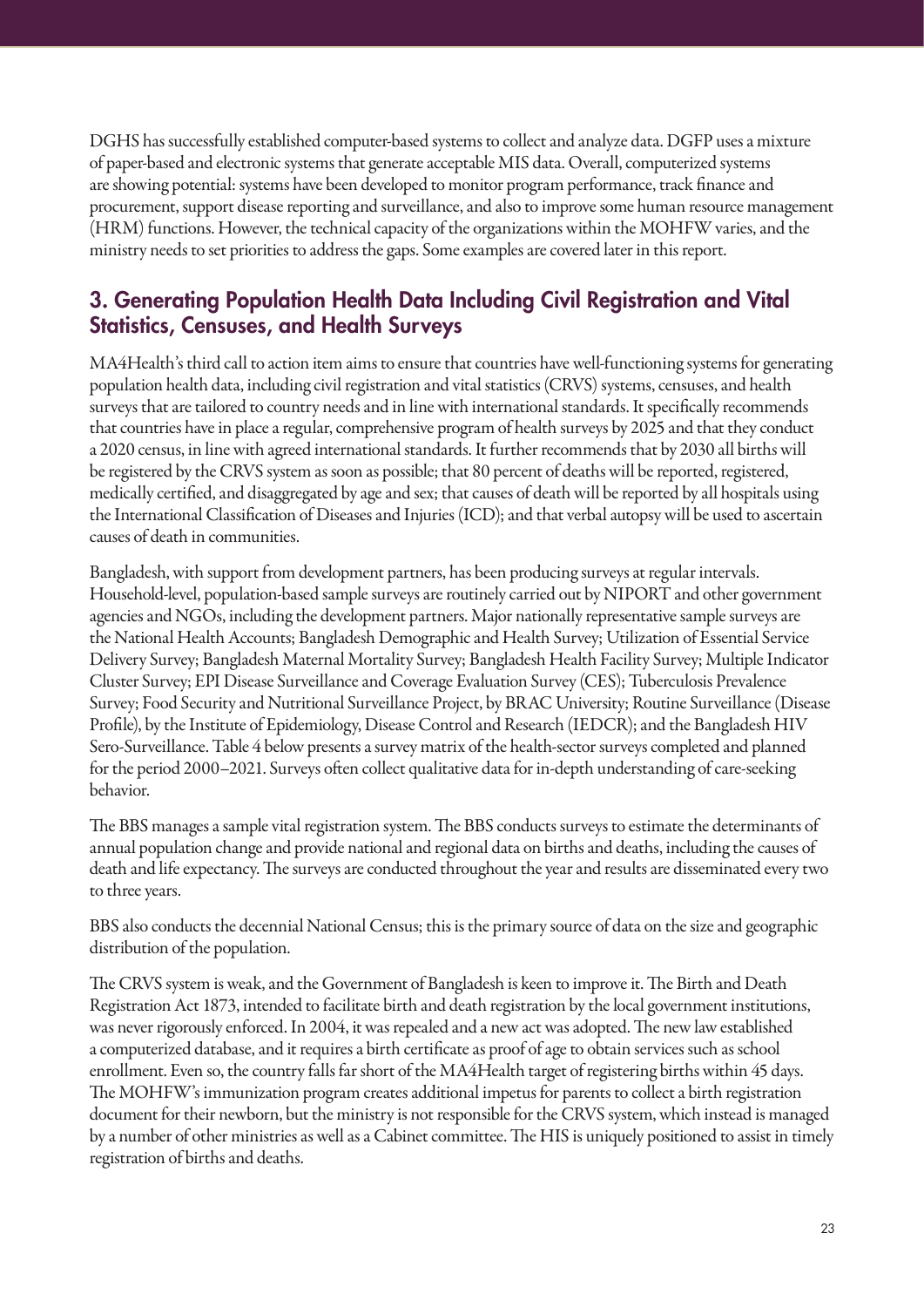| Study/survey name                                                                                | 2000         | 2001                      | 2002         |   | $\frac{2003}{2004}$ |                    | $\frac{2005}{2007}$ |                    | 2009               | 2010             | 2011 | 2012                      | 2013 | 2014 | <b>2015</b> | 2016           | 2017         | 2018         | 2019         | 2020         | 2021         |
|--------------------------------------------------------------------------------------------------|--------------|---------------------------|--------------|---|---------------------|--------------------|---------------------|--------------------|--------------------|------------------|------|---------------------------|------|------|-------------|----------------|--------------|--------------|--------------|--------------|--------------|
| Bangladesh Demographic<br>and Health Survey                                                      | $\mathsf{X}$ |                           |              | X |                     |                    | X                   |                    |                    |                  | X    |                           |      | X    |             |                | O            |              |              | O            |              |
| Multiple Indicator Clus-<br>ter Survey                                                           |              |                           |              |   |                     | $\mathsf{X}% _{0}$ |                     |                    | $\pmb{\mathsf{X}}$ |                  |      | $\boldsymbol{\mathsf{X}}$ |      |      |             | O              |              |              | Ο            |              |              |
| Utilization of Essential<br>Service Delivery Survey                                              |              |                           |              |   |                     | X                  |                     | X                  |                    | X                |      |                           |      |      |             | $\mathbf O$    |              | $\mathbf{o}$ | $\mathbf{o}$ |              | $\mathbf{o}$ |
| Bangladesh Maternal<br>Mortality and Maternal<br>Healthcare Survey                               |              | $\boldsymbol{\mathsf{X}}$ |              |   |                     |                    |                     |                    |                    | $\boldsymbol{X}$ |      |                           |      |      |             | $\overline{O}$ |              |              |              |              |              |
| Bangladesh Household<br>Income and Expenditure<br>Survey                                         |              |                           |              |   | X                   |                    |                     |                    |                    | X                |      |                           |      |      |             | O              |              |              |              |              | Ο            |
| Bangladesh Global Adult<br><b>Tobacco Survey</b>                                                 |              |                           |              |   |                     |                    |                     |                    | X                  |                  |      |                           |      |      |             | Ο              |              |              | Ο            |              |              |
| Bangladesh Non-commu-<br>nicable Disease (NCD)<br><b>Risk Factors Survey</b>                     |              |                           |              |   |                     |                    |                     |                    |                    | $\boldsymbol{X}$ |      |                           |      |      |             | Ο              |              | O            |              | Ο            |              |
| Bangladesh Urban<br>Health Survey                                                                |              |                           |              |   |                     | X                  |                     |                    |                    |                  |      |                           | X    |      |             |                |              |              | O            |              |              |
| Bangladesh Health Facili-<br>ty Survey                                                           | $\mathsf{X}$ |                           |              |   |                     |                    |                     |                    | $\mathbf x$        |                  | X    |                           |      | X    |             | $\mathbf O$    |              | O            |              | $\mathbf{o}$ |              |
| National HIV Serological<br>Surveillance/Integrated<br>Biological and Behavioral<br>Surveillance |              | $\mathsf{X}$              | $\mathsf{X}$ | X | X                   | $\mathsf{X}$       | $\boldsymbol{X}$    |                    |                    |                  | X    |                           |      |      |             | Ο              |              | Ο            |              | Ο            |              |
| <b>Bangladesh National</b><br><b>Health Accounts</b>                                             |              | X                         |              |   |                     |                    | X                   |                    |                    |                  |      | $\boldsymbol{\mathsf{X}}$ |      |      |             |                | $\mathbf O$  |              |              | $\mathbf 0$  |              |
| Public Expenditure Re-<br>view for the HNP Sector                                                |              | X                         | X            | X |                     |                    | $\pmb{\mathsf{X}}$  | $\pmb{\mathsf{X}}$ | X                  |                  |      |                           |      | X    |             | $\mathbf O$    | $\mathbf{o}$ | Ο            | $\circ$      | Ο            | O            |

#### Table 4. Survey matrix for Bangladesh HNP sector, 2000–2021

X — Completed

O— Planned

## 4. Maximizing Effective Use of the Data Revolution Based on Open Data Standards

The fourth item in the call to action emphasizes maximizing effective use of the data revolution, based on open standards, to improve health facility and community information systems, including disease and risk surveillance and financial and health workforce accounts, empowering decision makers at all levels with real-time access to information. By 2020, it aims for countries to comply with the national core functions for surveillance and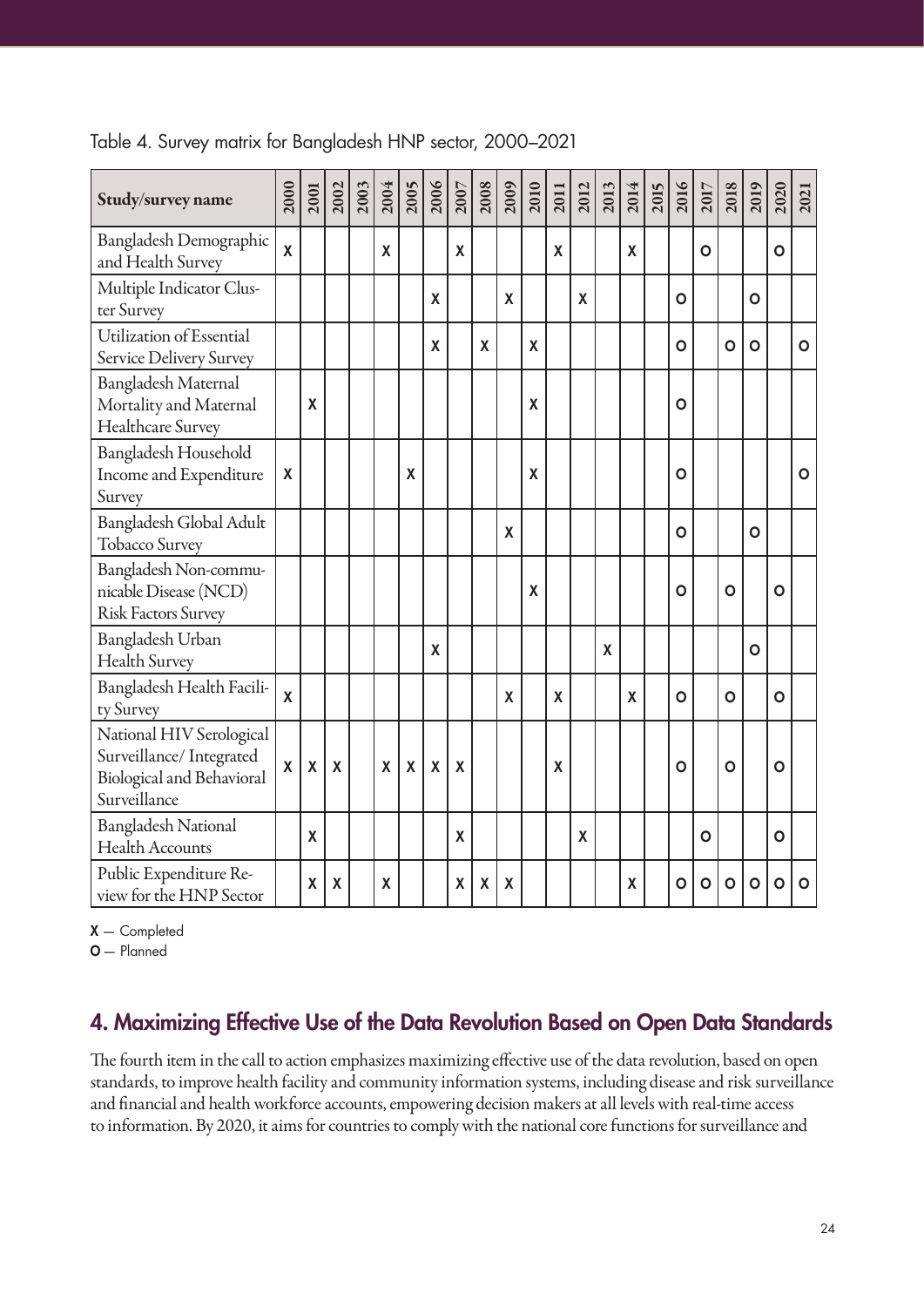response of the International Health Regulations and to have effective, real-time disease surveillance systems in place with the capacity to analyze and link data using interoperable, interconnected electronic reporting systems. By 2025, this item says countries should have in place electronic systems with data quality assurance mechanisms for real-time reporting of health statistics from at least 80 percent of facilities and communities. By 2030, it says countries should have regular maternal and perinatal death surveillance and response mechanisms at the national, subnational, and facility levels. Also by 2030, it aims for at least 90 percent of countries to be reporting data according to international standards from the system of health accounts and to have complete, up-to-date health workforce accounts.

A high-level panel appointed by United Nations Secretary-General Ban Ki-moon to advise on the post-2015 global development agenda suggested ushering in a data revolution that would draw from existing and new sources of data to fully integrate statistics in decision making; promote open access to and use of data; and ensure increased support for statistical systems (United Nations, 2013). IEDCR, a unit of DGHS, is responsible for IHR core functions. IEDCR uses a web-based disease surveillance system, which is not integrated with major systems managed by the DGHS MIS. Interoperability could be an issue. However, an interoperability framework being drafted by DGHS requires endorsement by the MOHFW. Improving the reporting of health statistics by facilities will require greater emphasis on automating data collection. Facility automation is complex. Solutions comparable to DHIS 2 (District Health Information System, Version 2; developed by Oslo University) are not yet available.

Management of the quality and reliability of survey data is already in place. HPNSDP's performance monitoring plan has a section on data quality issues including dates of quality assessment and known data limitations. The plan also provides data quality assessment tools (MOHFW, 2014d). MESAP recommends periodic data quality audits of recorded data by supervisors; regular training of staff, and provision of routine feedback to staff at all levels on completeness, reliability, and validity of data; and dissemination of results to different levels of government (national; divisional). MESAP also recommends carrying out these audits at points of data collection, collation, and analysis by the technical staff of MIS and developing standardized data quality audit tools. There are mechanisms for survey data. For administrative records, data quality checklists would be implemented.

Bangladesh has produced four rounds of National Health Accounts since 1997. The most recent covers the period 1996/97–2011/12 and it is based on the 2011 edition of the Organisation for Economic Co-operation and Development's System of Health Accounts framework—the international standard. The results are publicly available.

# 5. Enhancing Accountability

The fifth point in the call to action recommends promoting country and global governance with participation by citizens and communities. It stipulates accountability through monitoring and regular, inclusive, transparent reviews of progress and performance at the facility, subnational, national, regional, and global levels, linked to the health-related SDGs. These aims are immediate. By 2016, a global coordination and accountability mechanism is supposed to be functioning, producing regular reports, and holding reviews to assess the progress of the health measurement roadmap and action plan. By 2017, countries should have established mechanisms to make health data available to users through electronic dissemination and easy access to a central data repository. And by 2020, civil society organizations in countries are to be actively and meaningfully participating in country reviews of progress and performance at all levels.

At the country level, there is an imperative to make health data public to ensure transparency of health data and increased accountability. DGFP has made its logistics data available for public use (https://scmpbd.org/index.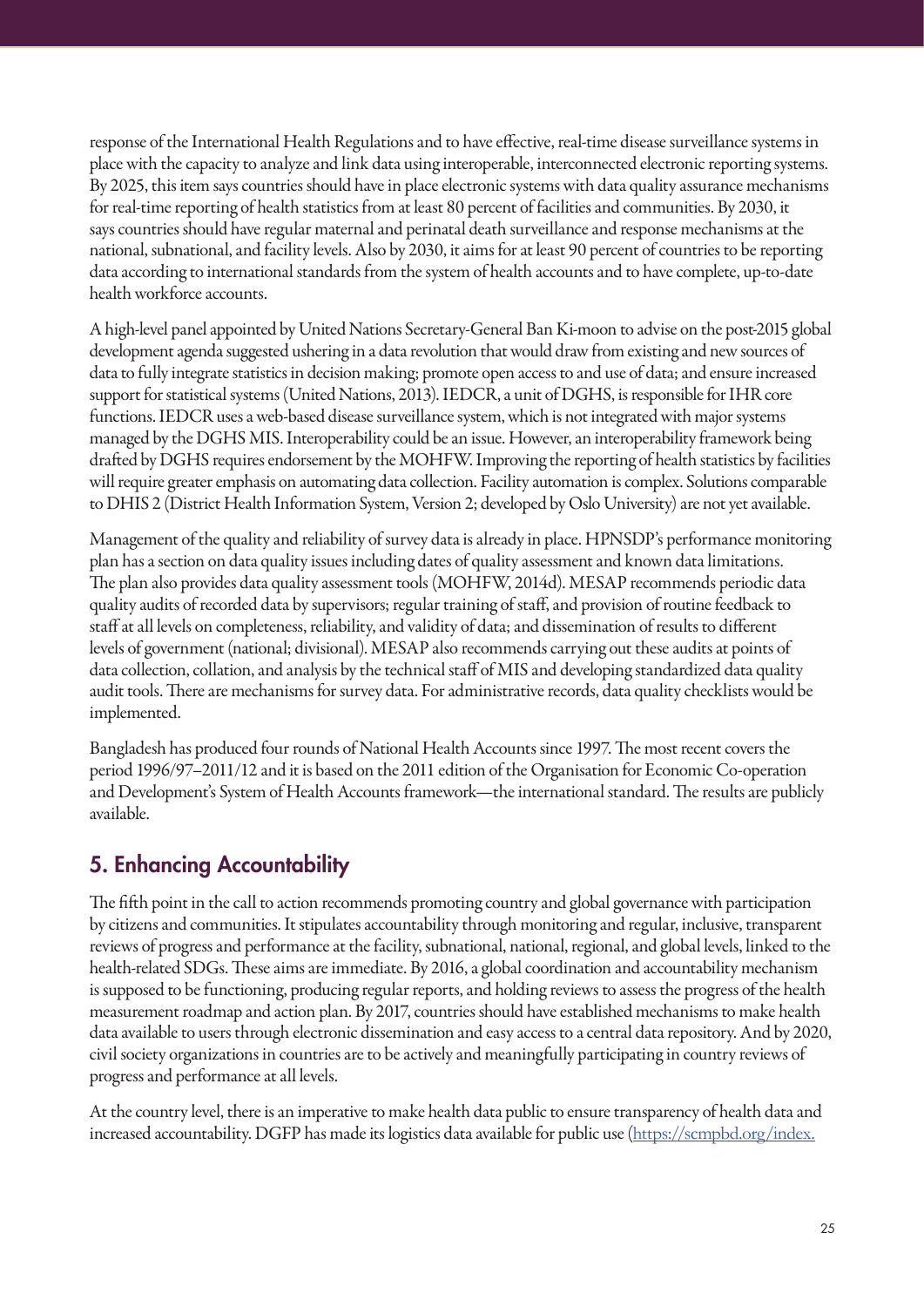php/lmis-dashboard) and incorporated scheduled short message services—SMS—features in the HIS platform to push data to users, producers, and their supervisors. This system generates SMS alerts, sent in the name of the "MOHFW," which are received by users who might not be using the DGFP dashboard or who might be more attuned to a reactive model of addressing supply chain management failures rather than proactively preventing them. The alerts are sent in the following instances: (1) action reminder: time to report; (2) successful upload of report; and (3) alerts to potential stock imbalance or stockout of FP commodities. This push notification system has been facilitating the transition of local managers from data producers to participants in a data-use culture, thus improving decentralized decision making and enhancing accountability. This level of performance visibility also has profound motivating effects in terms of recognition of excellence and transparency.

Data on coverage and outcomes, health systems, and health financing should be accessible by all stakeholders. Regular assessment of progress and performance reviews, with transparent, inclusive, and independent mechanisms are also essential. Bangladesh's civil society organizations are already vibrant and active. However, lack of access to data may hinder their ability to act. Health data often are not available to those who can use the information to improve the health system's performance. The next sector program can address these issues in a meaningful way. Currently, several practices exist to make data available and to promote accountability in the health sector. Under the COIA initiative, Bangladesh periodically provides updates on the 11 core indicators the commission has identified to track progress in increasing the coverage of interventions needed to ensure the health of pregnant women and children under five across the continuum of care. Data from surveys such as Bangladesh Demographic and Health Survey and Bangladesh Maternal Mortality Survey are used to target priority areas for expansion of essential service coverage. Also, Community Groups and Community Support Groups established under the CCs serve as an accountability mechanism for the delivery of primary healthcare services in rural areas.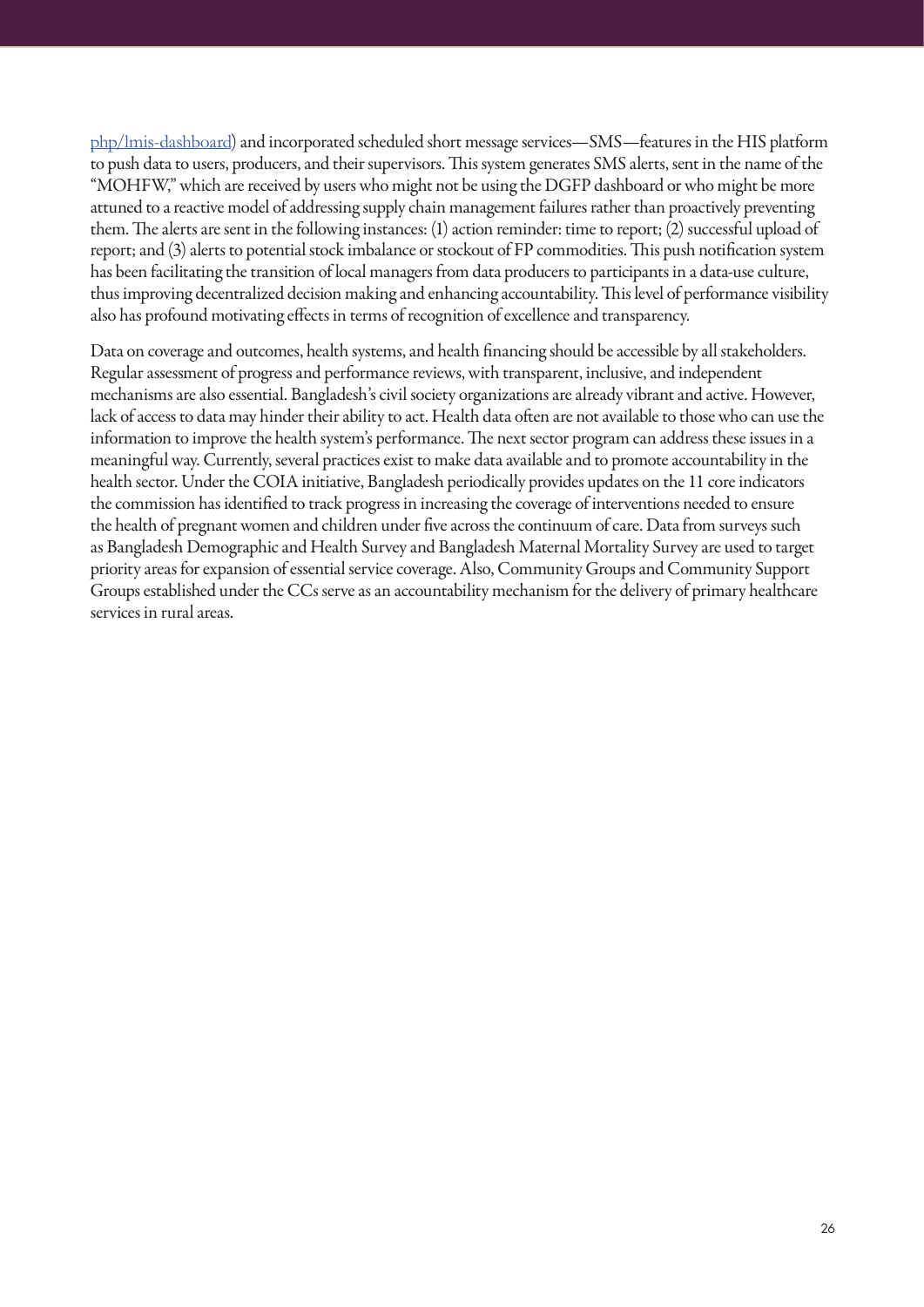# **INVESTING IN TECHNOLOGY AND HUMAN RESOURCES**

Under the HPNSDP, digital transformation has been sought by increasing the use of ICT-based software programs and tools. Many tools, including paperless ones, have enriched the work of the MOHFW. Appendix A lists tools the ministry uses, by department, and we will update this periodically. Modern ICT solutions employ different platforms (for example, Windows and Android) and media (tablet, desktop, and mobile phone), facilitating the convergence of data in a cloud-based database. Most applications need connection to the Internet through a server. Online transactions are a necessary routine and rely on web-based solutions. The route from front-end to back-end is complex, and people with varied skills are required to navigate it. While private-sector organizations have recourse to services from vendors or other third parties, public-sector organizations often lack such flexibility. Moreover, public-sector organizations are not well-prepared to manage a rapidly changing environment that requires new skills to manage evolving technologies. Technical assistance can fill this vacuum.

Investments have been made in creating an ICT infrastructure in the MIS of the DGHS. The DGFP has followed suit with its MIS. Large investments have also been made in hardware.<sup>4</sup> There are data centers in DGHS and DGFP. Tablets are available to all RHWs (known as health assistants) working at the community level for the DGHS. Gradually, the facilities are being equipped with servers, workstations, printers, and other electronic equipment. About 13,000 CCs at the village level are equipped with laptops. Internet connections are available to all with large data quotas through the commercial mobile operators. Connectivity and a continuous power supply are persistent problems; software development has to take these uncertainties into account. Moreover, the ICT equipment (tablets and desktops) will need to be replaced over the next three to five years. Indeed, inventories will need to be reorganized from now on in three- to five-year cycles, and this will require predictable budget provisions. There is also a need for a robust asset management system—now absent—to tackle hardware-related problems and prevent loss or misuse.

HIS are essential suppliers of data for M&E activities, particularly with regard to coverage and use, and therefore, the improvement of sector M&E systems will logically require HIS strengthening (Holvoet & Inberg, 2014). Although many ICT solutions have been introduced across the agencies under and within the MOHFW, their implementation is at different stages of maturity. We describe two solutions—DHIS 2 and RHIS—as examples of the potential of digital transformation for the MOHFW.

## DHIS 2

DHIS 2 has been in use by the DGHS since 2010. DHIS 2 is a tool for the collection, validation, analysis, and presentation of aggregate statistical data, tailored to integrated health information management activities. It allows the users to design the contents of a specific information system. DHIS 2 is a modular, web-based software package that requires no knowledge of programming. It is available free as open source software. The DGHS has used it extensively and worked to increase functions within the core software, thus contributing to DHIS 2's development (Birdsall, 2014). With technical support from the German development agency GIZ from the beginning, and further assistance from the United Nations Children's Fund (UNICEF) and, more recently, from the International Centre for Diarrhoeal Disease Research, Bangladesh (icddr,b), DHIS 2 has been rolled out nationwide. Currently within DHIS 2, the DGHS has 32 aggregated data sets collecting facility service statistics and three data sets collecting individual demographic and treatment information. Most health programs within the DGHS are included in the system. The coverage is also huge: data entry is performed by

<sup>4</sup> Appropriate programs or software need to be made available for appropriate and full use of the equipment. This has been lacking in the MOHFP's systems, with the exception of the RHIS, which seems to have filled that gap.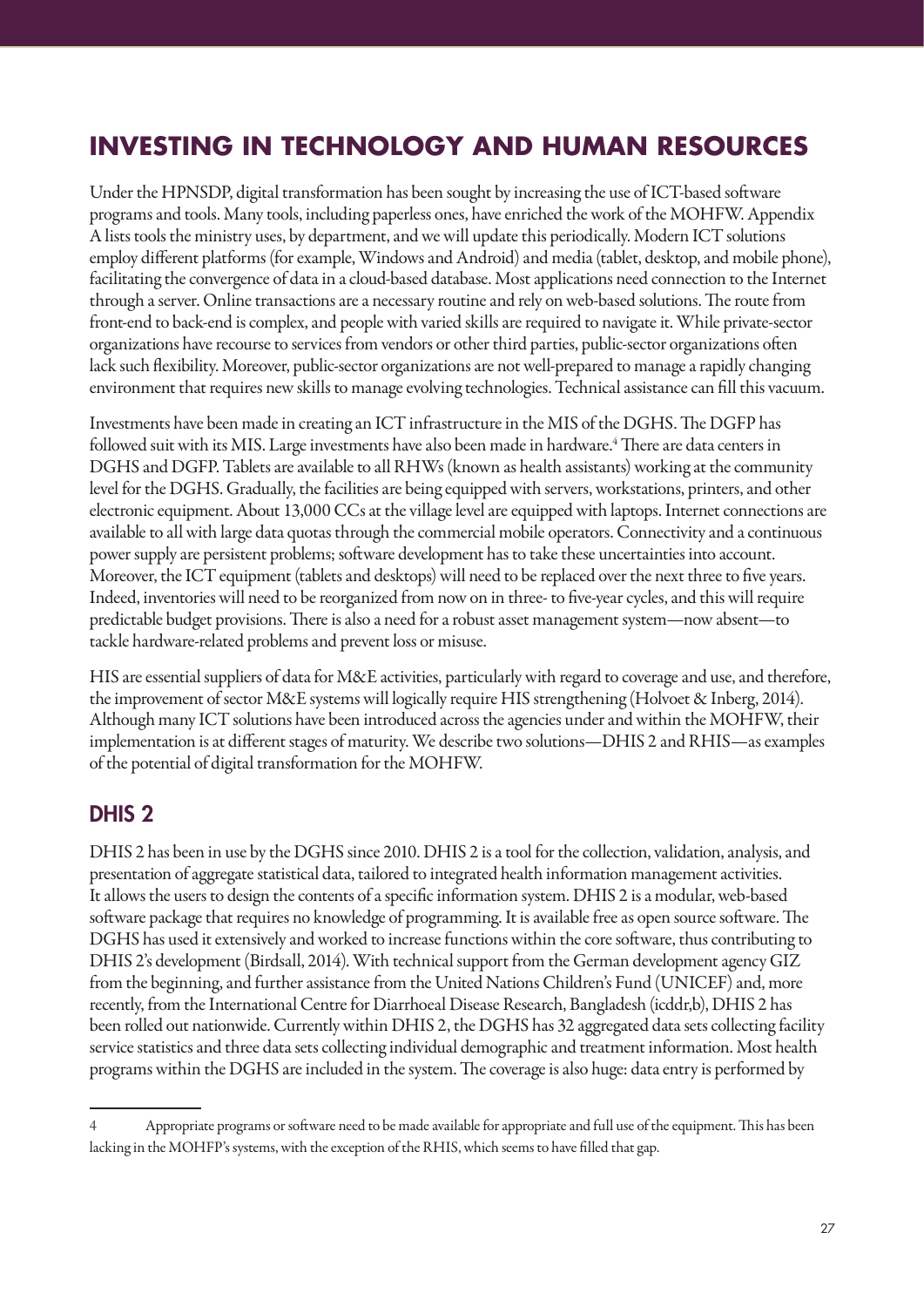the union-level facilities and the CCs. All primary, secondary, and tertiary care facilities furnish data at regular intervals. DHIS 2 has also been extended to capture individual patient records from CCs, as prescribed by COIA. DGHS has successfully developed a health management information system (HMIS) package for all urban facilities including those of city corporations and NGOs. DGFP has piloted DHIS 2 in two districts and intends to scale it up in other districts. Please see Appendix B for details.

The MOHFW's HIS won the United Nations Digital Health for Digital Development Award in 2011. Each year, the Federal Ministry of Economic Cooperation and Development (BMZ) of the Government of Germany recognizes one project as the best practice among all projects in about 160 countries that GIZ supports. In 2014, it chose Bangladesh's RHIS, describing the system's improvement, from nothing, as almost a miracle. Also that year, the World Bank's Bangladesh office commissioned an international study to see whether the investment in HIS by the MIS-DGHS is returning value for the money spent. The report, published in 2015, concluded that the MIS is indeed a good investment and recommended sustaining the system's momentum.

## COIA

COIA, established to register and track pregnant women and children under-five electronically, is a United Nations initiative to improve maternal and child health and attain MDGs 4 and 5 in countries lagging behind the targets. The Bangladesh COIA secretariat, established in 2014 with support from WHO, is operating COIA activities countrywide. The COIA program prompted Bangladesh's other development partners to step up their maternal, newborn, and child health activities. UNICEF further expanded the COIA model of individual patient data collection to local-level planning, in order to facilitate overall improvement of health at the district and upazila level. Indeed, the unique feature of the COIA model is the tracking of individuals: community health workers and CCs use DHIS 2 to register every pregnant woman and every child younger than five living in their catchment areas. A routine weekly meeting is held in the CC, at which the government community health workers (community healthcare providers, health assistants, and family welfare assistants), NGO healthcare workers, and members of the CC management committee and Community Support Group review the local maternal and child health data. If required, they clean and update those data, make an intervention plan for the next week, and implement the plan. Through this cycle, Bangladesh continues to track, follow up, and improve maternal and child health.

Because WHO's support was a seed grant for the COIA secretariat, sustaining the growing momentum of the COIA program in Bangladesh was a concern. The Joint Development Partners' Technical Assistance Fund, which provides technical assistance for HPNSDP, has rescued the COIA program for the life of HPNSDP, but this ends in 2016. Given the high morbidity and mortality burden of noncommunicable diseases in Bangladesh, the fund also proposed that community-based NCD interventions be part of the COIA program as a requirement for funding support. Therefore, NCD interventions have been included in the extended COIA programs.

# Shared Health Records

Shared health records (SHRs)—the platform for citizens' lifetime electronic health records— was developed with technical assistance from the United Kingdom Department for International Development. It is ready for use. First, the software will be piloted in a few hospitals and community settings, and then it will be scaled up nationally. The SHR platform was developed to pave the way for the electronic health records that will be needed for UHC in Bangladesh. However, its potential is now being viewed from other perspectives, as well. For example, the SHR can also be adapted to capture data on the global reference list of 100 core health indicators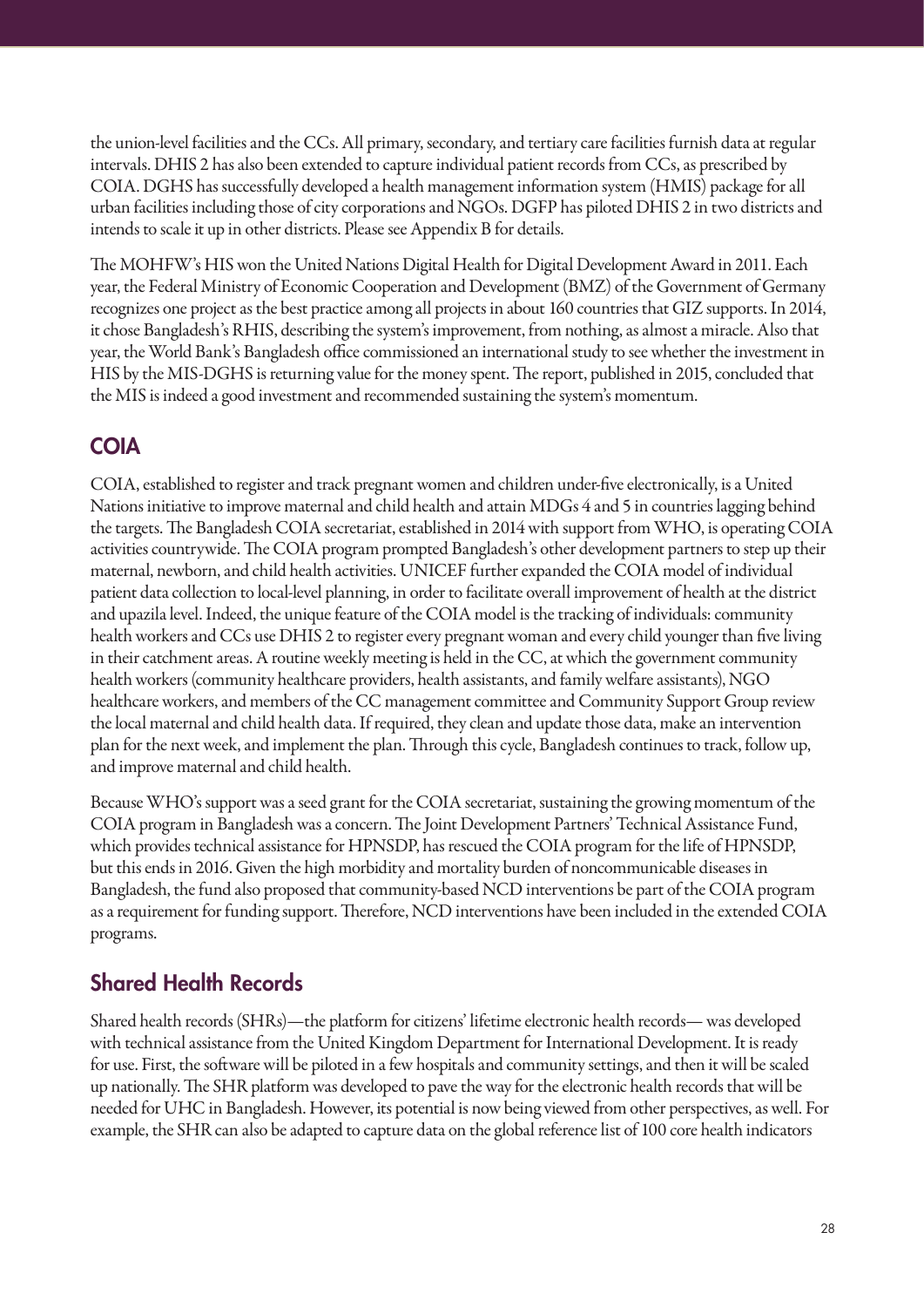(WHO, 2015). This minimal but comprehensive list allows collection of health data to measure progress toward the SDGs' health targets, including UHC. Another perspective is the global drive to help countries establish universal CRVS systems. The Government of Bangladesh is also pushing the CRVS agenda forward. Because the SHR system's purpose is to register and track every citizen for health encounters, routine check-ups, and surveillance, it is best-suited to measure progress toward UHC and the other health-related SDGs. The system could also be linked to CRVS, especially for notification of births and deaths to the National Birth and Death Registration Authority and for capturing data on cause of death. The days to come will show the extent to which the SHR platform realizes this ambitious vision.

# Online Health Bulletins

Online local health bulletins, which health organizations began publishing annually in fiscal year 2011–2012, have been well-received. 5 As of 2014–2015, 630 organizations were publishing these bulletins, which synthesize and report clinical and facility (human resources and infrastructure) data. This information is presented at meetings of health managers, MIS focal points, and statistical staff of the organizations publishing the bulletins, along with technical experts from the MIS (DGHS), development partners, and major NGOs. Open discussion, critical analysis, and feedback follow each presentation.

# Human Resource Information System

The Human Resource Information System (HRIS)—developed by and for the MIS of the DGHS—digitizes the performance reviews of doctors and makes them available online. The electronic arm of the system could eventually be expanded and improved to capture human resource data not just for the DGHS but also across the health sector. For now, though, most of the ministry's human resource information management is conducted using a manual, paper-based HRIS. The OP for HRM calls for collaboration with the MIS-DGHS to gradually automate the ministry's system so that it can handle all MOHFW human resource management processes, not just those of the DGHS. If this plan is carried out, the DGHS's HRIS will be able to fulfill the dream for which it was built. Good software alone is not enough for effective human resource information management, however. The most important factor is compliance with data quality standards of timely and accurate reporting. Recognizing the need to monitor data quality and provide feedback to agencies falling short of these standards, the MOHFW has delegated these tasks ministry-wide to the DGHS.

# Online Procurement Portal

An online procurement portal, developed with technical assistance from Management Sciences for Health and supported by USAID, has been in operation since 2013. All procurement processes under HPNSDP are handled through this portal, significantly reducing the time required to complete a procurement.

# RHIS Initiatives

RHIS Initiatives is a program whose ultimate goal is an elaborate HIS for rural areas. It began in January 2015 as a pilot in the districts of Tangail and Habiganj, conducted by four implementing partners of USAID: MEASURE Evaluation, icddr,b, the MaMoni Health Systems Strengthening Project, and Systems for Improved Access to Pharmaceutical Systems. The initiatives work through the government health system—DGHS and

<sup>5</sup> All bulletins are available on the DGHS website: http://app.dghs.gov.bd/localhealthBulletin2015/publish/.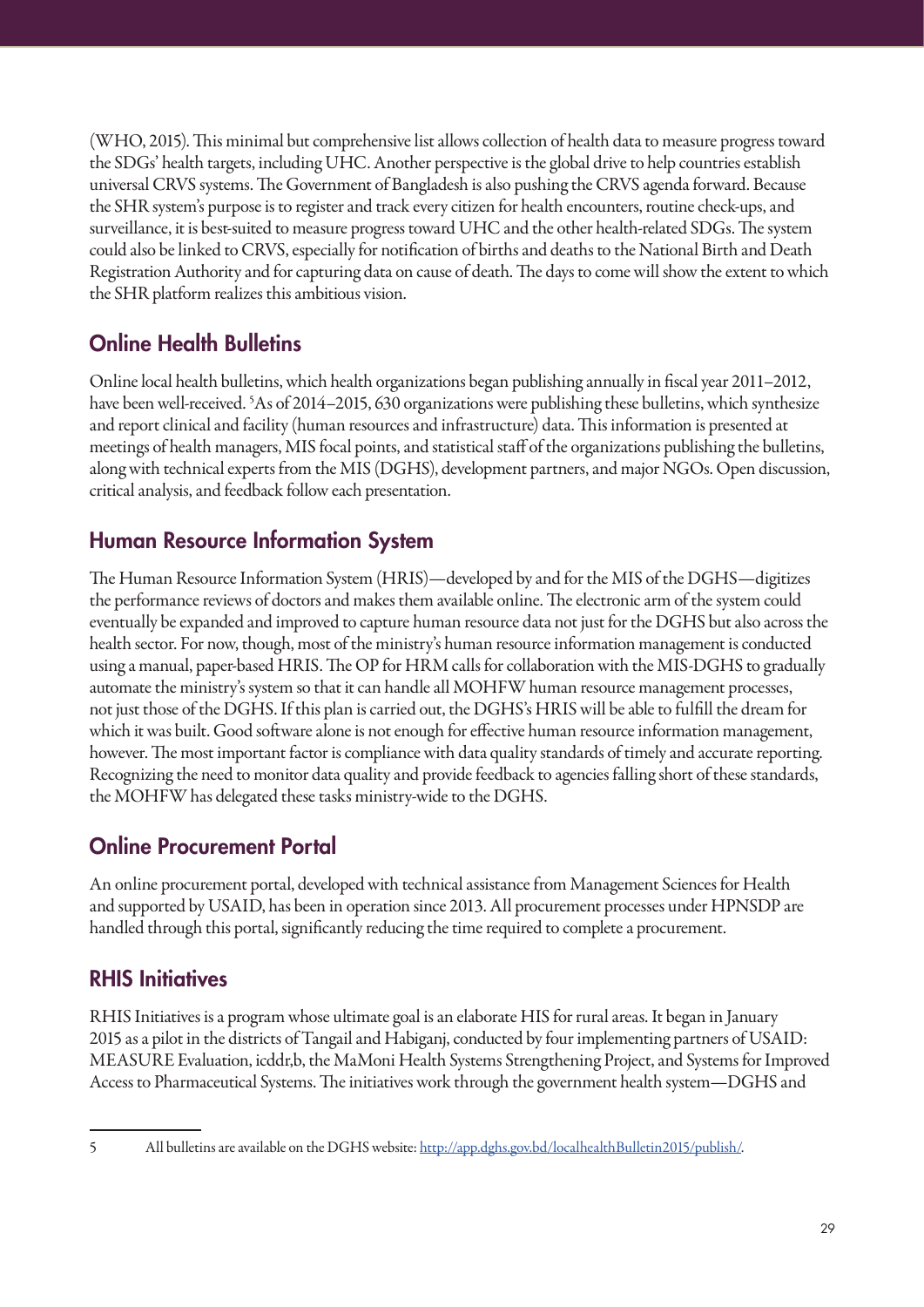DGFP—to replace paper-based data collection with software applications in tablets, laptops, or desktops. They are automating the work of RHWs and of the family welfare visitors and subassistant community medical officers who provide services on behalf of the union health facilities. Details of all service encounters are captured electronically and saved in a database, which also serves as a population registration system (PRS), similar to the census. The RHIS data will be the basis for relevant online reporting to DHIS 2 by DGFP and DGHS.<sup>6</sup>

One advantage of the PRS is its speed. A household with four to five members can be registered in 10–12 minutes, and RHWs have collected data on as many as 60 people a day. As of March 2016, 1.4 million people had been registered. Each person receives a health identification number that is entered in the PRS, which is considered the foundation of the RHIS. The population and service data that the PRS captures can be of immense use to decision makers as they plan what services to offer and where. Bangladesh's CRVS system could benefit from the birth and death registration modules of the PRS.

When the system's service delivery modules were developed, the RHIS was integrated with the DGFP's Upazilla Inventory Management System (UIMS). As a result, distribution of reproductive health commodities is recorded at the source and inventory can be updated in real time. Management modules for the database are being developed to support the work of supervisors, with data visualization tools for the monitoring of routine performance.

National scale-up is envisioned after all of the RHIS modules are successfully piloted. Based on program experience, it has been estimated that the GOB will be able to provide the equipment at no cost, but training to use the equipment is likely to require US \$5 million.

<sup>6</sup> See Appendixes A and C.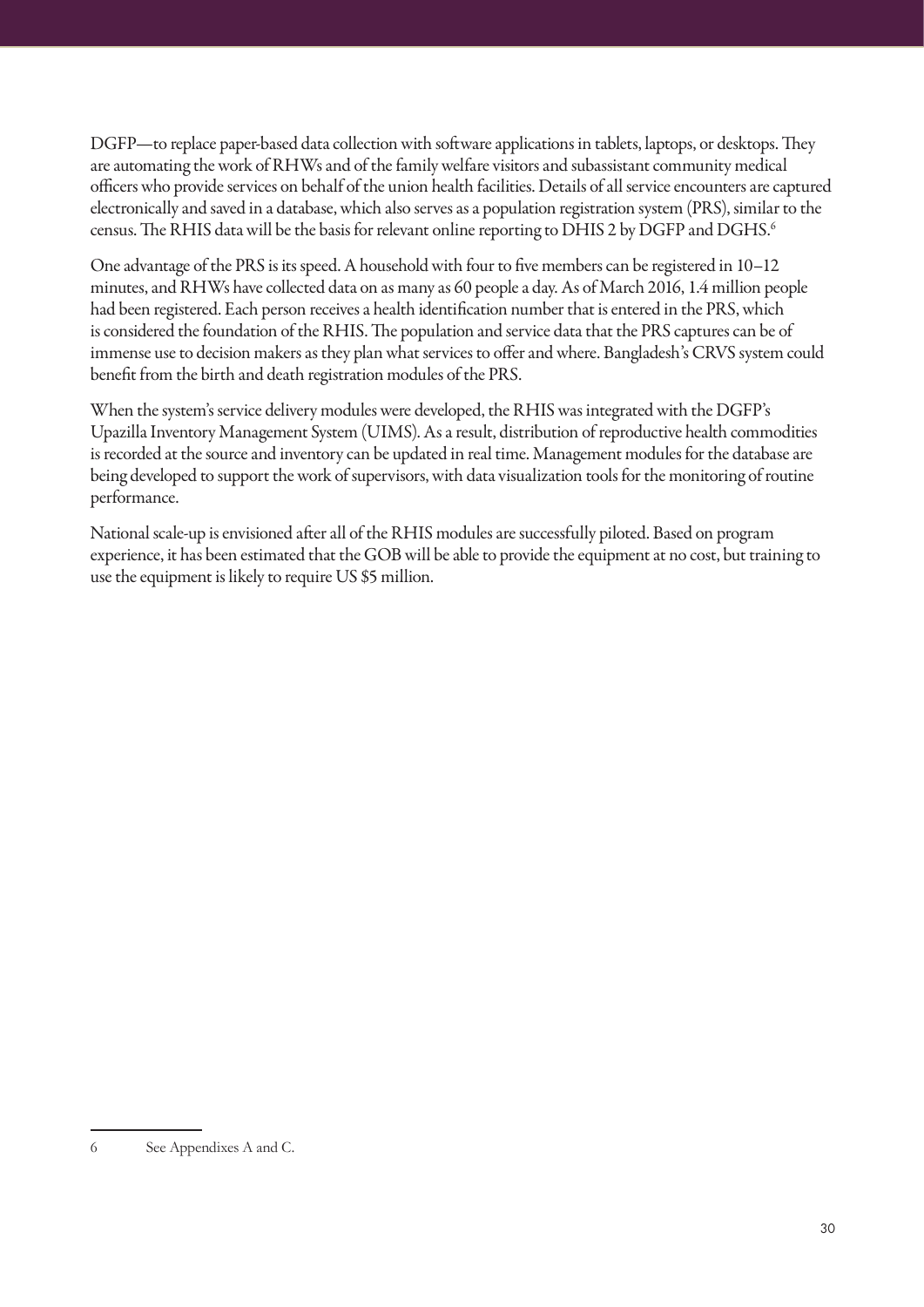# **INVESTMENT REQUIREMENT FOR M&E IN THE FOURTH SWAP**

The background document for the MOHFW's fourth SWAp identifies eight key result areas, which are likely to be part of the next sector program's implementation and operational plan. These are quoted below:

*Move towards fully digitizing the entire routine HIS in Bangladesh by 2021 to build a robust evidencebase for decision making;*

*Sector program M&E processes are strengthened by ensuring timely availability of routine, surveillance, civil registration and vital statistics (CRVS) and survey data, which are comprehensive and of good quality;*

*Data demand, updating, and utilization are facilitated in MOHFW and its agencies and departments by establishing partnerships with relevant institutions;*

*Coordination and harmonization of MIS of the Directorates and programs are improved by building towards functional linkages between the information systems (including non-governmental and private sectors);*

*Monitoring and supervision systems within MOHFW and the Directorates are made functional for routine program monitoring and performance appraisal, thus promote accountability and ensure quality of services;*

*Multi-year, comprehensive training and program implementation plans are in place for capacity building of program managers and field staff for effective implementation;*

*Budgetary allocation for M&E activities are increased for strengthening organizational structure of MIS Units to sustain digitization and computerization (particularly on maintenance of procured hardware and system engineering);*

*A research culture in place within the MOHFW by effectively identifying priority research issues and building up capacity for ensure evidence-based decision making;*

*MESAP provides an evidence base for resource allocation decisions, and noted that investment for M&E activities under the next sector program should increase. According to a preliminary costing analysis, around US\$ 215 million will be required for M&E activities under the fourth HNP sector program. This will increase the total allocation for M&E activities to around 7 percent of the total SWAp allocation for 2017–2021, from 4 percent in the third sector program (HPNSDP 2011–2016).*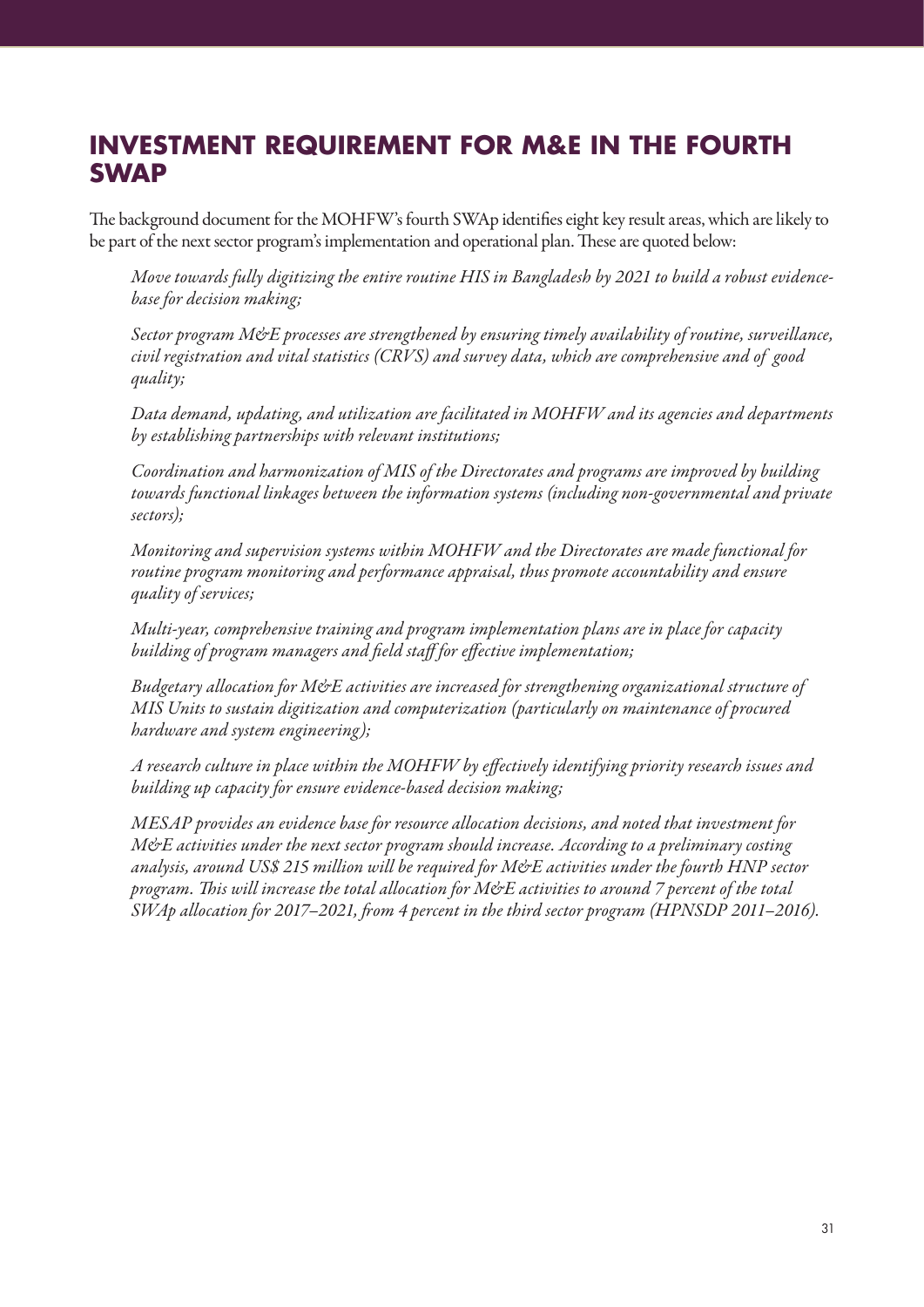# **KEY RECOMMENDATIONS AND CONCLUSION**

Having seen considerable success in tackling the MDGs, the MOHFW now needs to look forward to achieving the SDG health targets. Based on our literature review and the M&E scorecard, the previous section elaborated the critical issues for Bangladesh's response to the MA4Health 5-Point Call to Action. Here we summarize our key findings and recommendations.

## Recommendations

- Implement the action plan outlined in the MESAP. Build consensus on a five-year operational plan for improving measurement and accountability systems in Bangladesh's health sector (drafted at the MA4Health Regional Conference) and secure agreement on increasing the budget for those M&E activities that specifically address the sustainability of ongoing digitization and computerization initiatives, such as system maintenance, hardware replacement, and capacity building.
- Establish strict health data standards for all heath facilities (public, private, and NGO sector) to ensure cross-departmental (among different government agencies under the MOHFW) and cross-sectoral coordination (among different ministries), so that data are compatible.
- Conduct an assessment of the current HIS to identify areas that need overhauling.
- Move toward fully digitalizing the entire HIS.
- Create an asset management system to audit and manage the proliferation of equipment and perishable assets.
- Strengthen the HIS and such eHealth programs as DHIS 2, HRIS, SHRs, local health bulletins, telemedicine, and call centers. Mainstream, integrate, and scale up improvements in the RHIS, and other projects that now are in the pilot stage.
- Develop a multiyear, comprehensive capacity building plan for facilitating and promoting the development of M&E knowledge, skills, and competence in routine data collection, analysis, feedback, and use.
- Equip local-level managers with essential skills so they can provide leadership in conducting householdlevel and population-based sample surveys at regular intervals, in addition to the formal surveys done by professional groups.
- Assess and put in place the human resources required to accomplish the planned activities for strengthening M&E systems in the health sector. Organizational reform and reassessment of job descriptions are required, especially to address the need for new skills and changes in the work environment.
- Establish a supportive legal environment to maintain confidentiality of personal data and privacy concerns of the citizens.
- Enhance demand for data, by establishing partnerships among agencies within the MOHFW and between the MOHFW and other ministries, research organizations, development partners, nongovernmental organizations (NGOs), and professional bodies, which will facilitate data analysis and support for evidenceinformed decision making.
- Improve coordination of the MOHFW's HIS with the Office of the Registrar General of Birth and Death (or some such entity that may be established later in the Local Government Division) to strengthen CRVS.
- Increase coordination and harmonization of MIS functions among the agencies and departments of the MOHFW.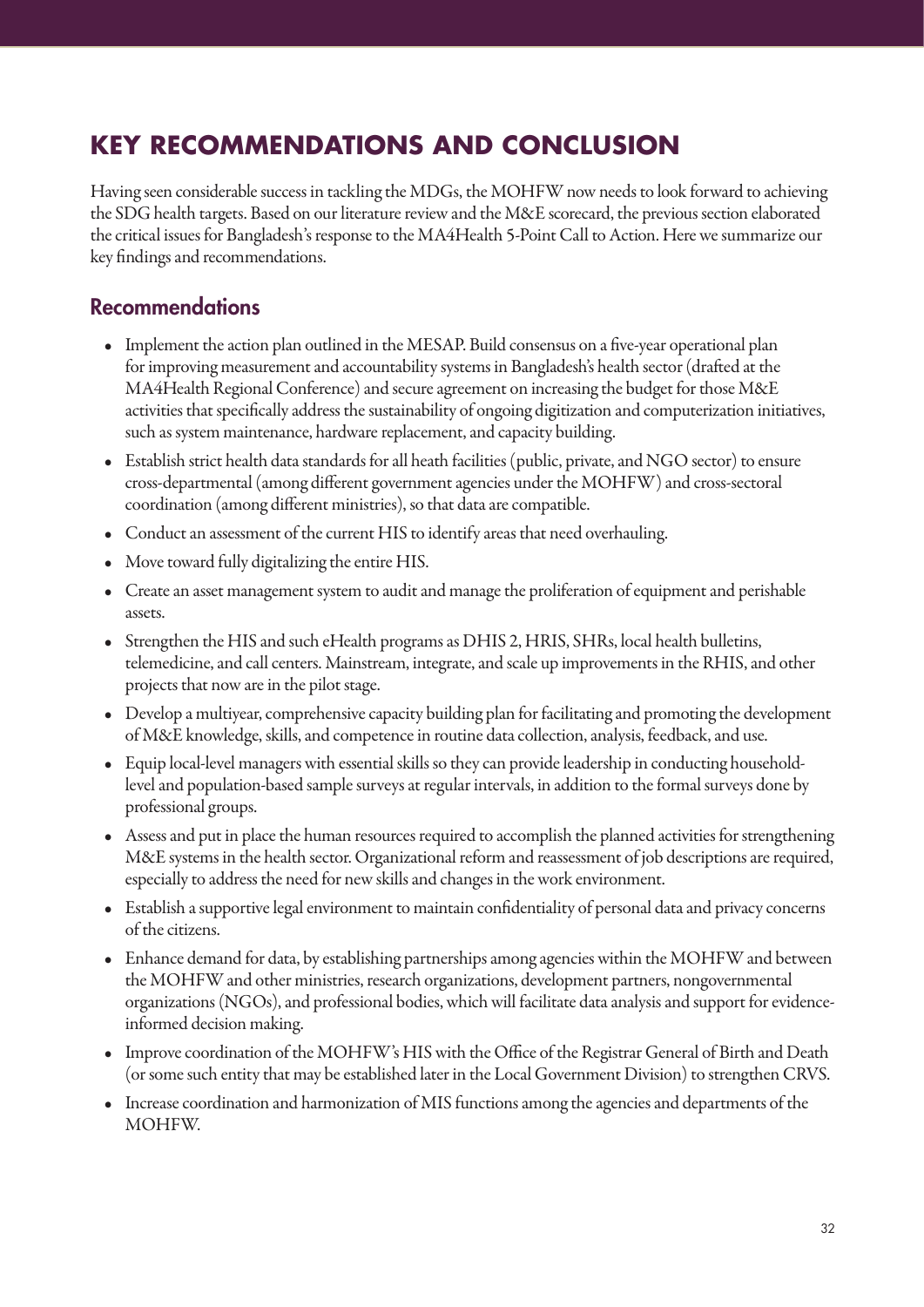- Improve and ensure the effective use of the Integrated HRIS by all agencies and departments of the MOHFW. HRIS needs to harmonize the MIS of DGHS and DGFP. Because programs such as the RHIS rely on central data to create user profiles, assigning responsibilities and tracking performance are difficult when a system cannot be updated in real time.
- Develop an overarching Internet technology leadership and governance framework to drive the National eHealth Strategy.
- Explore opportunities to establish a stand-alone national health information policy unit to oversee HIS governance and policy. Also establish an oversight committee to develop standards, policies, guidelines, and protocols for data and interoperability in such domains as privacy, security, access control, sharing, shared services, and best practices.
- Facilitate an open government data initiative to ensure transparency and accountability and to mobilize community engagement in data use.
- Enhance efforts to promote facility automation and gathering of data from government agencies, NGOs, and the private sector, with particular attention to urban areas, and ensure that the MOHFW has an effective stewardship role in this work.

# **Conclusions**

Most countries made tremendous progress in monitoring health during the MDG era, but significant gaps and inefficiencies remain (Handley, et al., 2015). The role of monitoring in the post-2015 development agenda has become even more crucial. For a resource-constrained setting such as Bangladesh, development of a multiyear operational plan and a country roadmap is critical. Bangladesh took a big step in this direction by drafting a fiveyear operating plan during the MA4Health Conference. Now it must reach consensus on this plan, and design an action plan (or roadmap) to carry it out, with both in place when the next SWAp takes effect next year. A sustainable improvement of the country's HIS capacity requires better coordination and collaboration between Bangladesh and its development partners. This will improve data quality, availability, and use. Better data, in turn, will support better healthcare decisions by policymakers. Ultimately, the health of the people of Bangladesh will be better, too.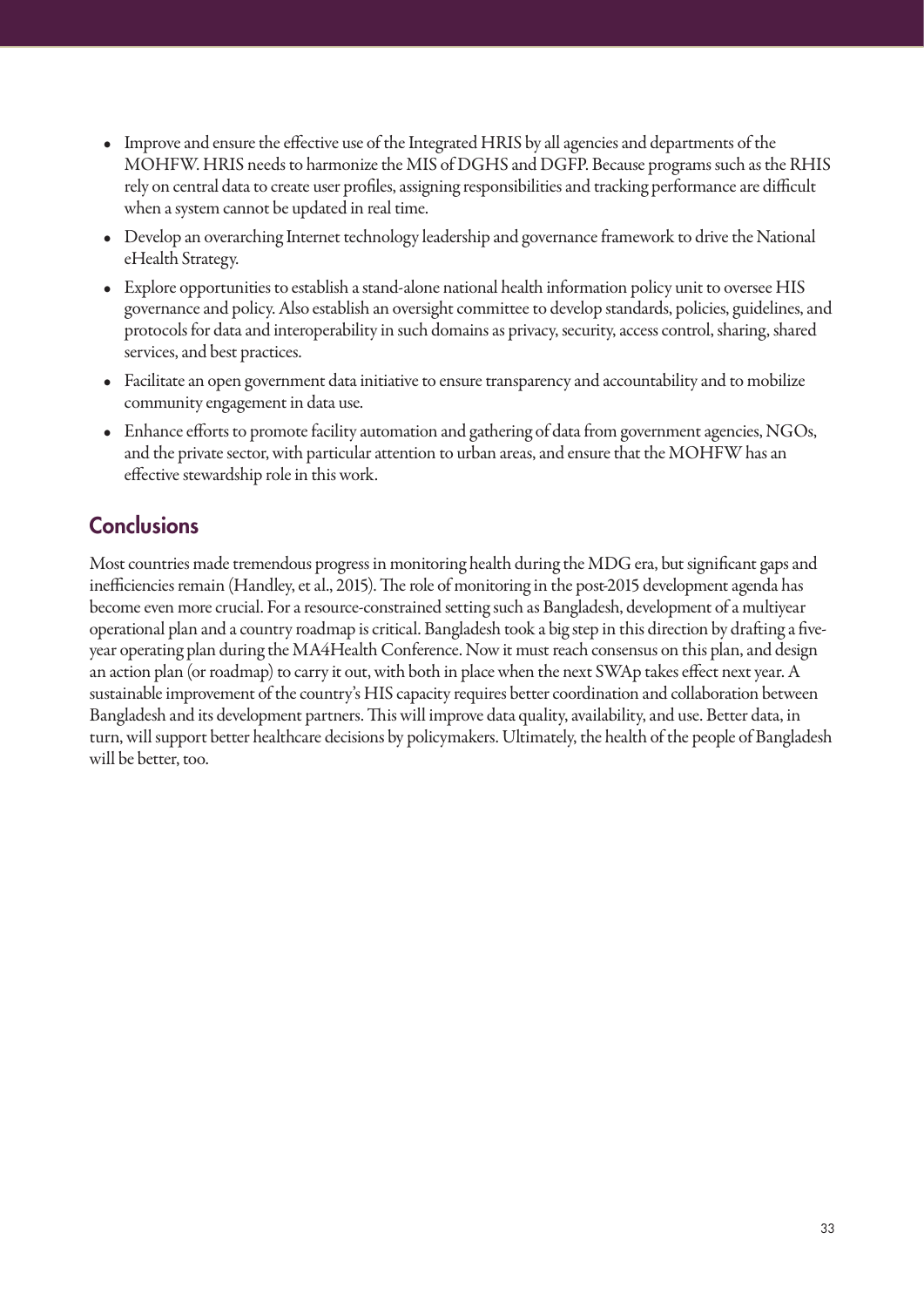# **REFERENCES**

Ahsan, K. Z., Streatfield, P. K., Ijdi, R. E., Escudero, G. M., Khan, A. W., & Reza, M. M. (2015). Fifteen years of sector-wide approach (SWAp) in Bangladesh health sector: An assessment of progress. Health Policy and Planning, 31(5): 612–623. Retrieved from http://doi.org/10.1093/heapol/czv108.

Bangladesh Bureau of Statistics (BBS). (2016). Gross Domestic Product (GDP) of Bangladesh 2015–16 [Website]. Retrieved from http://www.bbs.gov.bd/PageWebMenuContent.aspx?MenuKey=363.

Birdsall, K. (2014). A quiet revolution: Strengthening the routine health information system in Bangladesh (German Health Practice Collection). Bonn: Deutsche Gesellschaft für Internationale Zusammenarbeit (GIZ) GmbH. Retrieved from http://health.bmz.de/ghpc/case-studies/A\_Quiet\_Revolution/index.html.

Fryatt, B. (2015). Measurement and accountability for results in health summit: Summary report. Health Data Collaborative.

Government of Bangladesh (GOB). (2015). Millennium Development Goals: Bangladesh progress report 2015. Dhaka: General Economics Division, Bangladesh Planning Commission.

Handley, K., Boerma, T., Vistora, C., & Evans, T. G. 2015. An inflection point for country health data. Lancet, 3(8): e437–e438. Retrieved from http://dx.doi.org/10.1016/S2214-109X(15)00067-4.

Holvoet, N., & Inberg, L. (2014). Taking stock of monitoring and evaluation systems in the health sector: findings from Rwanda and Uganda. Health Policy and Planning, 29(4), 506–516. Retrieved from http://doi. org/10.1093/heapol/czt038.

Holvoet, N., & Renard, R. (2007). Monitoring and evaluation under the PRSP: Solid rock or quicksand? Evaluation and Program Planning, 30(1): 66–81. Retrieved from http://www.ncbi.nlm.nih.gov/ pubmed/17689314.

Ministry of Health and Family Welfare (MOHFW). (2016). Health, nutrition and population strategic investment plan (HNPSIP) 2016–21. Dhaka: Planning Wing, MOHFW.

MOHFW. (2015). Strategic Thematic Group (STG) report on building the evidence base for decision making [Unpublished]. Dhaka: Planning Wing, MOHFW.

MOHFW. (2014a.) Mid-term review (MTR 2014): Health, Population and Nutrition Sector Development Programme (HPNSDP), 2011–16. Dhaka: Planning Wing, MOHFW.

MOHFW. (2014b). Monitoring & evaluation (M&E) strategy and action plan. Dhaka: Planning Wing, MOHFW.

MOHFW. (2014c). Program implementation plan of the Health, Population and Nutrition Sector Development Program (HPNSDP) (Vol. 1). Dhaka: Planning Wing, MOHFW.

MOHFW. (2014d). Performance monitoring plan (PMP). Dhaka: Planning Wing, MOHFW.

MOHFW. (2011). Program implementation plan of the Health, Population and Nutrition Sector Development Program (HPNSDP) (Vol. 1). Dhaka: Planning Wing, MOHFW.

National Institute of Population Research and Training (NIPORT), Mitra and Associates, & ICF International. (2016). Bangladesh demographic and health survey 2014. Dhaka, Bangladesh, and Rockville, Maryland, USA: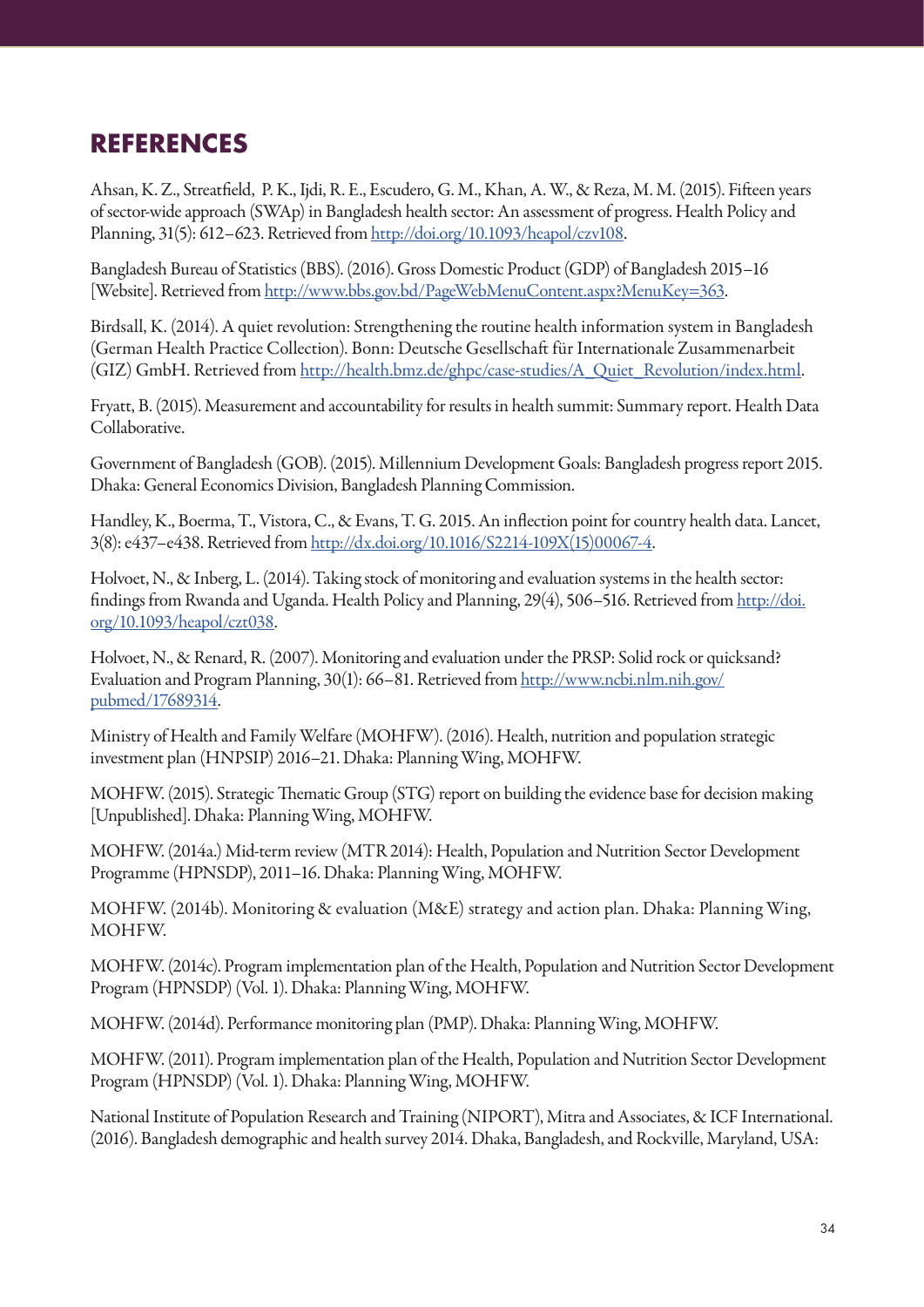NIPORT, Mitra and Associates, & ICF International. Retrieved from http://www.dhsprogram.com/what-wedo/survey/survey-display-461.cfm.

Steen, A., Kabir, M. H., Kibria, M., & Duarte, K. (2015). Bangladesh health information systems mapping analysis. Submitted to the United States Agency for International Development by the Systems for Improved Access to Pharmaceuticals and Services (SIAPS) Program. Arlington, VA: Management Sciences for Health.

United Nations. (2013). A new global partnership: Eradicate poverty and transform economies through sustainable development: The report of the High-Level Panel of Eminent Persons on the Post-2015 Development Agenda. New York: United Nations. Retrieved from http://www.post2015hlp.org/the-report/.

World Bank. (2015). WB update says 10 countries move up in income bracket [Press release]. Retrieved from http://www.worldbank.org/en/news/press-release/2015/07/01/new-world-bank-update-shows-bangladeshkenya-myanmar-and-tajikistan-as-middle-income-while-south-sudan-falls-back-to-low-income.

World Bank Group, United States Agency for International Development, and World Health Organization (WHO). (2015). Roadmap and Five-Point Call to Action for Health Measurement and Accountability for Health (MA4Health). Retrieved from http://www.healthdatacollaborative.org/fileadmin/uploads/hdc/ Documents/the-roadmap-for-health-measurement-and-accountability.pdf.

WHO. (2016). More than numbers: how better data is changing health systems. Retrieved from: http://www. who.int/features/2016/health-data-collaborative/en/.

WHO. (2015). Global reference list of 100 core health indicators. Geneva: WHO. Retrieved from http://www. who.int/healthinfo/indicators/2015/en/.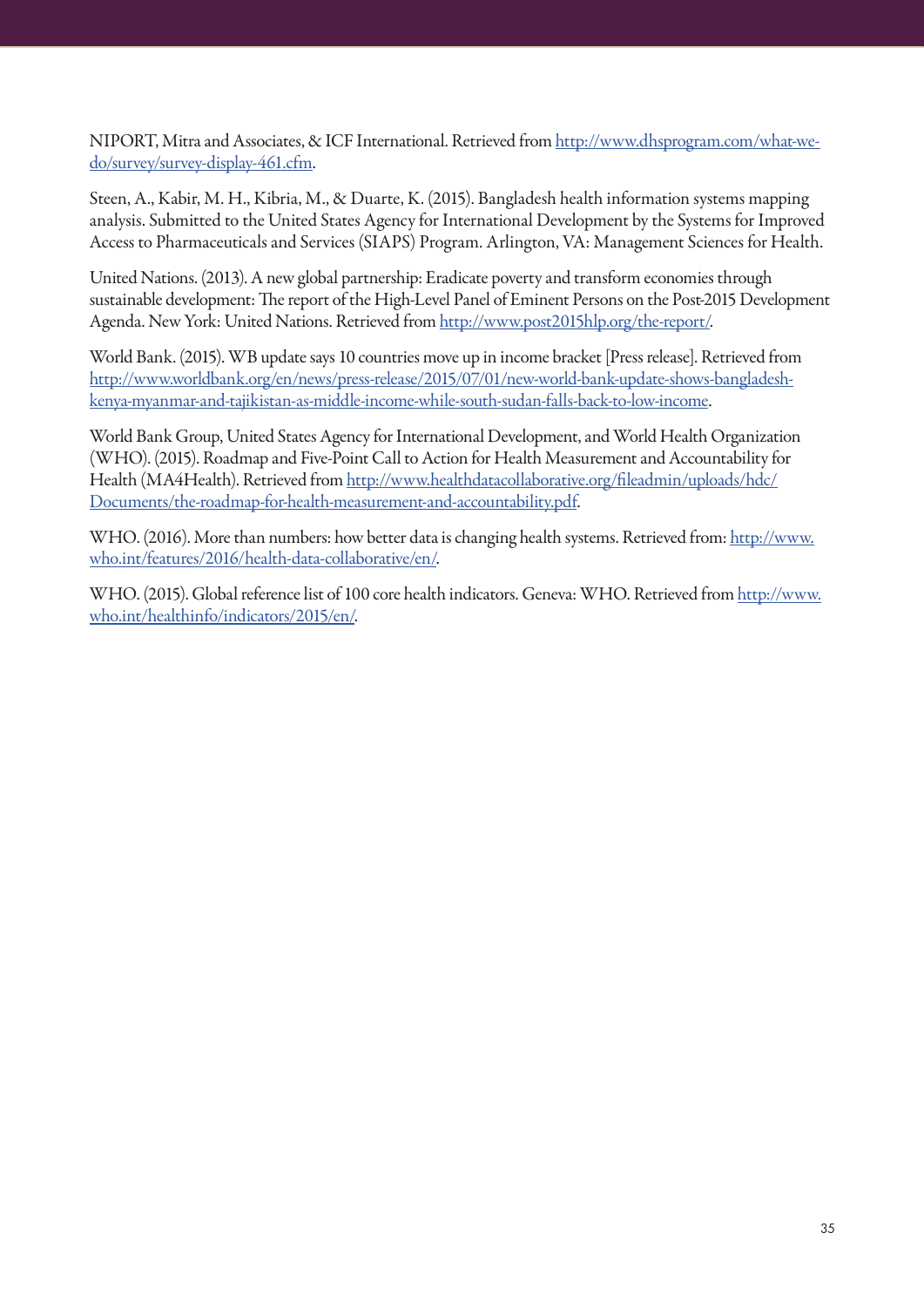**APPENDIX A. MAPPING OF SOFTWARE SOLUTIONS USED IN MOHFW APPENDIX A. MAPPING OF SOFTWARE SOLUTIONS USED IN MOHFW7**

| $\overline{11}$         | $\overline{10}$         |        | $\sim$                  |                   | $\infty$                | $\mathcal{L}$           | $\mathcal{O}.$          | Š.                      | 4.                      |                     | $\dot{\mathcal{S}}$                         |           | $\ddot{ }$              |                                    | Ξ.                      |                  | SI.                            |
|-------------------------|-------------------------|--------|-------------------------|-------------------|-------------------------|-------------------------|-------------------------|-------------------------|-------------------------|---------------------|---------------------------------------------|-----------|-------------------------|------------------------------------|-------------------------|------------------|--------------------------------|
|                         |                         |        |                         |                   |                         |                         |                         |                         |                         |                     |                                             |           |                         |                                    |                         |                  |                                |
| DHIS 2 (DGHS)           | Disciplinary cases      | system | Leave management        | management system | Deputation              | Geolocation registry    | DGHS eLMIS              | DGFP <sub>eLMIS</sub>   | Facilities registry     | procurement tracker | Supply Chain Manage-<br>ment Portal (SCMP)/ | PMS/PMIS7 | HRM database/           | Monitoring System<br>Program (ADP) | Annual Development      |                  | ICT Tools                      |
|                         |                         |        |                         |                   |                         |                         |                         |                         |                         |                     |                                             |           |                         |                                    |                         |                  |                                |
|                         |                         |        |                         |                   |                         |                         |                         |                         |                         |                     |                                             |           |                         |                                    |                         |                  |                                |
|                         |                         |        |                         |                   |                         |                         |                         |                         |                         |                     |                                             |           |                         |                                    |                         |                  |                                |
|                         |                         |        |                         |                   |                         |                         |                         |                         |                         |                     |                                             |           |                         |                                    |                         |                  |                                |
| 2011                    |                         |        | 2012                    |                   |                         |                         | 2015                    | 2011                    |                         |                     | 2011                                        |           |                         |                                    | 2012                    | Year             |                                |
|                         |                         |        |                         |                   |                         |                         |                         |                         |                         |                     |                                             |           |                         |                                    |                         | initiated        |                                |
|                         |                         |        |                         |                   |                         |                         |                         |                         |                         |                     |                                             |           |                         |                                    |                         |                  | Type                           |
| Web-based               | Desktop                 |        | Web-based               |                   | Web-based               | Web-based               |                         | Web-based               | Web-based               |                     | Web-based                                   |           | Web-based               |                                    | Web-based               |                  |                                |
|                         |                         |        |                         |                   |                         |                         |                         |                         |                         |                     |                                             |           |                         |                                    |                         |                  |                                |
|                         | $\overline{\mathsf{X}}$ |        | $\overline{\mathbf{X}}$ |                   | $\overline{\mathsf{X}}$ |                         |                         |                         |                         |                     | $\overline{\mathsf{x}}$                     |           | $\times$                |                                    | $\mathsf{X}$            | <b>MOHFW</b>     |                                |
| $\overline{\mathsf{X}}$ |                         |        | $\overline{\mathsf{X}}$ |                   | $\overline{\mathsf{X}}$ | $\overline{\mathsf{X}}$ | $\overline{\mathsf{X}}$ | $\overline{\mathsf{X}}$ | $\overline{\mathsf{X}}$ |                     | $\mathsf{X}$                                |           | $\mathsf{X}$            |                                    | $\mathsf{X}$            | <b>DGHS</b>      |                                |
| $\overline{\mathsf{X}}$ |                         |        |                         |                   |                         |                         |                         | $\overline{\mathsf{X}}$ |                         |                     | $\overline{\mathbf{X}}$                     |           | $\overline{X}$          |                                    | $\mathsf{X}$            | <b>DGFP</b>      |                                |
|                         |                         |        |                         |                   |                         |                         |                         |                         |                         |                     | $\overline{\text{X}}$                       |           |                         |                                    | $\mathsf{X}$            | <b>DGDA</b>      |                                |
|                         |                         |        |                         |                   |                         |                         |                         |                         | $\overline{\mathsf{X}}$ |                     | $\overline{\text{X}}$                       |           |                         |                                    | $\overline{\mathsf{X}}$ | <b>HED</b>       |                                |
|                         |                         |        |                         |                   |                         |                         |                         |                         |                         |                     | $\overline{X}$                              |           | $\overline{\mathsf{X}}$ |                                    | $\overline{\mathsf{X}}$ | <b>DNS</b>       |                                |
|                         |                         |        |                         |                   |                         |                         |                         |                         |                         |                     | $\overline{\mathsf{X}}$                     |           |                         |                                    | $\overline{\mathsf{X}}$ | <b>NIPORT</b>    |                                |
|                         |                         |        |                         |                   |                         |                         |                         |                         |                         |                     |                                             |           |                         |                                    |                         | <b>BMDC</b>      |                                |
|                         |                         |        |                         |                   |                         |                         |                         |                         |                         |                     |                                             |           |                         |                                    |                         | <b>NC</b>        |                                |
|                         |                         |        |                         |                   |                         |                         |                         |                         |                         |                     |                                             |           |                         |                                    |                         | <b>SMF</b>       |                                |
|                         |                         |        |                         |                   |                         |                         |                         |                         |                         |                     |                                             |           |                         |                                    |                         | <b>PCB</b>       |                                |
|                         |                         |        |                         |                   |                         |                         |                         |                         |                         |                     |                                             |           |                         |                                    |                         | <b>BHB</b>       |                                |
|                         |                         |        |                         |                   |                         |                         |                         |                         |                         |                     |                                             |           |                         |                                    |                         | <b>BU&amp;AB</b> |                                |
| Project                 | <b>MAHON</b>            |        | Vendor                  |                   | Vendor                  | Vendor                  | Project                 | Project                 | Vendor                  |                     | Project                                     |           | Vendor                  |                                    | Vendor                  |                  | Developer                      |
|                         |                         |        |                         |                   |                         |                         |                         |                         |                         |                     |                                             |           |                         |                                    |                         |                  |                                |
|                         |                         |        |                         |                   |                         |                         |                         |                         |                         |                     |                                             |           |                         |                                    |                         |                  |                                |
| Functional              | Functional              |        | Not used                |                   | Not used                | Functional              |                         | Functional              | Functional              |                     | Functional                                  |           | Functional              |                                    | Functional              |                  | <b>Current</b><br><b>State</b> |
|                         |                         |        |                         |                   |                         |                         | Pilot stage             |                         |                         |                     |                                             |           |                         |                                    |                         |                  |                                |
|                         |                         |        |                         |                   |                         |                         |                         |                         |                         |                     |                                             |           |                         |                                    |                         |                  |                                |
|                         |                         |        |                         |                   |                         |                         |                         |                         |                         |                     |                                             |           |                         |                                    |                         |                  |                                |
| Planned                 | Integrated              |        |                         |                   |                         | Integrated              |                         | Integrated              | Integrated              |                     | Integrated                                  |           | Integrated              |                                    | Integrated              |                  |                                |
|                         |                         |        | Not Known               |                   | Not Known               |                         | Not Known               |                         |                         |                     |                                             |           |                         |                                    |                         |                  |                                |
|                         |                         |        |                         |                   |                         |                         |                         |                         |                         |                     |                                             |           |                         |                                    |                         |                  | Sustainability                 |
|                         |                         |        |                         |                   |                         |                         |                         |                         |                         |                     |                                             |           |                         |                                    |                         |                  |                                |

functions of DGHS and DGFP.  $\overline{\phantom{0}}$ functions of DGHS and DGFP.The Personnel Management System (PMS) and Personnel Management Information System (PMIS) were developed to handle the human resource The Personnel Management System (PMS) and Personnel Management Information System (PMIS) were developed to handle the human resource

MEASURENENT AND ACCOUNTABILITY FOR HEALTH IN BANGLADESH 36 MEASUREMENT AND ACCOUNTABILITY FOR HEALTH IN BANGLADESH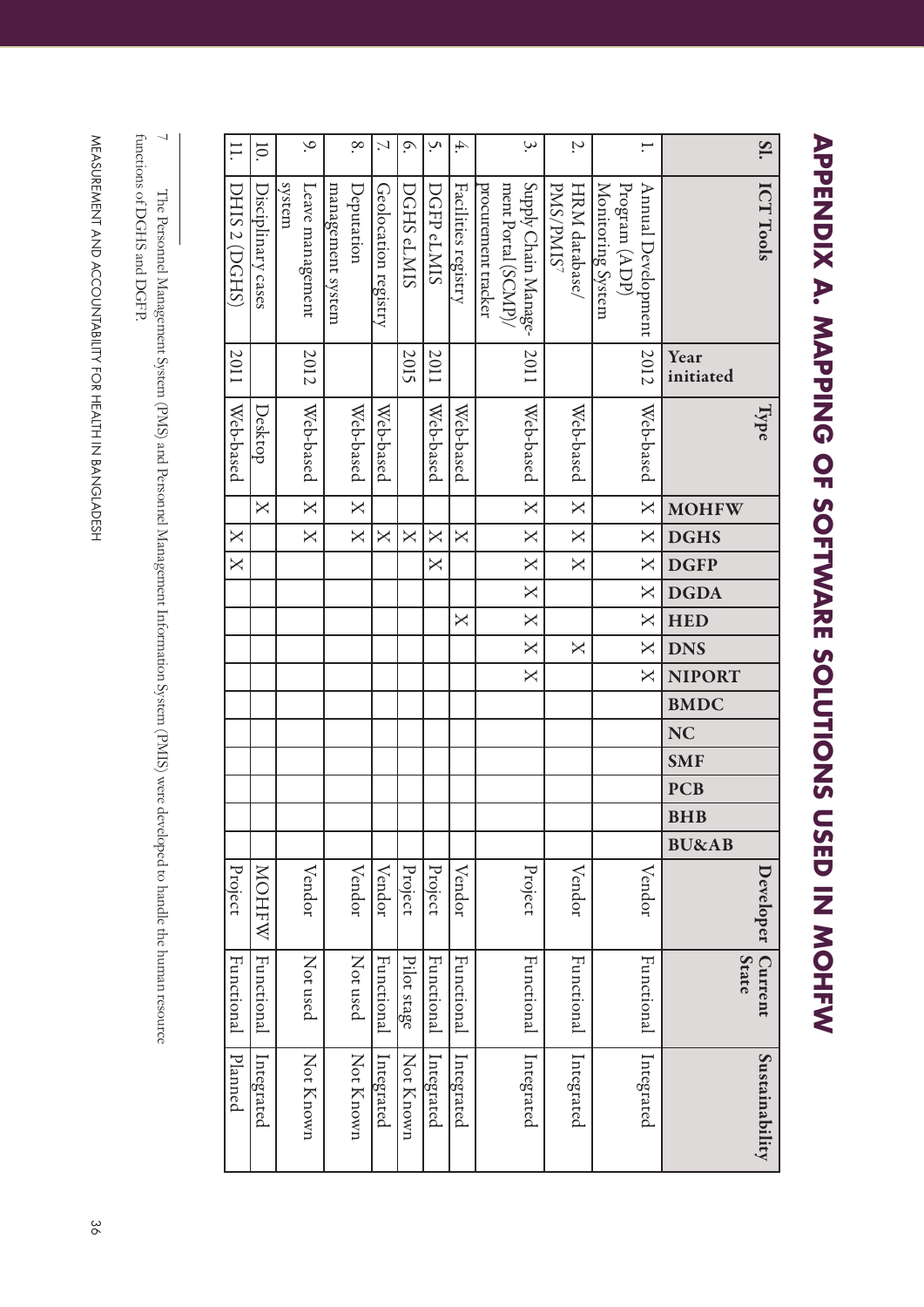|            | 30 <sup>o</sup>         | 29.             | 28.                  | 27.                      | 56                                   |                        | 25.          | 24.          | 23.          | 22.                     | 21.                     | 20.                     | 19.                     | $\overline{8}$          | 17.                                                                                     |        | $\overline{16}$       | 15.            | 14        | 13.                        | 12.                     | SI.                     |
|------------|-------------------------|-----------------|----------------------|--------------------------|--------------------------------------|------------------------|--------------|--------------|--------------|-------------------------|-------------------------|-------------------------|-------------------------|-------------------------|-----------------------------------------------------------------------------------------|--------|-----------------------|----------------|-----------|----------------------------|-------------------------|-------------------------|
| statistics | DGFP service            | DGDA web portal | mTikka (vaccination) | mCare (maternal<br>care) | attendance<br>Fingerprint reader for | complaint registration | Mobile-based | Social media | COIA         | OpenSRP                 | CC reporting tool       | <b>RHIS</b>             | <b>Telemedicine</b>     | Content management      | Website                                                                                 | system | <b>Bulk SMS-based</b> | <b>OpenMRS</b> | PharmaDex | system<br>Asset management | Share health record     | <b>ICT Tools</b>        |
|            |                         | 2014            |                      |                          |                                      |                        |              |              |              |                         |                         | 2015                    |                         |                         |                                                                                         |        |                       |                | 2015      | 2015                       | 2016                    | Year<br>initiated       |
|            | Web-based               | Web-based       |                      |                          | Web-based                            | <b>Web</b>             | Mobile +     | Web-based    | Web-based    | Android                 | Web-based               | Android                 | Web                     |                         |                                                                                         |        | <b>Mobile</b>         | <b>Web</b>     | Web-based | Web-based                  | Web-based               | Type                    |
|            |                         |                 |                      |                          | $\overline{\mathsf{X}}$              |                        |              |              |              |                         |                         |                         |                         | $\mathsf{X}$            | $\times$                                                                                |        |                       |                |           |                            |                         | <b>MOHFW</b>            |
|            |                         |                 | $\mathsf{X}$         |                          | $\overline{\mathsf{X}}$              |                        | $\mathsf{X}$ |              | $\mathsf{X}$ |                         | $\overline{\mathsf{X}}$ | $\times$                | $\overline{\mathsf{X}}$ | $\overline{\mathsf{X}}$ | $\times$                                                                                |        |                       |                |           |                            | $\overline{\mathsf{X}}$ | <b>DGHS</b>             |
|            | $\overline{\mathsf{X}}$ |                 |                      | $\mathsf{X}$             |                                      |                        |              |              |              | $\overline{\mathsf{X}}$ |                         | $\overline{\mathsf{X}}$ |                         | $\mathsf{X}$            | $\mathsf{X}% _{1}\left( \mathsf{Y}\right) \equiv\mathsf{X}_{1}\left( \mathsf{Y}\right)$ |        |                       |                |           |                            |                         | <b>DGFP</b>             |
|            |                         | $\mathsf{X}$    |                      |                          |                                      |                        |              |              |              |                         |                         |                         |                         | $\overline{\mathsf{X}}$ | $\mathsf{X}% _{1}\left( \mathsf{Y}\right) \equiv\mathsf{X}_{1}\left( \mathsf{Y}\right)$ |        |                       |                |           |                            |                         | <b>DGDA</b>             |
|            |                         |                 |                      |                          |                                      |                        |              |              |              |                         |                         |                         |                         | $\overline{\mathsf{X}}$ | $\overline{\mathsf{X}}$                                                                 |        |                       |                |           |                            |                         | <b>HED</b>              |
|            |                         |                 |                      |                          |                                      |                        |              |              |              |                         |                         |                         |                         | $\overline{\mathsf{X}}$ | $\overline{\mathsf{X}}$                                                                 |        |                       |                |           |                            |                         | <b>DNS</b>              |
|            |                         |                 |                      |                          |                                      |                        |              |              |              |                         |                         |                         |                         | $\overline{\mathsf{X}}$ | $\overline{\mathsf{X}}$                                                                 |        |                       |                |           |                            |                         | <b>NIPORT</b>           |
|            |                         |                 |                      |                          |                                      |                        |              |              |              |                         |                         |                         |                         | $\overline{\mathsf{X}}$ | $\mathsf{X}$                                                                            |        |                       |                |           |                            |                         | <b>BMDC</b>             |
|            |                         |                 |                      |                          |                                      |                        |              |              |              |                         |                         |                         |                         | $\overline{\mathsf{X}}$ | $\overline{\mathsf{X}}$                                                                 |        |                       |                |           |                            |                         | <b>NC</b>               |
|            |                         |                 |                      |                          |                                      |                        |              |              |              |                         |                         |                         |                         | $\mathsf{X}$            | $\mathsf{X}% _{1}\left( \mathsf{Y}\right) \equiv\mathsf{X}_{1}\left( \mathsf{Y}\right)$ |        |                       |                |           |                            |                         | <b>SMF</b>              |
|            |                         |                 |                      |                          |                                      |                        |              |              |              |                         |                         |                         |                         | $\overline{\mathsf{X}}$ | $\mathsf{X}% _{1}\left( \mathsf{Y}\right) \equiv\mathsf{X}_{1}\left( \mathsf{Y}\right)$ |        |                       |                |           |                            |                         | <b>PCB</b>              |
|            |                         |                 |                      |                          |                                      |                        |              |              |              |                         |                         |                         |                         | $\times$                | $\times$                                                                                |        |                       |                |           |                            |                         | <b>BHB</b>              |
|            |                         |                 |                      |                          |                                      |                        |              |              |              |                         |                         |                         |                         | X                       | X                                                                                       |        |                       |                |           |                            |                         | <b>BU&amp;AB</b>        |
|            | Project                 | Project         | Project              | Project                  | Project                              |                        | Project      | In-house     | Project      | Project                 | Project                 | Project                 | DGHS                    | In-house                | Vendor                                                                                  |        | DGHS                  | Project        | Project   | Project                    | Project                 | Developer               |
|            | <b>Functional</b>       | Functional      | Research             | Research                 | Pilot                                |                        | Functional   | Informal     | Pilot        | Research                | Functional              | Piloting                | Pilot                   | Functional              | Functional                                                                              |        | Functional            | Piloting       | Testing   | <b>Functional</b>          | Piloting                | Current<br><b>State</b> |
|            | Integrated              |                 | Not Known            | Not Known                | Not Known                            |                        | Not Known    | NA           | Not Known    | Not Known               | Not Known               | Planned                 | Integrated              | Integrated              | Not Known                                                                               |        | Integrated            | Not Known      | Not Known | Planned                    | Planned                 | Sustainability          |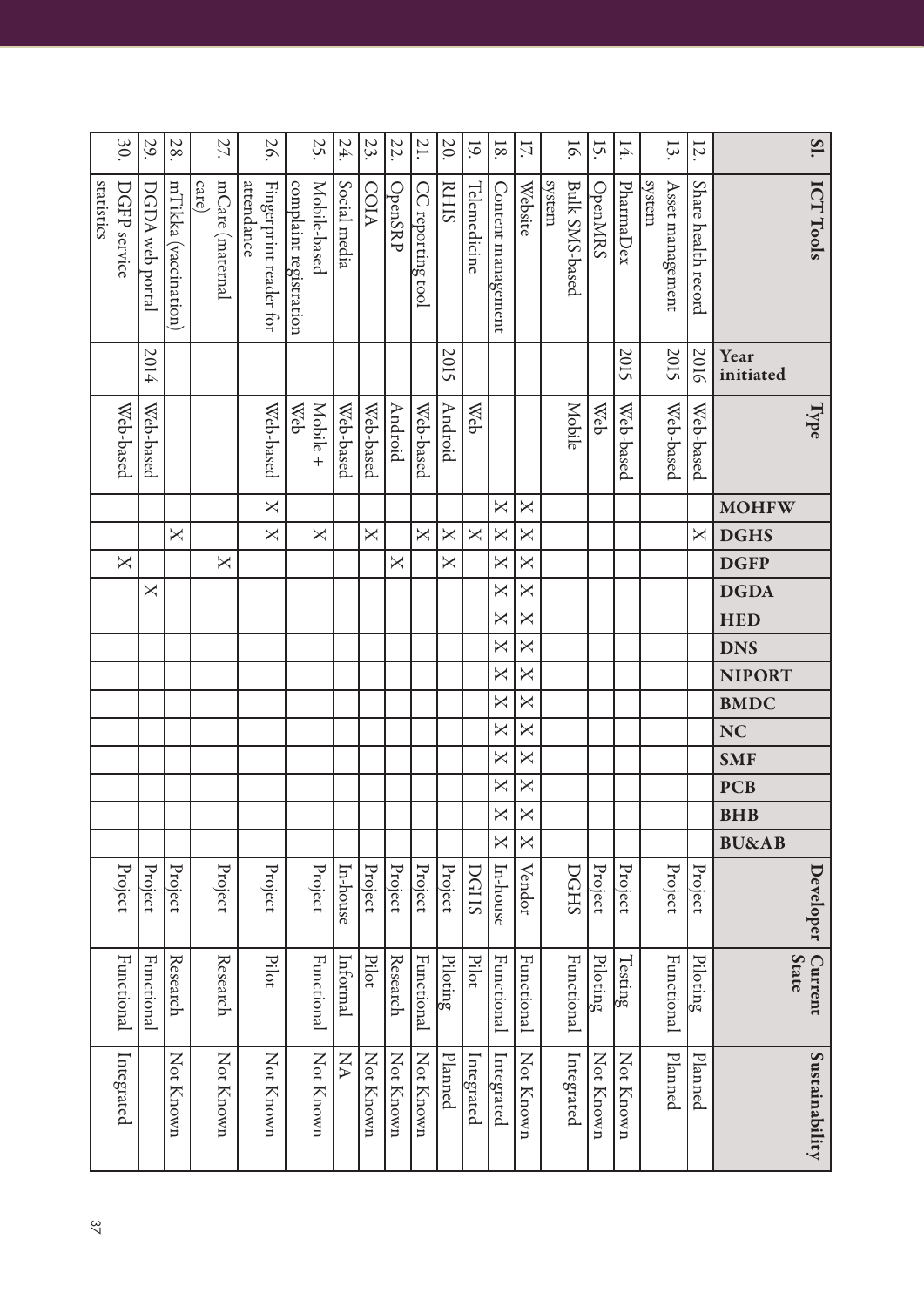| SI.             | ICT Tools                                                                                                                                                                                                                                                                                                                                                 |                   | lype <sup></sup> |                         |                         |                                                                                         |             |            |            |               |             |           |            |            |            |                  | Developer | <b>State</b><br><b>Current</b> | Sustainability |
|-----------------|-----------------------------------------------------------------------------------------------------------------------------------------------------------------------------------------------------------------------------------------------------------------------------------------------------------------------------------------------------------|-------------------|------------------|-------------------------|-------------------------|-----------------------------------------------------------------------------------------|-------------|------------|------------|---------------|-------------|-----------|------------|------------|------------|------------------|-----------|--------------------------------|----------------|
|                 |                                                                                                                                                                                                                                                                                                                                                           | Year<br>initiated |                  | <b>MOHFW</b>            | <b>DGHS</b>             | <b>DGFP</b>                                                                             | <b>DGDA</b> | <b>HED</b> | <b>DNS</b> | <b>NIPORT</b> | <b>BMDC</b> | <b>NC</b> | <b>SMF</b> | <b>PCB</b> | <b>BHB</b> | <b>BU&amp;AB</b> |           |                                |                |
| 31.             | e-TB Manager<br>(individual TB                                                                                                                                                                                                                                                                                                                            | 2010              | Web-based        |                         | $\overline{\mathsf{X}}$ |                                                                                         |             |            |            |               |             |           |            |            |            |                  | Project   | Functional                     |                |
|                 | patient tracker)                                                                                                                                                                                                                                                                                                                                          |                   |                  |                         |                         |                                                                                         |             |            |            |               |             |           |            |            |            |                  |           |                                |                |
| 32.             | TB <sub>eLMIS</sub>                                                                                                                                                                                                                                                                                                                                       | 2016              | Web-based        |                         | $\mathsf{X}$            |                                                                                         |             |            |            |               |             |           |            |            |            |                  | Project   | Piloting                       |                |
| 33.             | <b>Bangladesh Country</b>                                                                                                                                                                                                                                                                                                                                 | 2015              | Web-based        | $\overline{\mathsf{X}}$ |                         |                                                                                         |             |            |            |               |             |           |            |            |            |                  | Project   | Functional                     |                |
|                 | Coordinating                                                                                                                                                                                                                                                                                                                                              |                   |                  |                         |                         |                                                                                         |             |            |            |               |             |           |            |            |            |                  |           |                                |                |
|                 | Mechanism website                                                                                                                                                                                                                                                                                                                                         |                   |                  |                         |                         |                                                                                         |             |            |            |               |             |           |            |            |            |                  |           |                                |                |
| 34.             | Information Com-                                                                                                                                                                                                                                                                                                                                          |                   | Desktop          |                         |                         | $\mathsf{X}% _{1}\left( \mathsf{Y}\right) \equiv\mathsf{X}_{1}\left( \mathsf{Y}\right)$ |             |            |            |               |             |           |            |            |            |                  | Research  | Pilot                          |                |
|                 | munication Technol-                                                                                                                                                                                                                                                                                                                                       |                   |                  |                         |                         |                                                                                         |             |            |            |               |             |           |            |            |            |                  |           |                                |                |
|                 | ogy for Reproductive                                                                                                                                                                                                                                                                                                                                      |                   |                  |                         |                         |                                                                                         |             |            |            |               |             |           |            |            |            |                  |           |                                |                |
|                 | Health Project                                                                                                                                                                                                                                                                                                                                            |                   |                  |                         |                         |                                                                                         |             |            |            |               |             |           |            |            |            |                  |           |                                |                |
| 35.             | Other, such as                                                                                                                                                                                                                                                                                                                                            |                   |                  |                         | $\mathsf{X}$            |                                                                                         |             |            |            |               |             |           |            |            |            |                  | DGHS      | Functional                     | Integrated     |
|                 | <b>EDCR</b> surveillance                                                                                                                                                                                                                                                                                                                                  |                   |                  |                         |                         |                                                                                         |             |            |            |               |             |           |            |            |            |                  |           |                                |                |
|                 | Explanation of Columns:                                                                                                                                                                                                                                                                                                                                   |                   |                  |                         |                         |                                                                                         |             |            |            |               |             |           |            |            |            |                  |           |                                |                |
| sustainability. | funded project. "In-house" means the system was developed by the organization's own staff. It could be part of a research project. These categories may have implications for<br>Developer: "Vendor" means development was outsourced to vendor by the concerned organizations. "Project" means the activity was carried out under a development partner- |                   |                  |                         |                         |                                                                                         |             |            |            |               |             |           |            |            |            |                  |           |                                |                |
|                 |                                                                                                                                                                                                                                                                                                                                                           |                   |                  |                         |                         |                                                                                         |             |            |            |               |             |           |            |            |            |                  |           |                                |                |
|                 |                                                                                                                                                                                                                                                                                                                                                           |                   |                  |                         |                         |                                                                                         |             |            |            |               |             |           |            |            |            |                  |           |                                |                |

government is not manifested. by external entities with or without engagement or commitment of the government, "Research" means done on a limited scale and plans for scale-up may be absent or ownership of government is not manifested. by external entities with or without endance or all and be and the government, "Research", "Research", "Research or a limitied act le day be and plans for scale-up the and plans for scale-up may be and be and be and be and

was written. maining the system. "Planned" means active engagement is planned for successful transfer of the system. "Not known" means data was not available at the time this report Sustaindbility: This means whether or not knowledge/project has been transferred to the government. "Integrated" means staff or consultant housed in the organization is was written. Sustainability: This means whether or not the knowledge/project has been transferred to the government. "Integrated" means staff or consultant housed in the organization is maintaining the system. "Planned" means a cative engagement is planned for successful transfer of the system. "Not known" means data was not available at the time time this report

MEASURENENT AND ACCOUNTABILITY FOR HEALTH IN BANGLADESH 38 MEASUREMENT AND ACCOUNTABILITY FOR HEALTH IN BANGLADESH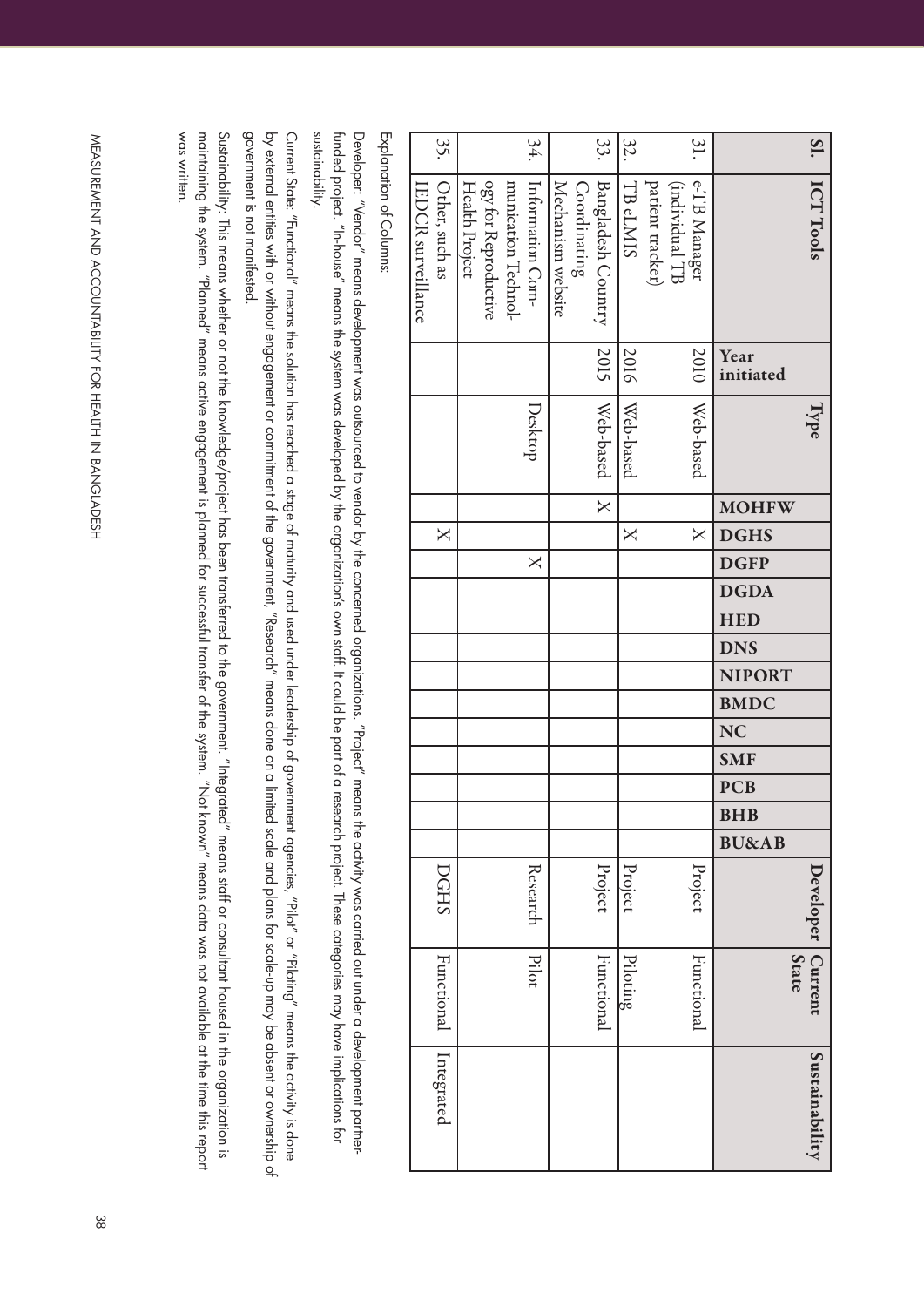# **APPENDIX B. DISTRICT HEALTH INFORMATION SYSTEM, VERSION 2 (DHIS 2)**

DGHS has been using DHIS 2 since 2011. DHIS 2 is a tool for collection, validation, analysis, and presentation of aggregate statistical data, tailored to integrated health information management activities. DHIS 2 is a modular web-based software package—a generic tool that allows the user with no programming knowledge to design the contents of a specific information system. It is open source software, available at no charge. DHIS 2 software is used in more than 46 countries in Africa, Asia, and Latin America. A rapidly increasing number of countries and organizations are starting new deployments. The main features of DHIS 2 implementation in Bangladesh are the following:

- DHIS 2 is used to collect and store aggregated data on a monthly basis from a wide range of points in the national health system and to generate reports. Internet connection is provided. It is a comprehensive HIS solution for the reporting and analysis needs of health information users at any level.
- DHIS 2 was customized for decentralized data entry in Bangladesh in 2011. The first data sets were for monthly emergency obstetrical care, monthly hospital bed statements, and monthly integrated management of childhood illness.
- Now DGHS has 32 aggregated data sets and three individual data sets. Most health programs participate: 4,501 union-level facilities and 12,784 CCs.
- An urban HMIS package has also been developed for all urban facilities including city corporations and NGOs. DGHS provides a dedicated server for the urban HMIS.
- Facilities use customized forms to enter data in the system directly. Statisticians use the software for data entry from upazilas; district-level officials also report through this system. All community clinics are transferring data through DHIS 2.
- Hospitals and upazilas enter data directly in DHIS 2 through the Internet using desktop computers. The community healthcare providers use laptops to enter monthly service statistics directly in DHIS 2. In case of connectivity problems, the community provider can send data to health facility staff, who will then enter the data directly in DHIS 2.
- The reports are accessible through the DGHS website. Program managers can view data on web pages and export them in other formats (pdf, for example) for further analysis or print them for distribution to other users.
- The data are stored in a PostgreSQL database. This database can scale up to quite a large size, but if more space is needed, another database system can be employed.
- DHIS 2's patient tracker allows monitoring of individual patients—in particular, those whose conditions require close surveillance. Bangladesh recognized a need to closely monitor pregnant women and children under five to fulfill its COIA initiative commitments. Since 2013, approximately 300,000 pregnant women and 1,200,000 children under five have been registered. Some countries use DHIS 2 to monitor the care of HIV and AIDS clients, but Bangladesh has no plans to extend the registration beyond the original two groups.
- Aggregated data from the patient tracker is transferred to DHIS 2 at the end of the month. Data from the patient tracker are stored in a separate database from the other DHIS 2 data.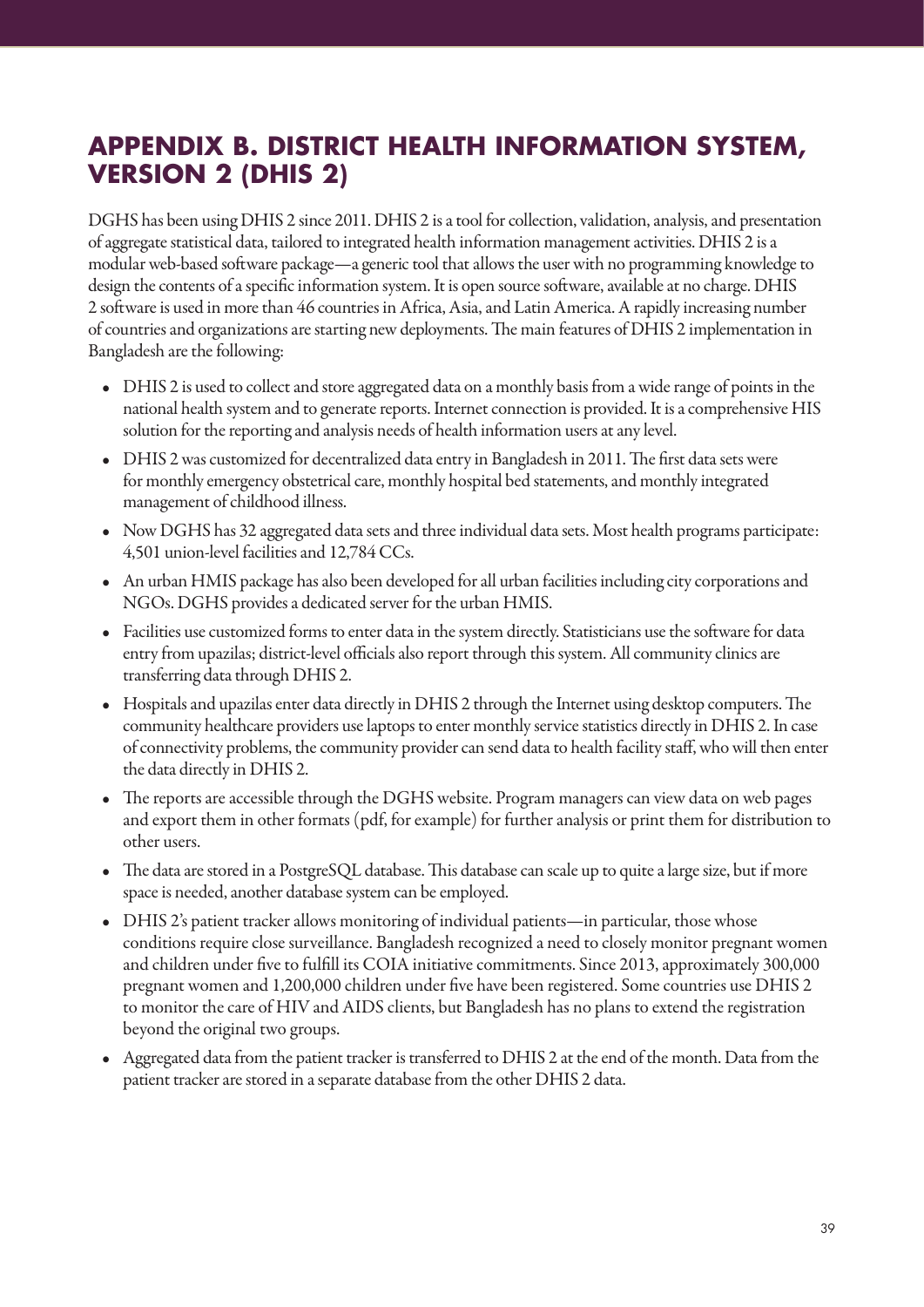# **APPENDIX C. ROUTINE HEALTH INFORMATION SYSTEM INITIATIVES**

Routine Health Information System (RHIS) Initiatives began as a pilot in January 2015 in the Tangail and Habiganj districts of Bangladesh. Their ultimate goal is to create an elaborate health information system starting from rural areas. RHIS Initiatives work through the parts of the government health system managed by DGHS and DGFP. These organizations maintain facilities at different levels of administrative units and deploy RHWs to provide community health services, mostly home-based care.

RHIS Initiatives aim to automate the work of RHWs using different platform and media. The pilot replaces paper-based systems with mHealth applications on tablets (handheld computing devices) for data entry during home visits, or—in union-level facilities, where client data are entered by family welfare visitors and subassistant community medical officers—on laptop and desktop computers. With the databases thus created, it is possible to track all individuals receiving services. The data can be accessed by providers as well their supervisors and used and analyzed for decision-making purposes.

The RHIS under construction has three layers of applications:

- Population registration system (PRS) for registering population. This system imitates the census. It was modeled on geographic reconnaissance that DGHS carried out yearly until 2010. CRVS could benefit from integration with PRS.
- Service modules. These modules capture the routine work of health workers, such as services provided by the family welfare assistants (FWAs) under the DGFP and health assistants (HAs) under the DGHS. FWAs service statistics are documented by structured registers. The HAs also follow structured methods for providing and documenting the expanded program of immunization, maternal care, and other disease-related surveillance. As these modules evolve, they will automate all business processes of the union-level facilities.
- Management modules. These modules, now under construction, will have data visualization tools to help supervisors monitor routine performance. Officials at upazila, district, division, and headquarters levels, including the MOHFW, will be able to use and analyze data through the tools developed under these modules to plan coverage and make decisions about provision of services.

Computerization of upazila-level facilities and district hospital or tertiary hospitals is also within the scope of RHIS. DGHS plans to develop software for that purpose on platforms such as OpenMRS, with whatever enhancements are necessary.

## Bangladesh Non-communicable Disease (NCD) Risk Factors Survey

RHIS Initiatives started in January 2015. It aimed to establish the baseline by registering population in the PRS using Android (mobile) technology. Mobile devices and Internet are now available countrywide, though problems of consistent power supply and connectivity remain. Therefore, ability to work offline is embedded in the design of RHIS apps.

FWAs and HAs are using tablets to register populations so that they can identify need for services such as reproductive health, maternal and child health, and immunization and provide these services later. Each FWA and HA is responsible for a specific catchment area in a ward or union (the lowest unit of local government). Geographic and administrative data appropriate to the health workers' responsibilities are uploaded in their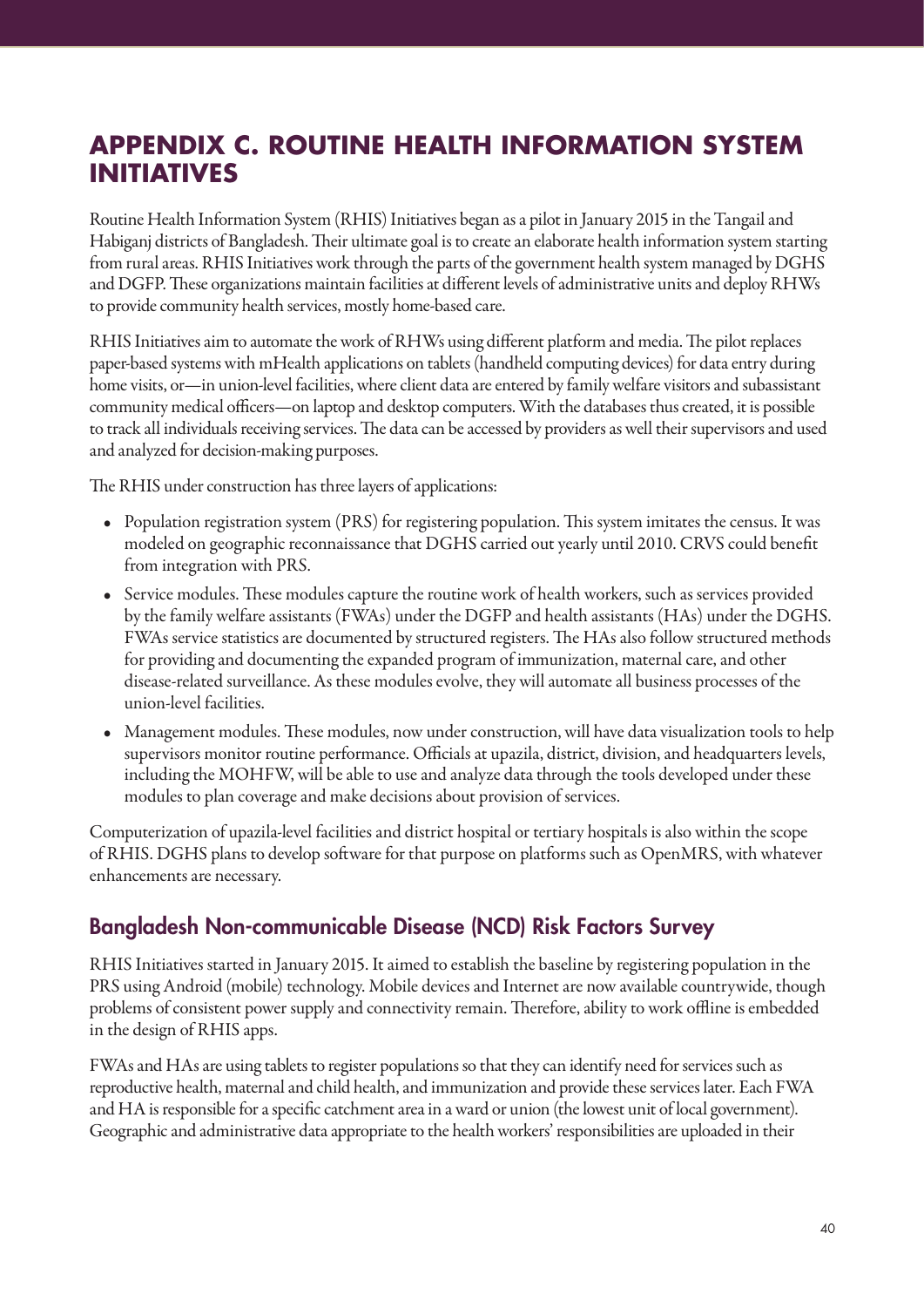tablets. The FWAs and HAs visit households to collect data relating to the household members; they have access only to data belonging to the households to which they are assigned. PRS is considered the foundation of RHIS because all service delivery modules function by retrieving filtered data from the PRS database. Background metadata (such as global positioning system data) are also captured.

PRS was introduced in Madhabpur upazila of Habiganj in March 2015 and in Basail upazila of Tangail in April 2015. The app's interface is in Bangla. The data are synchronized daily with a central database. Health workers receive 3G Internet connections and a short training before deployment. They also have access to and support from field staff of MaMoni HSS at Habiganj and icddr,b at Tangail. The RHWs became proficient with the tablets quickly, and can register a household with four to five members in 10–12 minutes. They are collecting data at a rate of 50–60 people a day. Each person registered receives a health identification number. Registration of Basail and Madhabpur has been completed, and PRS has been deployed in 10 more upazilas of the 12 in Tangail. By the end of March 2016, about 1.4 million people had been registered. The following table provides a picture of household and member registration through the RHIS Initiatives as of that date:

| Upazila         | <b>Start Date</b> | $#$ of<br><b>RHWs</b> | Work-<br>days | <b>HH</b><br>(Census<br>2011) | <b>HH</b><br>(Regd) | HH<br>(%) | Member<br>(Census<br>2011) | Member<br>(Regd) | Pop<br>(%) |
|-----------------|-------------------|-----------------------|---------------|-------------------------------|---------------------|-----------|----------------------------|------------------|------------|
| Ongoing         |                   |                       |               |                               |                     |           |                            |                  |            |
| Mirzapur        | 1 Nov 15          | 111                   | 5975          | 93880                         | 77440               | 82.49     | 407781                     | 318817           | 78.18      |
| Bhuapur         | 1 Dec 15          | 61                    | 2670          | 46412                         | 37303               | 80.37     | 189913                     | 157256           | 82.80      |
| Ghatail         | 14 Dec 15         | 125                   | 4222          | 104035                        | 44297               | 42.58     | 417939                     | 174409           | 41.73      |
| Gopalpur        | 14 Dec 15         | 70                    | 1873          | 63976                         | 18829               | 29.43     | 252331                     | 75536            | 29.94      |
| Dhanbari        | 14 Dec 15         | 41                    | 1325          | 45948                         | 17672               | 38.46     | 176068                     | 69246            | 39.33      |
| Madhupur        | 31 Jan 16         | 63                    | 1871          | 75903                         | 26980               | 35.55     | 296729                     | 99578            | 33.56      |
| Delduar         | 22 Feb 16         | 61                    | 1329          | 48227                         | 13649               | 28.30     | 207278                     | 55927            | 26.98      |
| Nagarpur        | 8 Mar 16          | 86                    | 623           | 66523                         | 4654                | 7.00      | 288092                     | 18815            | 6.53       |
| Sakhipur        | 16 Mar 16         | 74                    | 436           | 71009                         | 3711                | 5.23      | 277685                     | 13109            | 4.72       |
| Kalihati        | 30 Mar 16         | 38                    | 76            | 98702                         | 388                 | 0.39      | 410293                     | 893              | 0.22       |
| Completed       |                   |                       |               |                               |                     |           |                            |                  |            |
| Basail          | In 2015           | 55                    | 3139          | 38565                         | 41598               | 107.86    | 159870                     | 164189           | 102.70     |
| <b>District</b> | Total             |                       |               | 753180                        | 286521              | 38.04     | 3083979                    | 1147775          | 37.22      |
| Madhabpur       | In 2015           | 50                    | 4754          | 62300                         | 68442               | 109.86    | 319016                     | 342200           | 107.27     |

Source: RHIS database

The PRS database provides key links to other service modules. After successful deployment of PRS, the electronic FWA register was introduced in Basail in February 2016. Data received so far shows FWAs are catching up in terms of coverage, but their work has been hampered by DGFP's requirement that they keep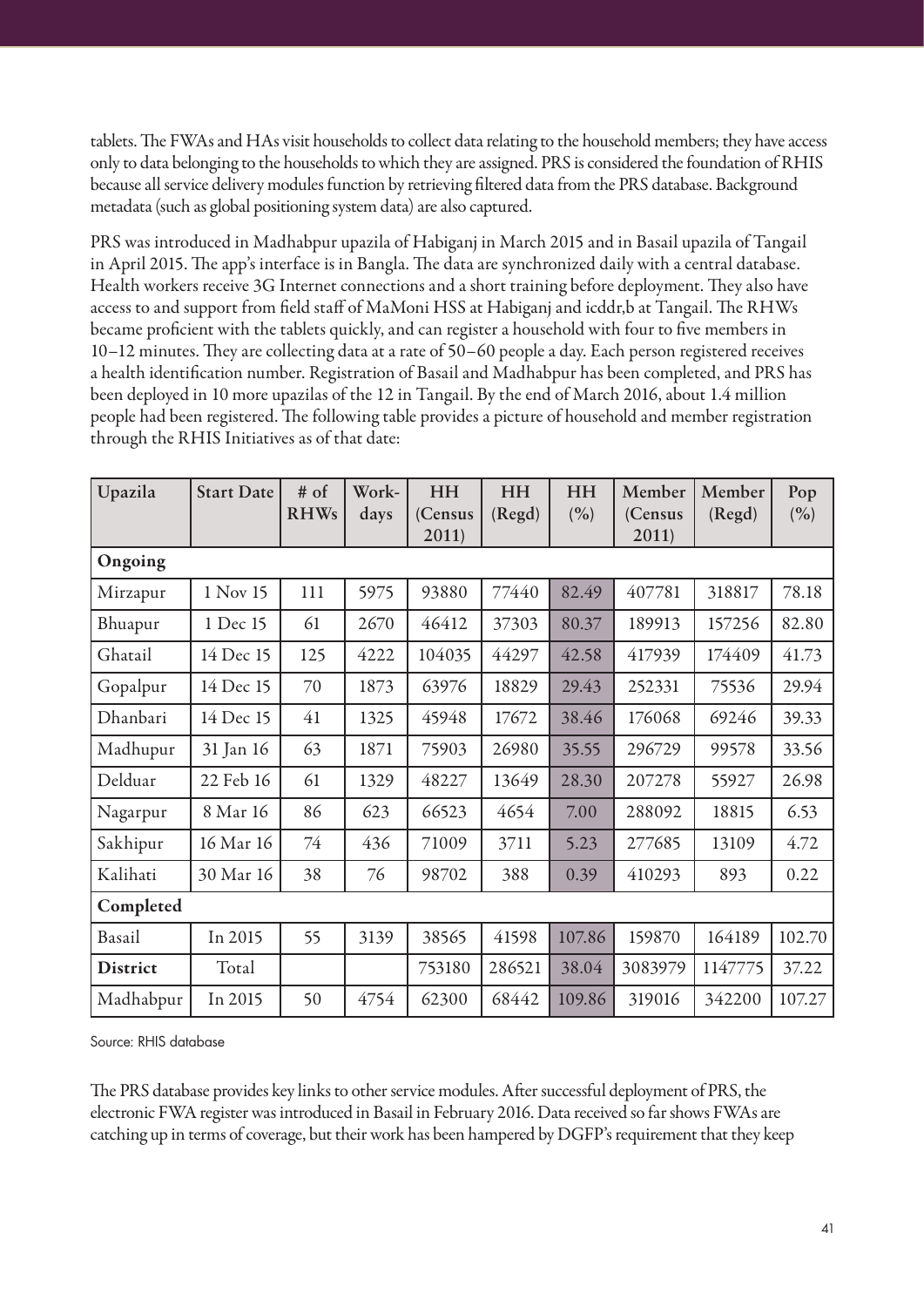paper records, as well, increasing their workload. For HAs (working under the DGHS), EPI registers have been developed and were introduced in April 2016 in Basail.

Effective use of ICT will change the business processes of the RHWs. The MIS administrators both in DGHS and DGFP strongly support RHIS Initiatives. The district- and upazila-level officials of the government supervised the pilot's implementation and provided assistance as difficulties arose. After successful piloting, scaleup of RHIS all over the country will begin and could be completed in three to five years.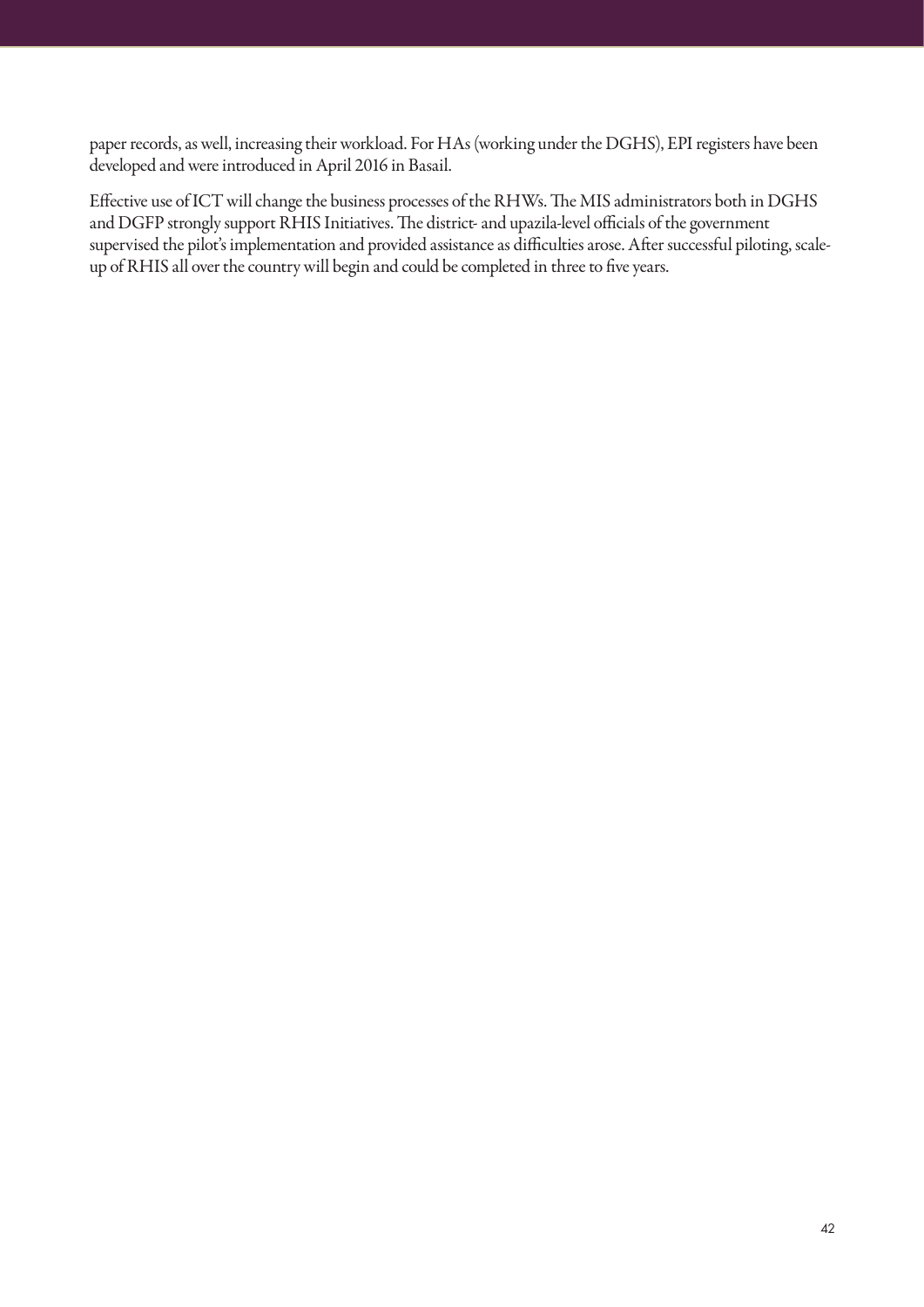# **APPENDIX D. MOHFW SUPPLY CHAIN MANAGEMENT PORTAL**

The MOHFW Supply Chain Management Portal (SCMP) (https://scmpbd.org/) is a web-based portal accessible by the Ministry, procuring entities, line directors, drug administrators, hospital staff, and stakeholders. This comprehensive system tracks procurement; maintains specifications in a comprehensive product catalogue; facilitates procurement planning of goods and services, package development, and tracking; and maintains linkages with drug registration to efficiently and effectively monitor the health ministry's procurement management. In addition, the electronic logistics management information systems (eLMIS) for both DGFP and DGHS are part of the SCMP and track the stocks of reproductive, maternal, newborn, and child health commodities up to service delivery points and CC levels. This platform has been made interoperable so that DHIS 2 and RHIS can exchange logistics data, and it is serving as the national central logistics data repository. The SCMP visualizes the logistics data through an interactive "business-intelligence," drilled-down dashboard to facilitate data-driven decision making.

DGFP's eLMIS consists of two systems: the UIMS and the WIMS.

- The Upazila Inventory Management System (UIMS) is a software program for maintaining inventory at upazila (subdistrict) family planning stores. It enables upazila family planning store staff to maintain stocks of commodities, monitor field reporting, generate the supply plan, and automate the issuance of vouchers and monthly Logistics Management Information System (LMIS) reporting. UIMS is running on a standalone desktop computer, and synchronizes data with LMIS when prompted to by a user with an active Internet connection.
- The Warehouse Inventory Management System (WIMS) is a software program designed to maintain inventory at family planning warehouses at the district level. It enables warehouse staff to maintain stocks of commodities and monthly LMIS reporting. Like UIMS, WIMS is running on a stand-alone desktop computer, and synchronizes data with LMIS when prompted to by a user whenever an Internet connection is established.

The platform has another module: the Asset Management System, which tracks the status of costly and lifesaving medical equipment and other office and information technology equipment at different levels of health facilities under DGHS. The MOHFW is creating linkages among the product catalogue, table of equipment, and master health facility list to reflect the readiness of health facilities to provide the essential service delivery package and to map referral facilities throughout the system. It is envisioned that the system will also link to the MOHFW human resources database to assess facilities' readiness to provide basic health services.

To facilitate the smooth transition of the SCMP from the implementing partner (Management Sciences for Health and USAID's Systems for Improved Access to Pharmaceuticals and Services program) to the MOHFW, a sustainability plan has been developed. The plan stresses the urgent need for transformation of the structure, processes, and people within the MOHFW and its key entities (DGFP, DGHS, and also the Directorate General of Drug Administration) so the ministry can manage and maintain the system effectively. The MOHFW has responded promptly to accelerate the implementation of this plan.